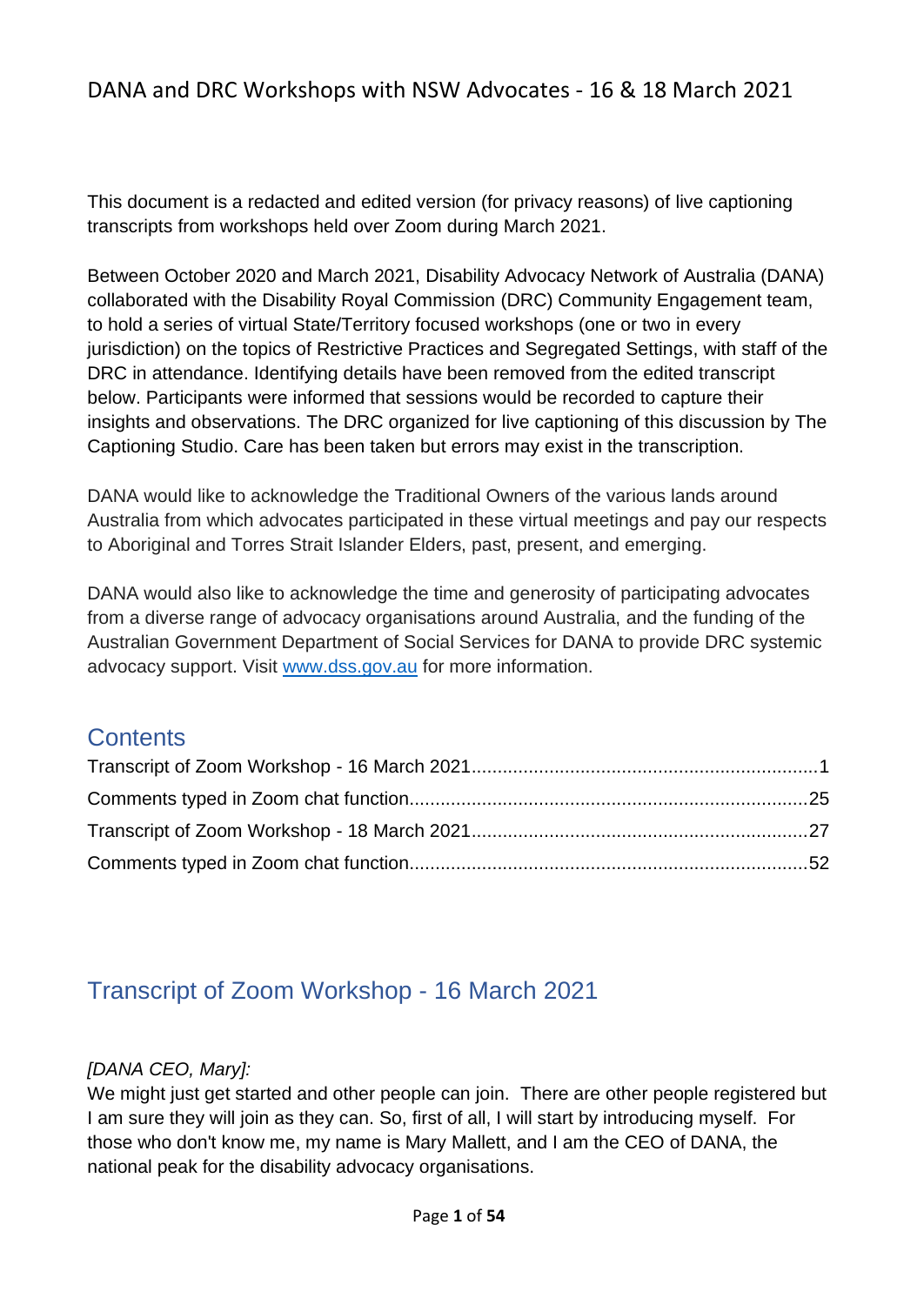So, I would just like to acknowledge the Aboriginal lands that we are on today. I work on the lands of the Ngunnawal people, but there are various Aboriginal lands that you are all sitting on today and I wish to acknowledge the traditional custodians of all those various lands and acknowledge that we respect their continuing culture and the contributions they make to the life of our communities. I would like to welcome any Aboriginal people who are attending today's workshop.

So, this is part of a series of workshops we have done with advocates in different states and territories. This is the first of two New South Wales workshops. The second one is on Thursday, so those of you who have colleagues who weren't able to join today, you can please encourage them to join in Thursday's meeting.

We record these workshops. Now, we record them just to help us capture the quotes properly. We don't publish those recordings afterwards. We don't publish any video. Any material we use, we use it in a completely deidentified form. If you want to say something, just put your hand up and speak. For those of you who haven't got your cameras on but are listening in, you just have to dive in. Just interrupt and say something, but if you can all keep yourselves on mute when you're not speaking. You can use the chat function, so Siobhan is DANA's Royal Commission Policy Officer and Siobhan keeps an eye on what everybody is doing and who wants to speak and also manages the chat. Siobhan has already put the link to the captions in the chat box today for those who would like to use the captions. They open in a separate window from that link. But if while we're talking about an issue, you have something you want to say and you can't interrupt or for some reason can't get into the flow of speaking, then please add your comments into the chat box. That's been used extensively in the previous workshops and it's very useful.

So, these workshops are done with advocates and with people from the Royal Commission attending and listening in, I suppose, to learn from your experience in the sector.

[Preamble, opening statements and introductions from attendees... *redacted for privacy*]

#### *[DANA CEO, Mary]:*

Something that I haven't probably mentioned in these previous workshops, but it just struck me, as all the advocates were introducing themselves. The money that funds the work that these advocates do is a complete mix of federal and New South Wales state funding, and what's interesting is that's not particularly relevant to how the advocates introduce themselves or the work they do. It's relatively seamless. For the people on the ground, they just get free funded advocacy, but it is combined or a jumble, a mixture really of funding from both DSS at Federal level and from New South Wales State Government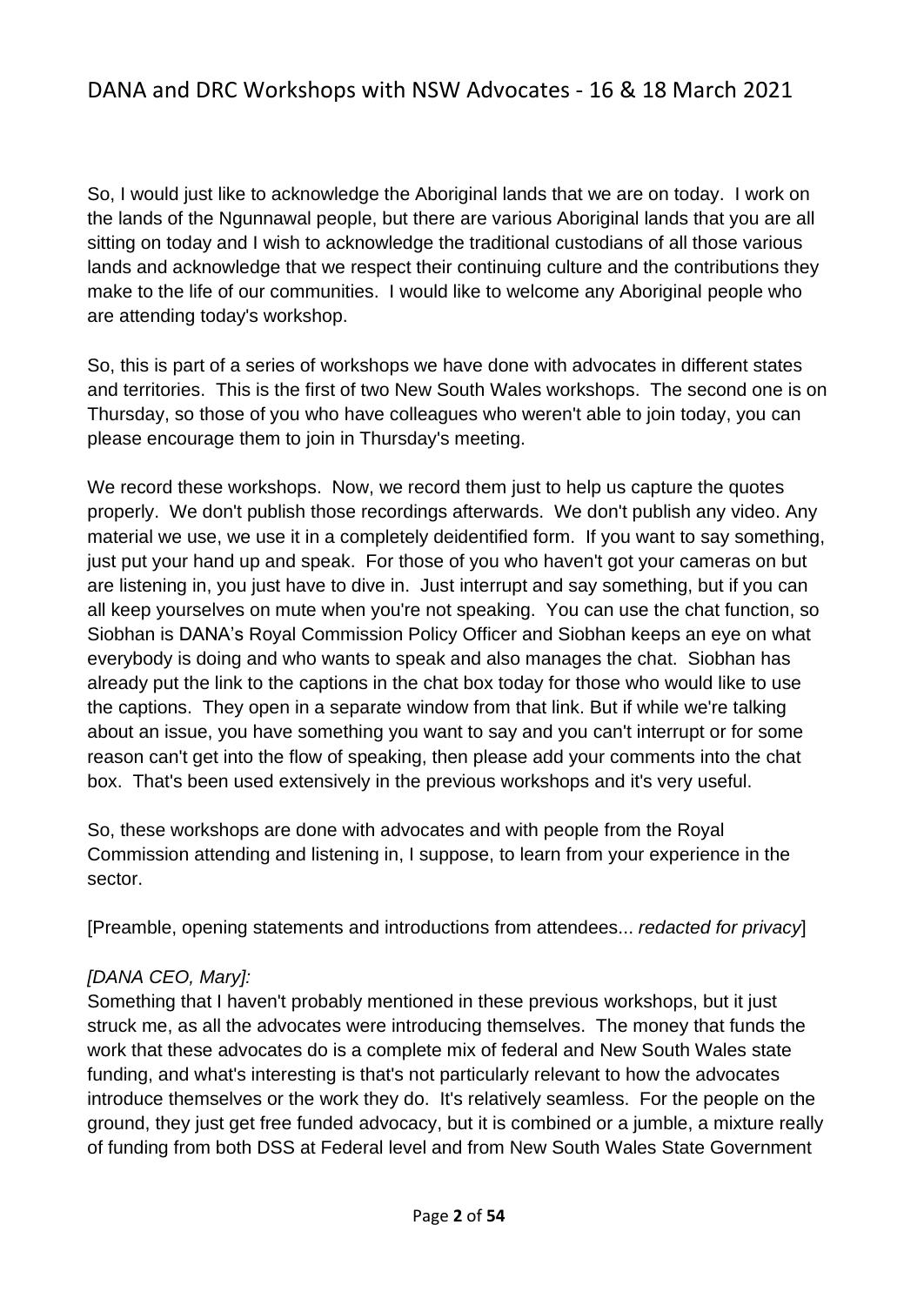that is funding the work that's being done by these organisations.

So, we will divide our time in two and we're going to start with talking about restrictive practices. [Advocate 3], I think it was mentioned that you don't deal a lot with it but I'm interested to know from the rest of you: are restrictive practices a significant part of the work that you do? Do many of the clients that you deal with have restrictive practices in place? So, if you've got your camera on, just give me a wave, if that's the case, or just chime in if you just want to talk about it. I can see [Advocate 2] waving his hand, so that's true from [NSW Advocacy Organization]. Sorry, people, but things are moving --

#### *[Advocate 1]:*

Sorry, Mary. I didn't hear your question. It cut out.

#### *[DANA CEO, Mary]:*

OK. It was to do with whether restrictive practices are common. In the cohort of people that you provide advocacy for, that [NSW advocacy organisation] provides advocacy for, or any of your organisations, are restrictive practices something that you see commonly?

#### *[Advocate 1]:*

Yes, very common, I would say.

## *[DANA CEO, Mary]:*

[Advocate 4] is waving and saying the same thing. And that's generally been the view across the sector in the other states as well, which is one of the reasons why it's particularly useful for the Royal Commission to hear from advocates on this issue because it can be a tricky subject to get to grips with. Another question then: of the people you see who have restrictive practices in place, are they authorised restrictive practices or are there as many unauthorised or even more perhaps? Anybody got a comment about authorised and unauthorised restrictive practices? [Advocate 2]?

#### *[Advocate 2]:*

Yes, I think one of the questions behind this is the fact of - what is restrictive practice because there's so much of a spectrum of ideas on what is a restrictive practice that it actually clouds everything that's going on. I'll speak a bit more. So, from the group home setting, it was interesting seeing what things were considered restrictive practice, particularly around locked doors, but then in the advocacy setting where I am, restrictive practice is not only when you lock a child into a classroom but it's also when you lock them out of an activity, which can happen in a whole lot of different range of things. So when is something a restrictive practice that needs to be authorised and when is it not even considered to be a restrictive practice?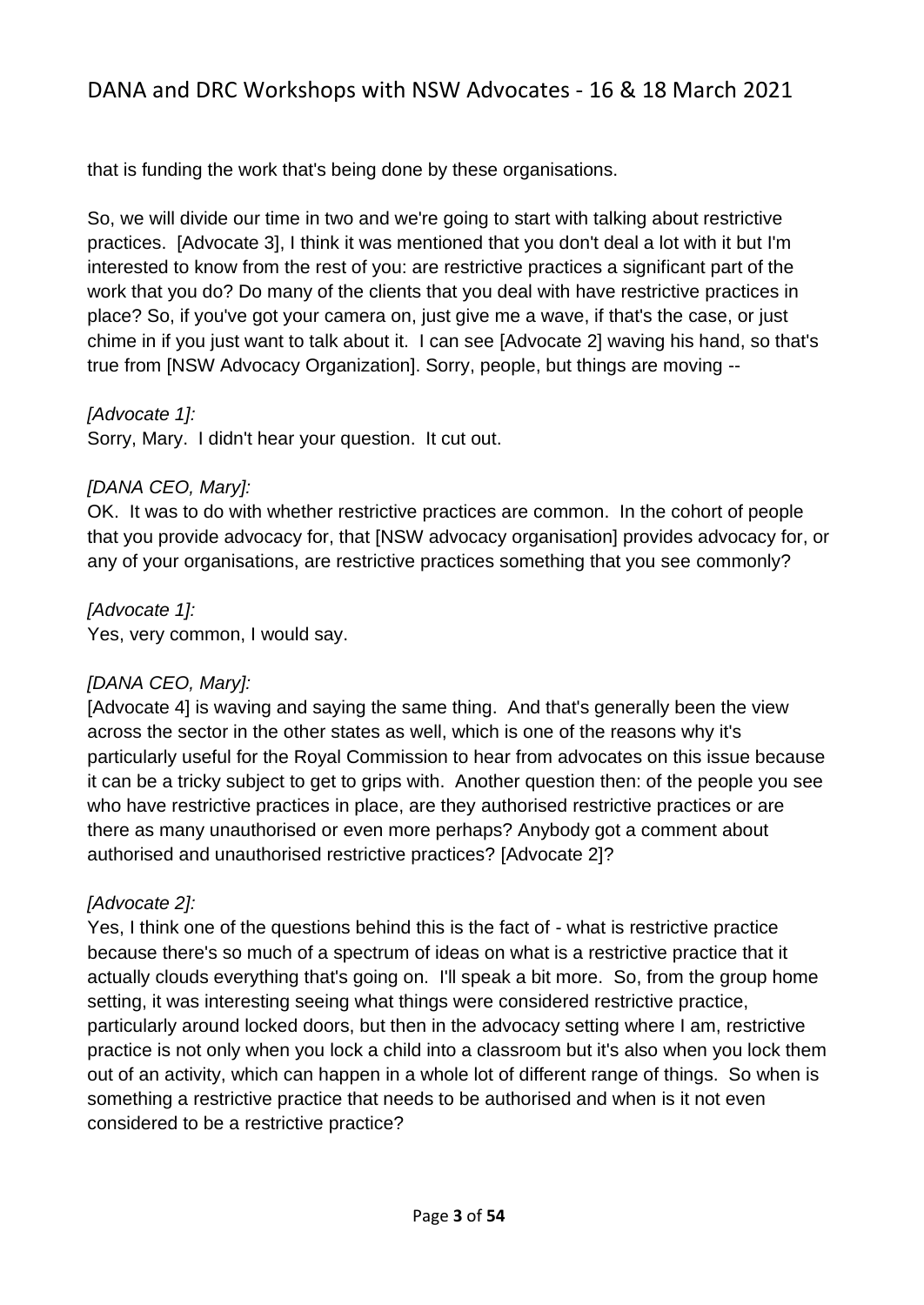## *[DANA CEO, Mary]:*

Thanks, [Advocate 2]. And I'll come back to something about that in a minute. I can see that [Advocate 16] put a comment in the chat there, so, yes, some of the people that you're working with have restrictive practices in place. They're mainly people with significant support needs and they are authorised restrictive practices. [Advocate 2], can I pick up on your comment there, which was about, I suppose, the understanding of what is a restrictive practice. So, for [Advocate 2] first, but then anybody else that wants to chime in: Do you think there is a good, solid understanding in the sector about what restrictive practices are or do you think it's confused? Is there confusion?

## *[Advocate 2]:*

What do you mean "within the sector"? That would be my first question because we're not just talking about the sector; we're talking about every environment in which a person with a disability lives and works.

## *[DANA CEO, Mary]:*

Absolutely, and we might tease out a few of those. So, I suppose one of the things in the first place is for the people with disability themselves who you see and advocate for who have restrictive practices in place, are they aware that that's the case? Are they aware or is it just part of their environment and it's not explained to them, they don't necessarily understand that there are restrictive practices?

*[Advocate 2]:*  What a question.

## *[DANA CEO, Mary]:*

We can move quickly through the questions but that's come from something that came out of the previous workshops actually.

#### *[Advocate 2]:*

With a lot of my advocacy experience, I'm talking to parents, so we're talking about children who are experiencing these restrictive practices of a variety of ages, but it's not necessarily... I don't think it's classified separately as restrictive practices; it's just what they have to deal with and the restraints or the restrictions that they exist with. How that translates to an education setting from my experience, I'm not hearing that the student is involved in talking specifically about restrictive practices.

#### *[DANA CEO, Mary]:*

Thanks, [Advocate 2]. Anybody else want to comment more broadly about the disability support work force or disability providers and the support work force? -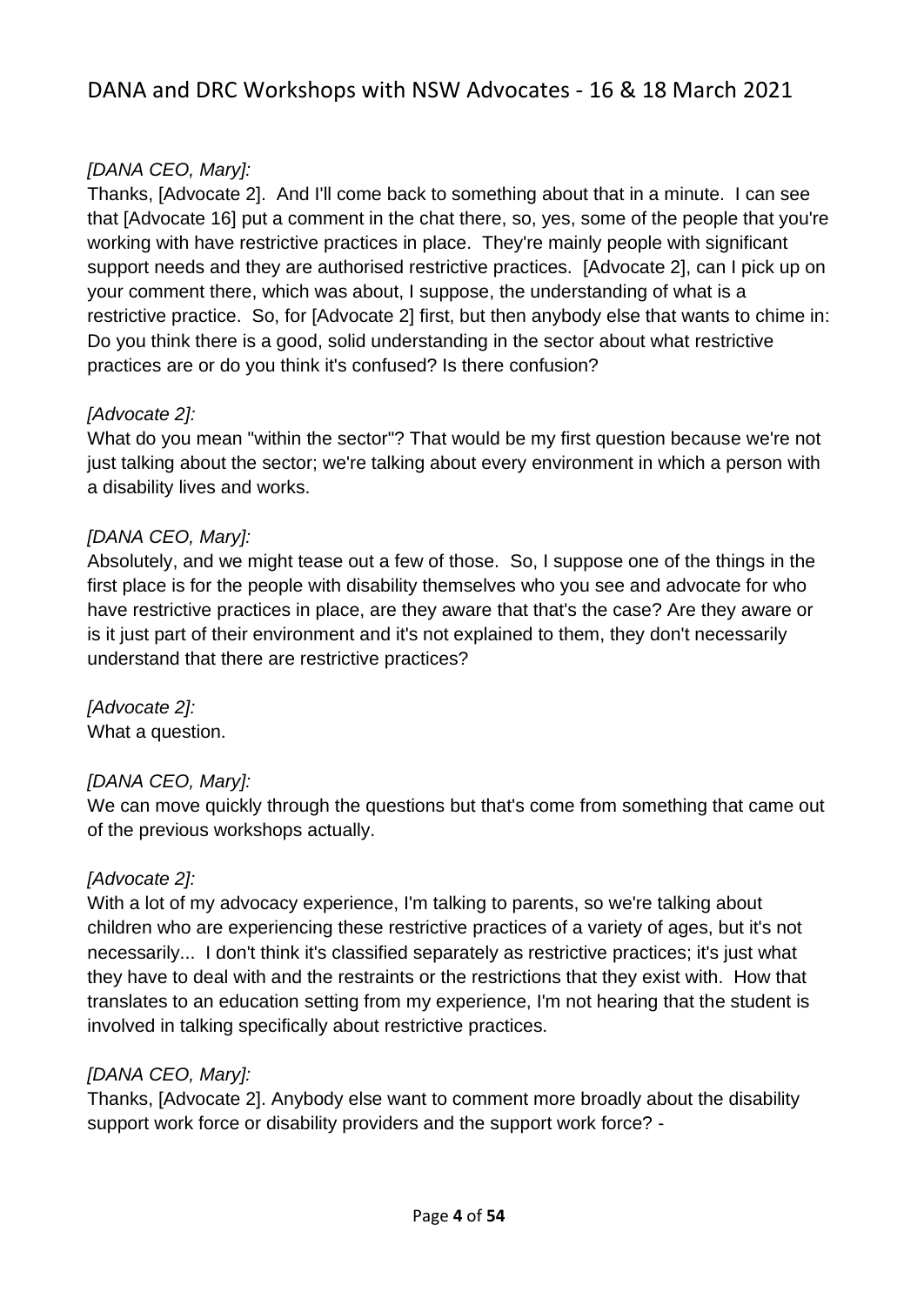### *[Advocate 3]:*

It's [Advocate 3] here from [NSW Organisation]. I just wanted to add a few things about the question that has been posed already. So in the few cases that we've come across at [our organization], I personally have realised that it's quite hard for families. Similar to [Advocate 2], I work with individuals, and predominantly in the NDIS space, so in a lot of the cases, families find it hard to differentiate what is behavioural support and where does that cross the line to restrictive practices. And then to also answer your question about is it authorised or not, without that really clear understanding from the families, the carers' perspective, well, there's a very high chance that lots of families out there are undertaking restrictive practices without knowing that it's actually restrictive practice, and then for them to be told after the fact, there's just a lot of confusion around how it's meant to work and who's responsible for what and whose responsibility is it then to work out who does the paperwork, who do I see first, who do I talk to first, and it's all just like a ball of mess in their mind, and carers become so overwhelmed with this idea of restrictive practice and all the finer details around the different environments that they're in and how that changes and what their role is, what they can and can't do, how that then varies from when their child turns 18. From my experiences, that's just been a really confusing situation and often enough it just flies under the radar. So, I guess in one way, for [our organization], we just haven't had a family who's really honed in on the advocacy aspect for restrictive practices because the behaviour in itself is just so all-consuming in any sort of advocacy matter.

## *[DANA CEO, Mary]:*

Thanks, [Advocate 3]. That was a really useful description really of the issues that the families and your clients are dealing with. And I should have clarified at the beginning that: is there an advocate among you who would like to clarify for me properly the process in New South Wales of getting restrictive practices authorised? Who wants to have a go at that? Whatever you know about it is going to be more than I do, I have to say.

## *[Advocate 3]:*

I'll give it a shot. So, what I understand is that somehow someone's going to recognise that restrictive practices are required in this family situation, and they'll bring in people who I believe are called a behavioural specialist, who would then prepare a behavioural support plan of sorts. If in that plan there obviously will be some sort of restrictive practice involved, they then have to take it to a board for it to be approved. I am not sure what they do there, but once the approvals come down, it's implementation. So that's my very basic understanding.

#### *[Advocate 1]:*

Mary, [Advocate 1] here from [NSW organization]. Can I speak to something about that, please? A recent experience that I had for a young man who I am the advocate for. He's now an adult but very recently turned 18 and has very significant behaviour support needs.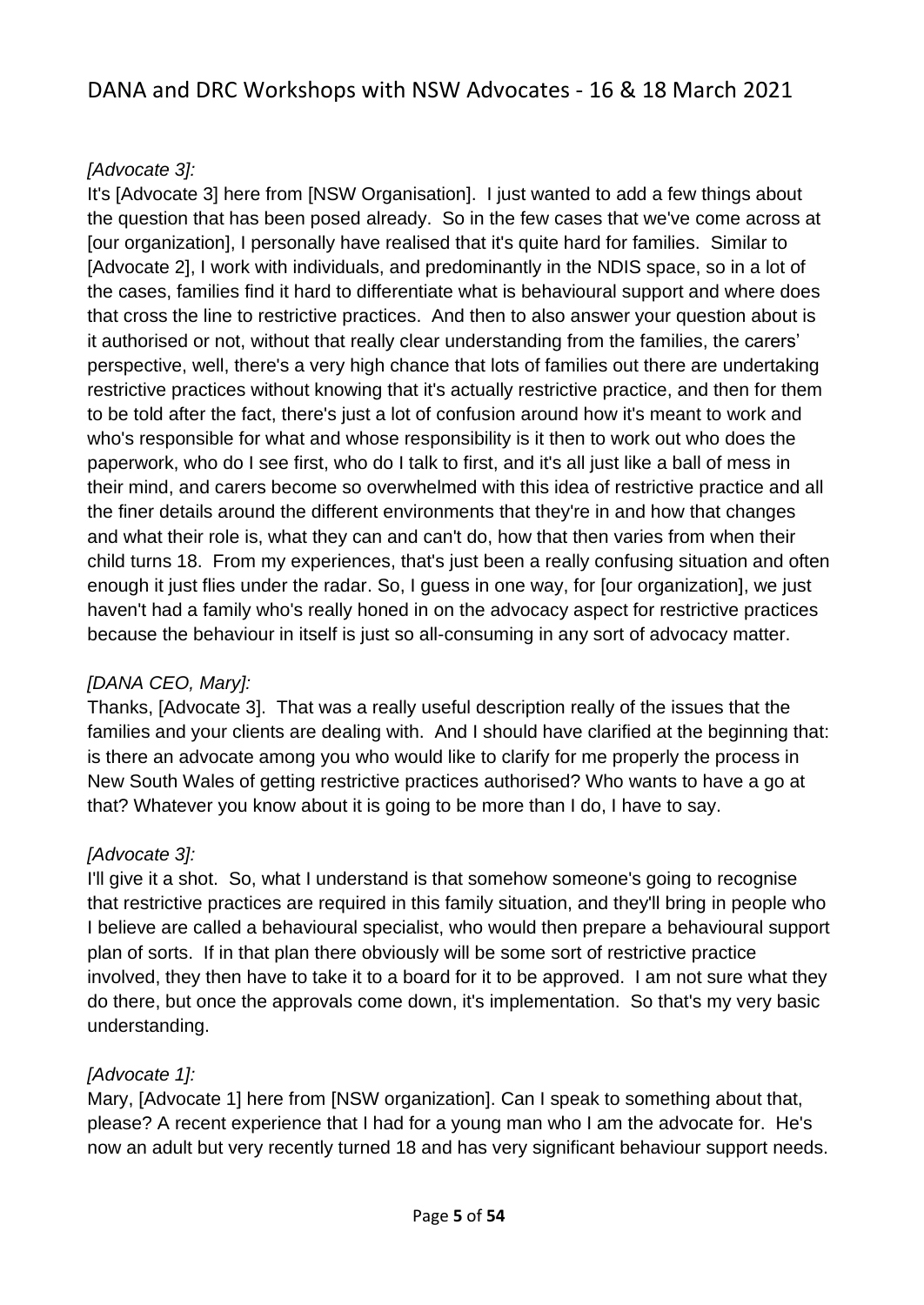He recently had his NDIS plan reviewed and, as part of that review process, during his 12 month plan, the family was requested to develop a behaviour support plan through a registered clinician, and they undertook that process. Restrictive practices were, I guess, highlighted as being undertaken with him by the clinician. The mother was outraged that the things that she does just to keep her son physically safe and alive were being labelled as a restrictive practice, so there was work around, I guess, explaining that situation to her.

Now, this young man, his NDIS plan review meeting took place and we explained clearly to the planner that within 48 hours he was going to be completely without any level of funding. He was left for 15 days with zero dollars in his plan, so no ability to provide any supports, because they said that they had to take time to have the restrictive practices lodged and approved. Now, this is despite the fact that the mother had willingly taken part in having a really comprehensive biz plan [Behaviour Support Plan] drawn up, had done everything right through every part of the process and had that done a month prior to the plan review meeting, and this young man was left with, as I said, no funding for 15 days and the NDIS were very aware of that. In the end, I had to raise the issue repeatedly with the state manager and they finally approved the plan 10 minutes past 5 on a Friday night after the mother had called me and said that she couldn't face going through the weekend without any overnight supports or support for her son.

#### *[DANA CEO, Mary]:*

Thanks, [Advocate 1]. A very good illustration of why advocates are required, to be honest. But you flagged a couple of good points there - sorry, I shouldn't refer to these things as 'good'. They're terrible stories about what happens to people and what systems do, but the language you used where you described the mother being "outraged" and the labelling issue around restrictive practices, that follows on some of what [Advocate 2] was saying, and [Advocate 3], that it feels like and anybody who wants to make a comment on it, feel free that there's a gap somewhere in the support for families in particular as their children are growing, and the children particularly who have behavioural challenges, to help families understand the way that the term that's used, what 'restrictive practices', that terminology, means and why it's used and then have plainer English and clearer explanations to help people understand it. To me, it highlights a gap in some states but not particularly in New South Wales. So, in a couple of states, there's an advocacy organisation called something like Association For Children With Disability. There's one in Victoria. There's one in Tasmania. New South Wales has Family Advocacy, which isn't really replicated anywhere else, but isn't the same as those ACD organisations and it's a gap, a gap in the funding of advocacy that we need to pick up and do something about.

Coming back to the restrictive practices, going back to what Alastair said at the beginning, does anybody want to comment about the effects of restrictive practices on people with disability and do you see examples where restrictive practices lead to further violence,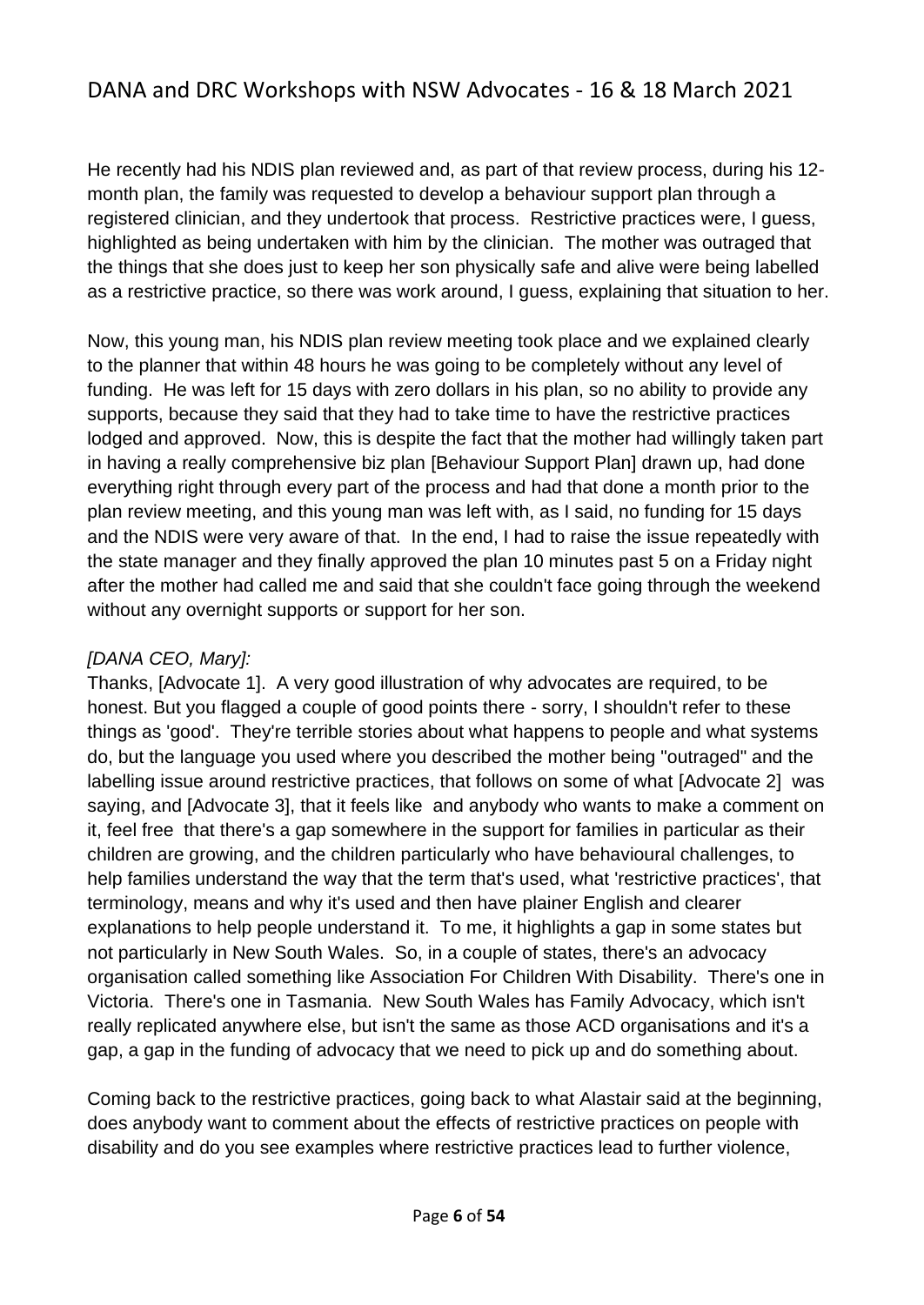abuse or neglect or exploitation of people with disability?

#### *[Advocate 4]*:

I'll throw something else in the mix there, Mary, something that came through to us this morning. We have had request for advocacy support from a support coordinator. The participant is in shared accommodation. They don't have any family members or appointed guardians. There is a behavioural support intervention which is funded through NDIS, and they need to have restrictive practices signed off. Who is going to do that? That's what the question is, and we've been asked for support on that. So that's something else to throw in the mix about restrictive practices and those practicalities about getting them signed off in the first instance.

### *[DANA CEO, Mary]:*

Thanks, [Advocate 4]. It's not uncommon that advocates are sort of asked to be de facto consent givers or something for people with disability. It's not a role that advocates normally play and it's not meant to be your role but it is something that providers reach out to advocates for, as that sort of independent person, but it's another gap for people who, like you said, don't have family members or guardians.

We had put forward some questions that went around beforehand, and some of you may have had time to look at them or not. We were wondering about whether people who have restrictive practices in place are ever able to make complaints about that? But that goes perhaps to the earlier question about whether they are even aware that they are under restrictive practices. Please dive in if you have any comments or have seen people or you have helped anybody to make a complaint about restrictive practice that they're under.

One of the things that we're interested in … is what are the improvements, what's the good practice that you see? So have any of you seen examples where somebody who has been under restrictive practices but that they've been able to be lifted or modified perhaps because of good behaviour support plans being implemented well? Has anybody ever seen an example, a positive, useful, good example?

*[Advocate 1]:*  Never.

## *[DANA CEO, Mary]:*

That's what I was worried you would say.

## *[Advocate 1]:*

Never. I don't think that that is the purpose for which they are designed, Mary, in my experience. I don't think that is ever thought of or in any way even a goal from anything I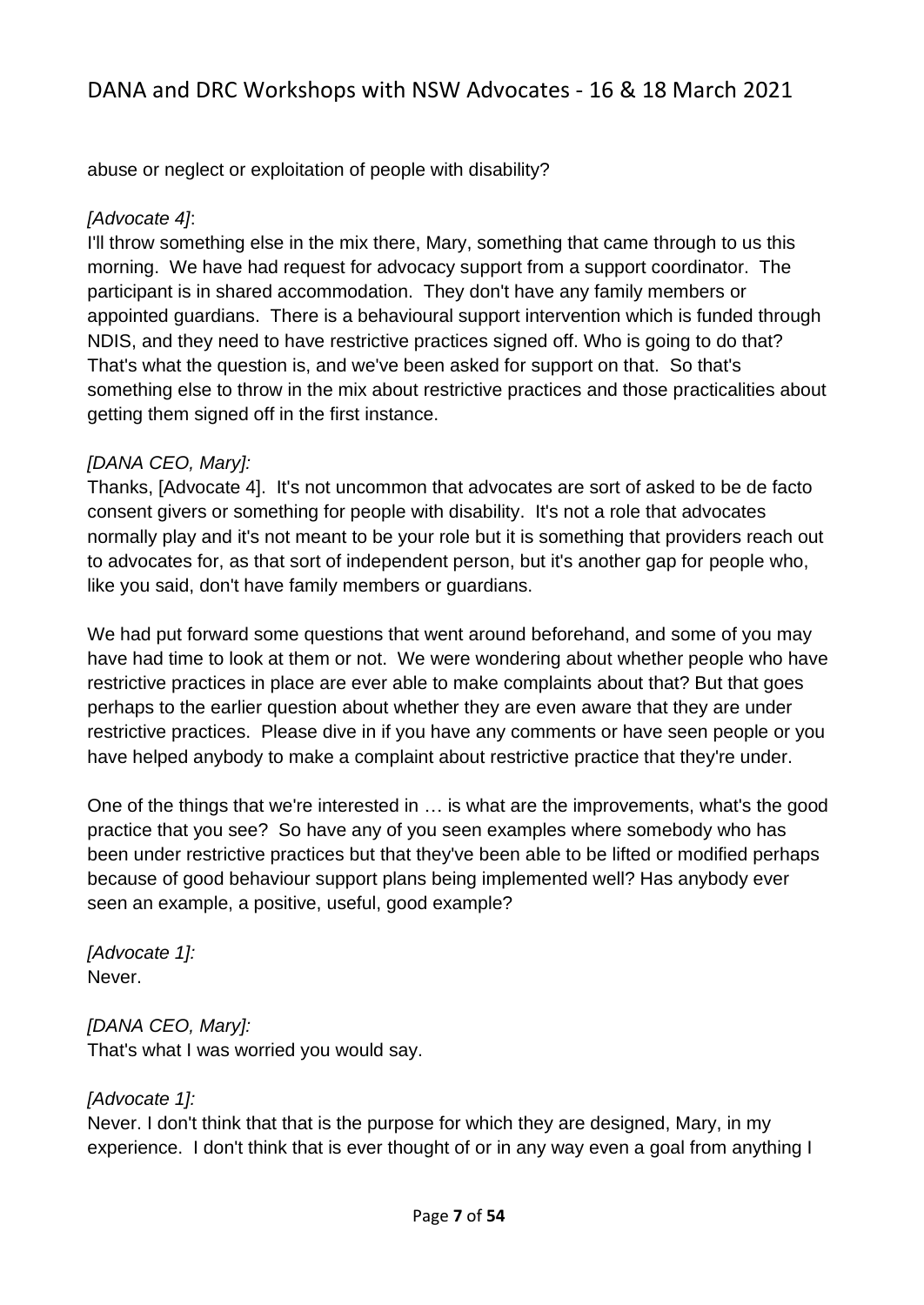have ever experienced.

### *[DANA CEO, Mary]:*

[Advocate 1], just to pursue that a bit, is that because you think the entire purpose is about managing people's behaviour for the convenience of other people, of the service support workers or others?

## *[Advocate 1]:*

At times. I think often for the people who I'm providing advocacy for, it's a matter of physical safety. And it sounds dramatic, but for some of them, without the restrictive practice being in place, they would be at risk of being killed. So, in that instance, it's never even thought to review it or to look at a behaviour support plan. For the people that I support, Mary, living in supported accommodation, behaviour support plans seem to be a way of having any restrictive practice that they require authorised in perpetuity. That's been my experience across the board.

### *[DANA CEO, Mary]:*

Thanks, [Advocate 1] . Anybody else want to comment on your experience?

## *[Advocate 3]:*

I just wanted to add to what [Advocate 1] was saying. First of all, I completely agree with her, and from an individual advocacy perspective, the clients I have had, being the carers, often see it as a punitive measure, as if they haven't been doing the right thing. So, therefore, restrictive practices now have to be put in place. Everything that they have been doing in the past to manage; pretty much 'crisis management' for lack of a better word, must be put on hold because it's in a way seen as 'illegal' and wrong. So, what's left for them to do? It's almost like they've been put into a position where they will lose carers who are no longer able to provide the care they were doing because of these restrictive practices rules, and without themselves being informed, "What do I do next? How do I fix this situation?", they are then looking at the NDIS to say, "Well, I need help", but the NDIS is saying, "I'm going to put a hold on everything because you need to do X, Y and Z" but there is just not enough communication to facilitate that and for that to happen in a timely manner. There's always weeks and months of delay just for an understanding of what's happening to happen, let alone the actual implementation of restrictive practices.

## *[DANA CEO, Mary]:*

Thanks, [Advocate 3]. Can I ask something else about access to advocacy for people who have restrictive practices in place or when restrictive practices are going to be implemented. Do people, providers or others, think of referring to an advocate? Do people get access to an advocate when they need one? Anybody got a comment about that?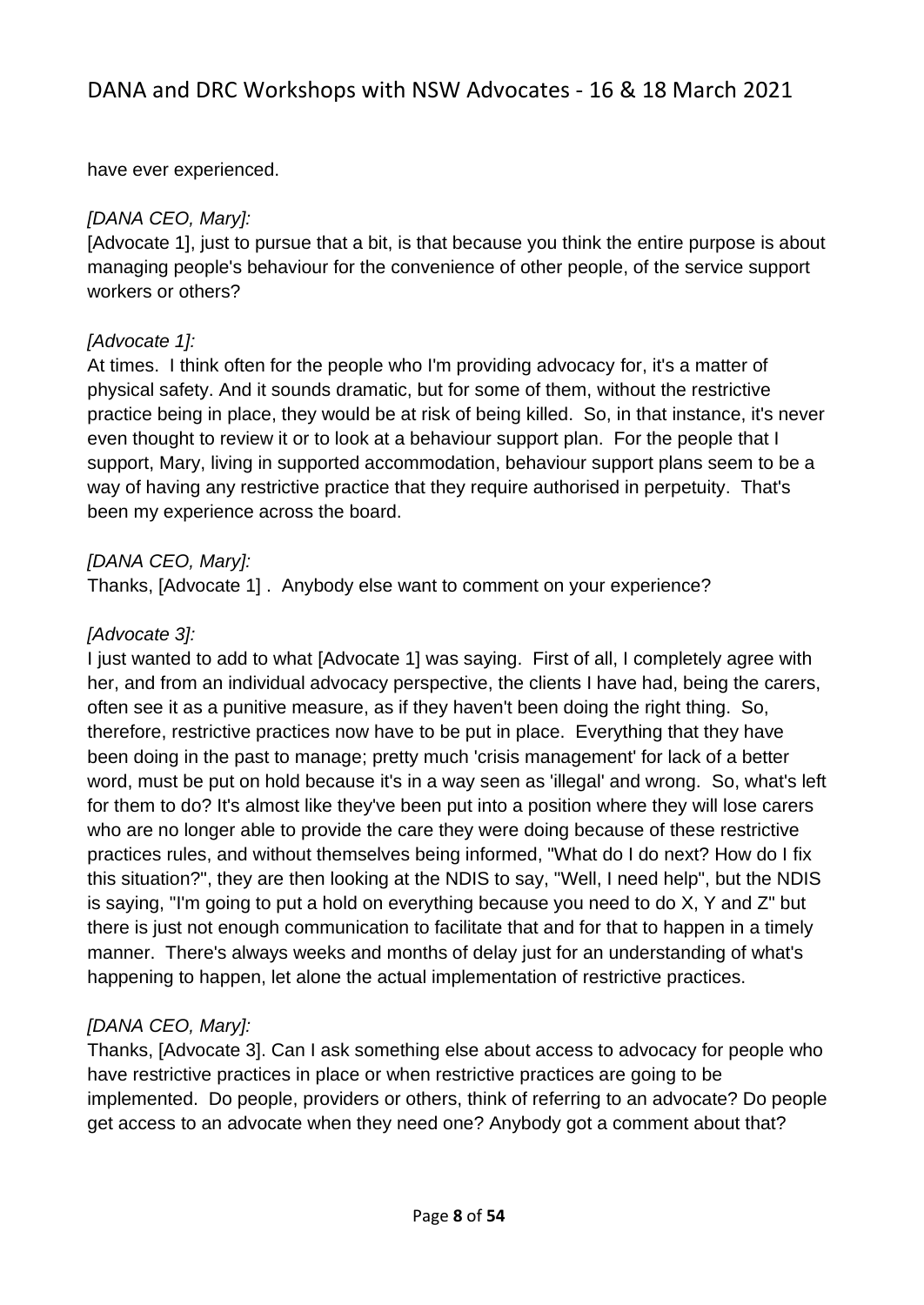## *[Advocate 4]:*

I think we only see the tip of the iceberg in advocacy. We wouldn't see that many at all, compared to what's going on out there. I guess the other point before was we probably don't see examples of when it's been a positive thing for people as well because it couldn't come across our desks necessarily.

## *[Advocate 2]:*

Yes, I think it's interesting. Just going back to one of your earlier questions, what's happening in New South Wales at the moment is there is a draft Bill on the regulation of restrictive practices that's currently in draft stage, which is designed, I think, to expand the role of the function of the Ageing and Disability Commission around the authorisation of restrictive practices, and in that I believe it says that they should always be part of a behaviour management plan. And I think that when it comes to restrictive practices, the behaviour management consultant, or whatever the correct terminology is, would have more input into a restrictive practice than even the person with disability or the family members, and I think often families and carers, but particularly families or people close to them, are left out of a lot of this and in some ways they're the informal advocate in many cases and when they are shut out of the process, then that's already a problem. So, I think perhaps one way forward is to say when there are behaviour management plans put in place with restrictive practices, then people are at least informed about advocacy options around those things.

Just in terms of success stories, one of the things I find very interesting is that when I'm talking to a parent who has a child who has been subject to restrictive practices, authorised or unauthorised, that in a number of cases, it's not consistent every school year; that somebody might have better experiences in one school year than another school year or in one education setting than another education setting. So, I think that's potentially part of what needs to be explored in terms of what works and what doesn't. But usually, it's not about the quality of the authorisation or of the behaviour management plan, but it's about the approach of that school or that teacher or the communication between an educator or a system and a family who knows the person. Sorry, a lot there.

## [Audio issues]

I've come back on now. I hope you can hear me.

## […]

It's my ambition to get through one of these with no technological hiccups at some stage.

[…]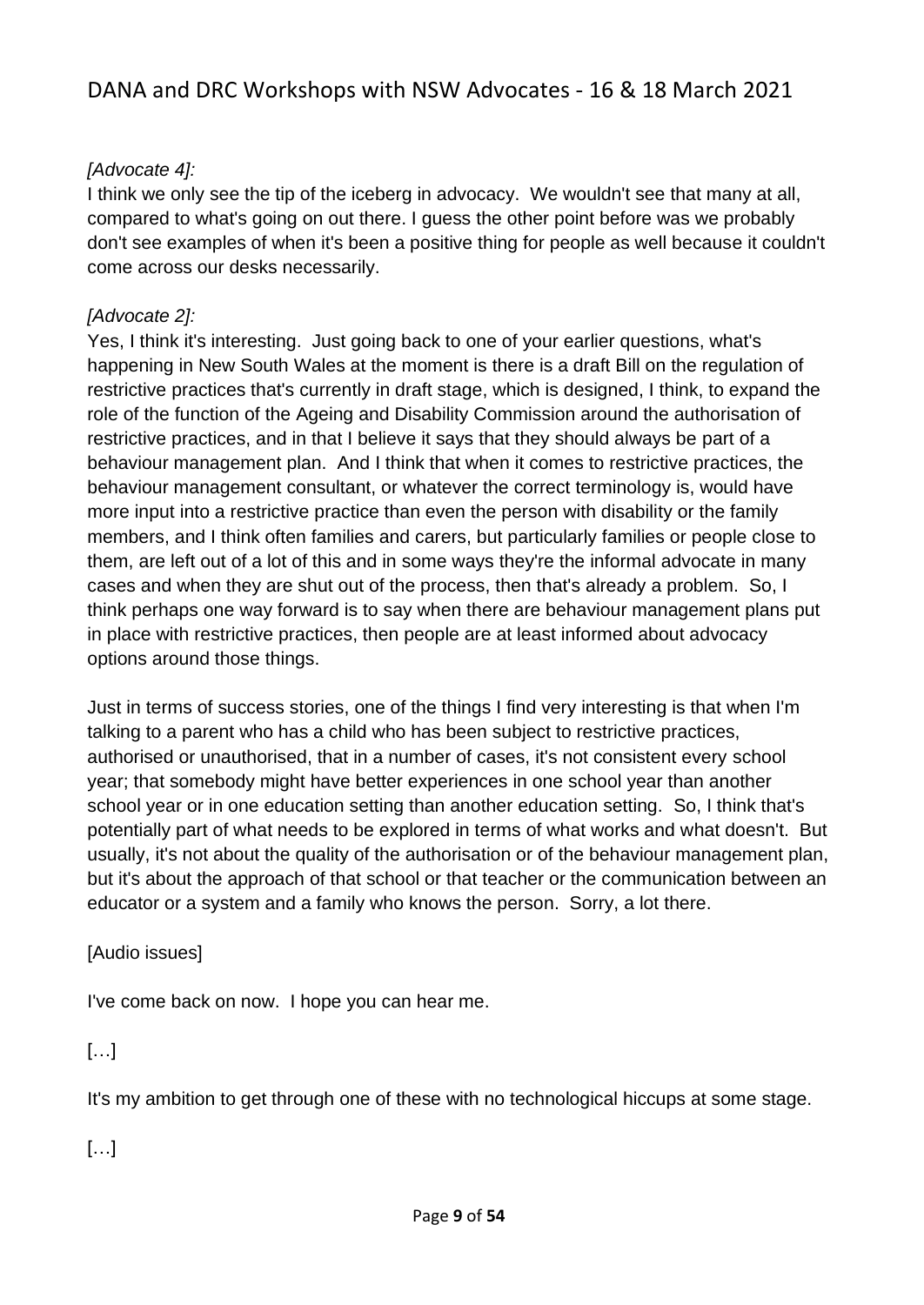### *[DANA CEO, Mary]:*

Good. OK, we will continue on. We will wind up the restrictive practices discussion in just a couple of minutes and we will move on to our other topic, which is segregated settings, but I just want to say that any thoughts you can send us, Siobhan will put in the chat her and my email addresses and any random, it doesn't matter how brief, any thoughts you have or any issues you are dealing with in the next while where restrictive practices are involved and you think, "Oh, I should have said that at the workshop" or whatever, please just send us it can be a two line email, just a couple of dot points, whatever, anything, if it just gets it out of your head and into this collection of information that we are gathering for the Royal Commission.

The other thing I should have said is that if there are particular examples that you provide today or ones you think of afterwards, again raise them with us. The Royal Commission and their submissions team and their Office of the Solicitors Assisting are always interested in examples and stories and case studies potentially that are really clear illustrations of the problems that happen across all of the issues that the Royal Commission is looking at. So, if there is something that you mentioned today and they would like to find some more information out about it, then they might come back to you about it. So apologies for dropping out.

#### *[Person 1]:*

Mary, can I just interrupt. Do you mind if I just ask perhaps one more question in relation to this topic? I'm conscious of time and I'll try to be brief. Is that OK?

#### *[DANA CEO, Mary]:* Yes.

#### *[Person 1]:*

Just to expand a bit more on the role of advocates, and you have touched upon it briefly, some of you. I just want to get perhaps a clearer or better picture of your experiences working with service providers to... obviously, the aim will be to reduce and eliminate restrictive practices. Can any of you perhaps elaborate on your experiences with service providers to have genuine conversations about that aim? If not, that's fine. As Mary said, if you think of the answer later, please let us know. I'm interested to know that. If anyone would like to answer now, that would be great. If not, I'm very keen to know of your experiences in dealing and working with, or attempting to work with, service providers. Thank you.

#### *[Advocate 3]:*

[Advocate 3] here again. I would love to share what my limited experience is. I have just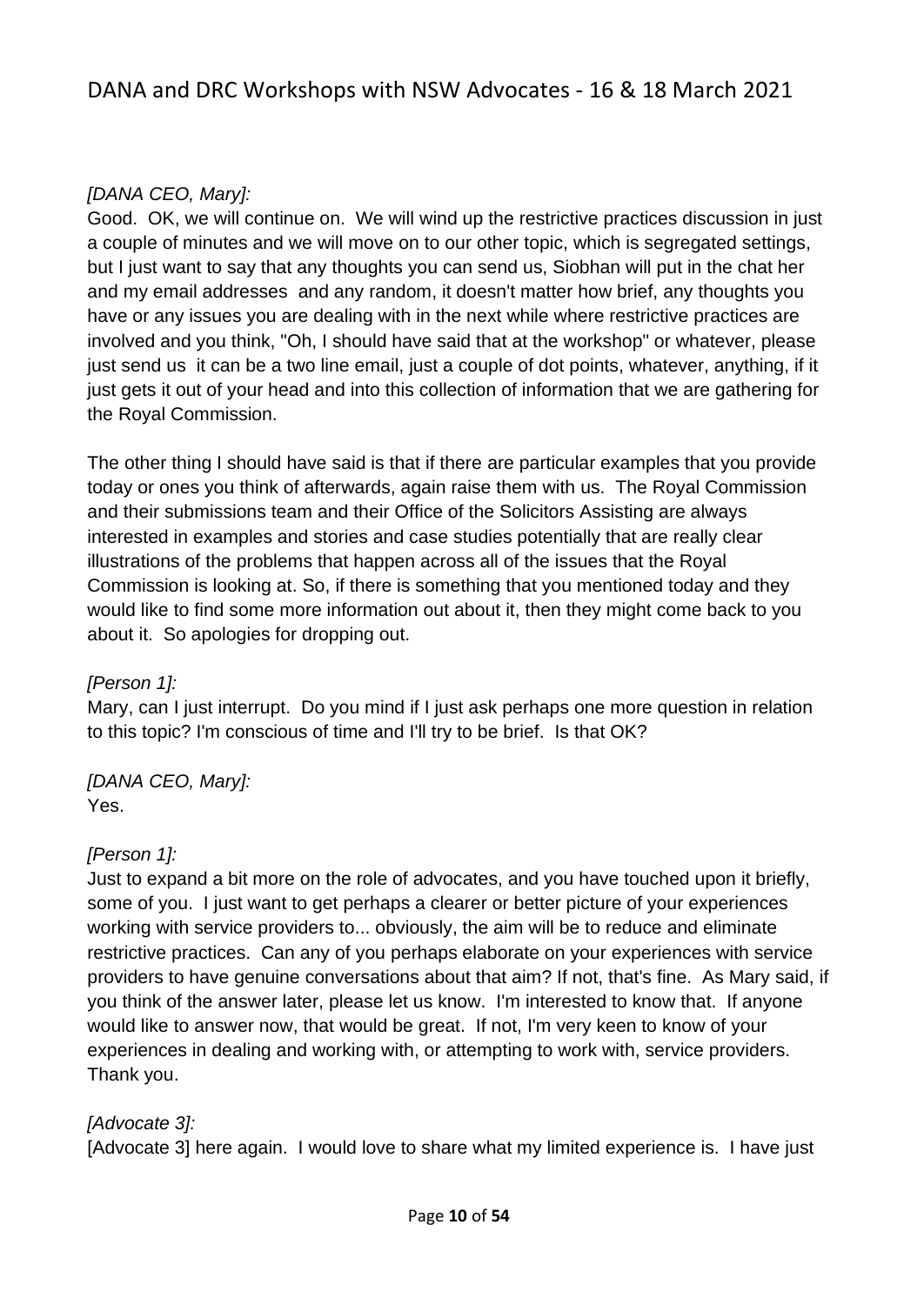found that with a lot of behavioural specialists, registered ones, they're not always across restrictive practices. So, I have found that those who are great with preparing a behavioural support plan, they will then have to do their own research or speak to their managers or their team leaders in putting together the actual restrictive practice side of things. Often enough, part of the procedure, I believe, is they do need that two-person kind of check because it's part of the requirements, but I have just found... I just haven't really come across anyone who really understands the space really well, and that's a huge issue because there's hundreds and thousands of people, individuals, who might need it but if there are only a small handful of specialists out there who actually understand, it falls back on advocates. I found myself in a situation where I am trying to pore over the legislation on restrictive practices. I am going through websites trying to work out as to who does this and who does that and who do I talk to get to this set up for this family, and when I finally find that person, for example, a behavioural specialist or I'm speaking to the receptionist they kind of go, "Oh, we don't do that". So what do we do now? That's the biggest obstacle I have come across.

#### *[Person 2]:*

…. I'm very interested to hear from advocates about whether they're finding there are, if they go into group homes or congregate care facilities, A, whether they see or observe more restrictive practices, B, whether they liaise or get an opportunity or receive referrals from the official visitors, the community visitors in New South Wales? I would be interested to hear whether there is crosscommunication between advocacy services and the official visitors, especially in relation to group homes or congregate care.

#### *[DANA CEO, Mary]:*

Anybody want to comment on [Person 2]'s question and the link between advocates and the community visitors? Do you get referrals from them?

## *[Advocate 2]:*

I can't comment directly on that but in terms of what I understand of the community visitor scheme, it's about referrals, so they refer things back to the Ageing and Disability Commissioner, I believe, but that doesn't necessarily go anywhere else. So they would never actually refer to an advocate in my understanding, from what I know of that. I think that's probably part of the issue. And I'm going to bounce off that to say I think there are three issues in terms of reducing restrictive practices, and the first one we have already commented on is timeliness. If something is not handled quickly, then how does it improve? So, if there's no assessment done quickly, if a school has got a restrictive behaviour support team and they don't actually provide data, which doesn't get processed quickly and things don't change, it means that something can continue for a long period of time. There is also the issue of independence. You need to go outside of the body in order for accountability to be happening, whether that's outside of the Department of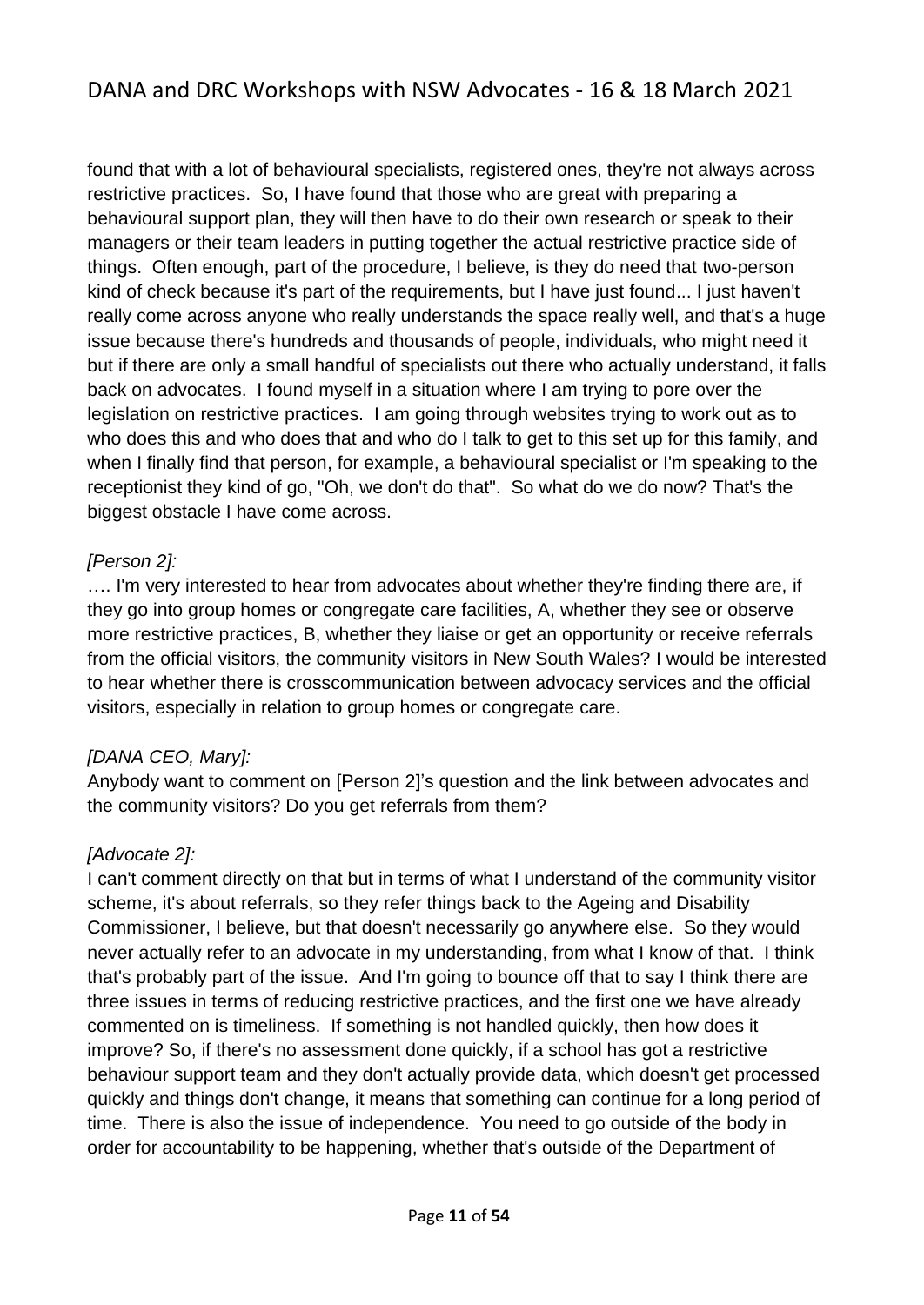Education, whether that's outside of the organisation that's actually managing the group home. You need that independence. You need that independent oversight and you need that independent accountability, and I think there is no accountability, there's no target set. There's restrictive practices in place. How will that change? And you see that particularly with suspensions, which I would say is a form of restrictive practice. So often suspensions are not followed up with improved changes. It's like, OK, your suspension is over; come back to the same status. And suspensions are designed to be a support ideally. The school takes a break so we can put in additional supports. So often they don't happen. So, you don't get a reduction in restrictive practice because nobody's collecting data, nobody's responding to it quickly and they don't have an independent accountability to encourage that to happen.

*[DANA CEO, Mary]:*

Thanks, [Advocate 2]. And what that...--

### *[Advocate 1]:*

Mary, just to say as well... I was just going to say [our organization] has never received a referral from a community visitor.

### *[DANA CEO, Mary]:*

Alright, thanks. And they're set up differently in each state and territory, or in the states where they exist, so that's something we should look into separately, the links between the community visitors and the advocates. [Advocate 2], what you were saying there made me think that if there's no-one who is held accountable, whose job it is to, like you said, collect the data and make sure something happens in a timely manner, that must be one of the issues behind the education system problems that you were talking about, that nobody's held accountable for those issues. And one last question before we move on to the segregated settings: have any of you in relation to restrictive practices had any dealings with the Quality and Safeguards Commission? No? OK. That's fine. We will move on to the restrictive practices.

#### *[Advocate 3]:*

Sorry, Mary, I was going to say I have, only in the instance of just trying to obtain information and to also speed up the delays involving funding approval for a behavioural support specialist to put together a behaviour support plan, and so the extensive time it takes for that plan to happen and the number of hours that the behavioural support specialist might need to put in until the restrictive practice is approved. It takes so much time, as [Advocate 2] said, and I have tried to reach out to many different avenues to make that happen. Very similar to [Advocate 1]'s example earlier on. And the response I receive is: "It's been escalated to the relevant team", and that's it. "We don't have any further information we can provide you," apart from "we're looking at it. We're looking into it."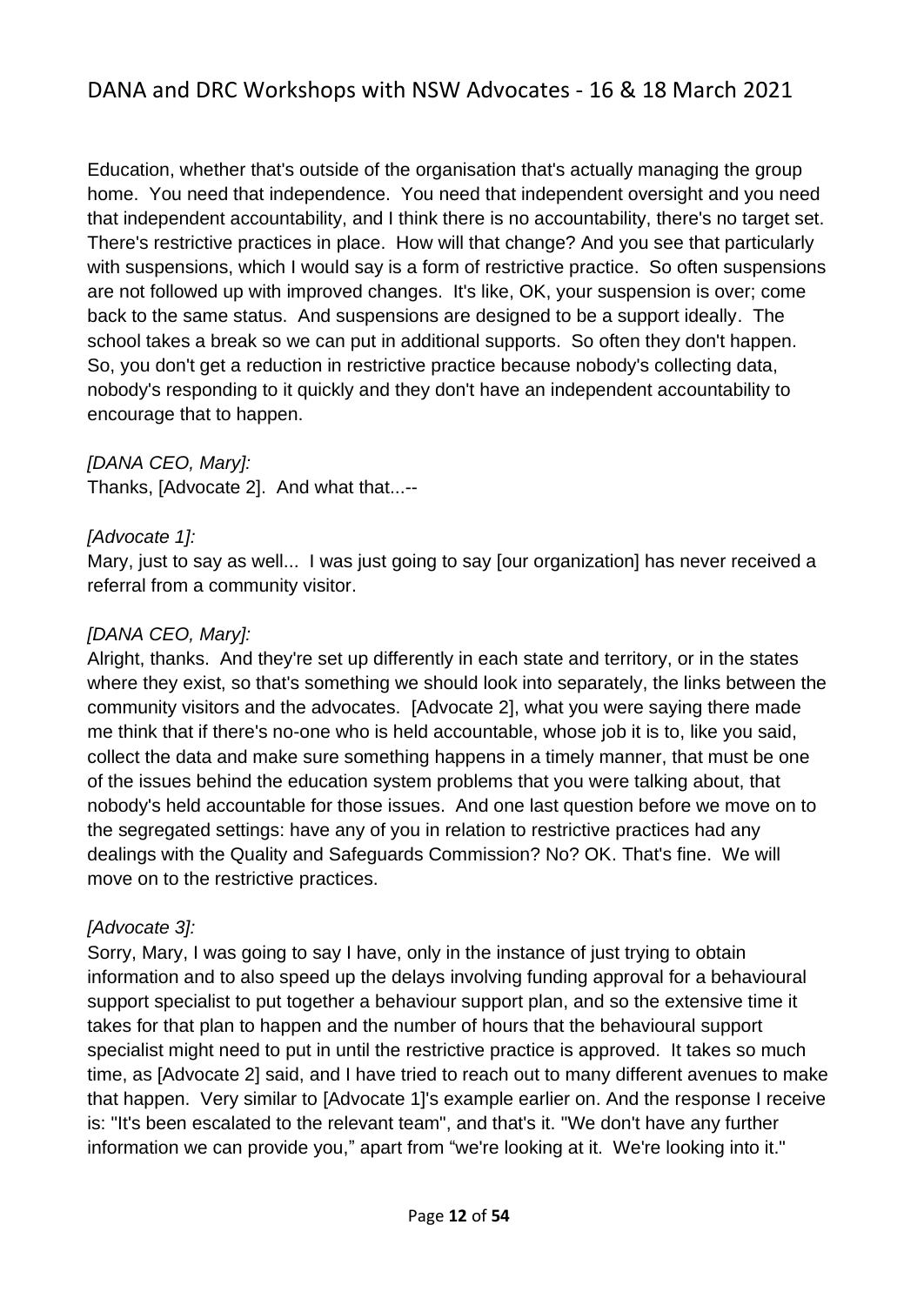*[DANA CEO, Mary]:* So that's the response you get from the Commission?

*[Advocate 3]:*  Yes.

#### *[DANA CEO, Mary]:*

And yet the Commission are meant to be providing leadership, aren't they, in terms of - well, that's my understanding in terms of restrictive practices. That is one of Jeffrey Chan and his team's roles, to be providing sector leadership on these issues. So that's another thing that needs to be picked up.

#### *[Advocate 2]:*

But the problem is the fact that restrictive practices are authorised by states.

#### *[DANA CEO, Mary]:*

Yes, that's right. Yes. There's something falling down in the middle there. Apologies, I now can't see any of you. I have some funny screen on my Zoom, so I can hear you all, but if anybody is waving their hand to talk, you have to just cut in on top of each other, because I can't see any of you at the minute.

So, we will move on to talk about segregated settings. We know, and the Royal Commission already knows, that those segregated environments are environments that have fostered and allowed abuse, violence, neglect and exploitation to occur, so we won't even ask about that. What we're interested in is what can be done; what should be done and what can be done to prevent violence, abuse and neglect happening in those segregated settings. We might just touch on a couple of the settings one by one. I'll ask about day services and day programs first, just because in our earlier series of workshops, we didn't talk about them at all, so I have picked them up now in the Victorian and now the New South Wales one. So, we'll go on to group homes, boarding houses and some other settings, but in the first place, I will just ask about whether the typical traditional day service or day program in New South Wales, are they the same as ever? Have they improved? Would you still class them as segregated settings? Is there any sense that you see where there are... are they better than they used to be?

#### *[Advocate 1]:*

That's a subjective question, I guess, Mary. So, it's very hard to answer. I mean, I can give my opinion purely on my -experience-,

*[DANA CEO, Mary]:*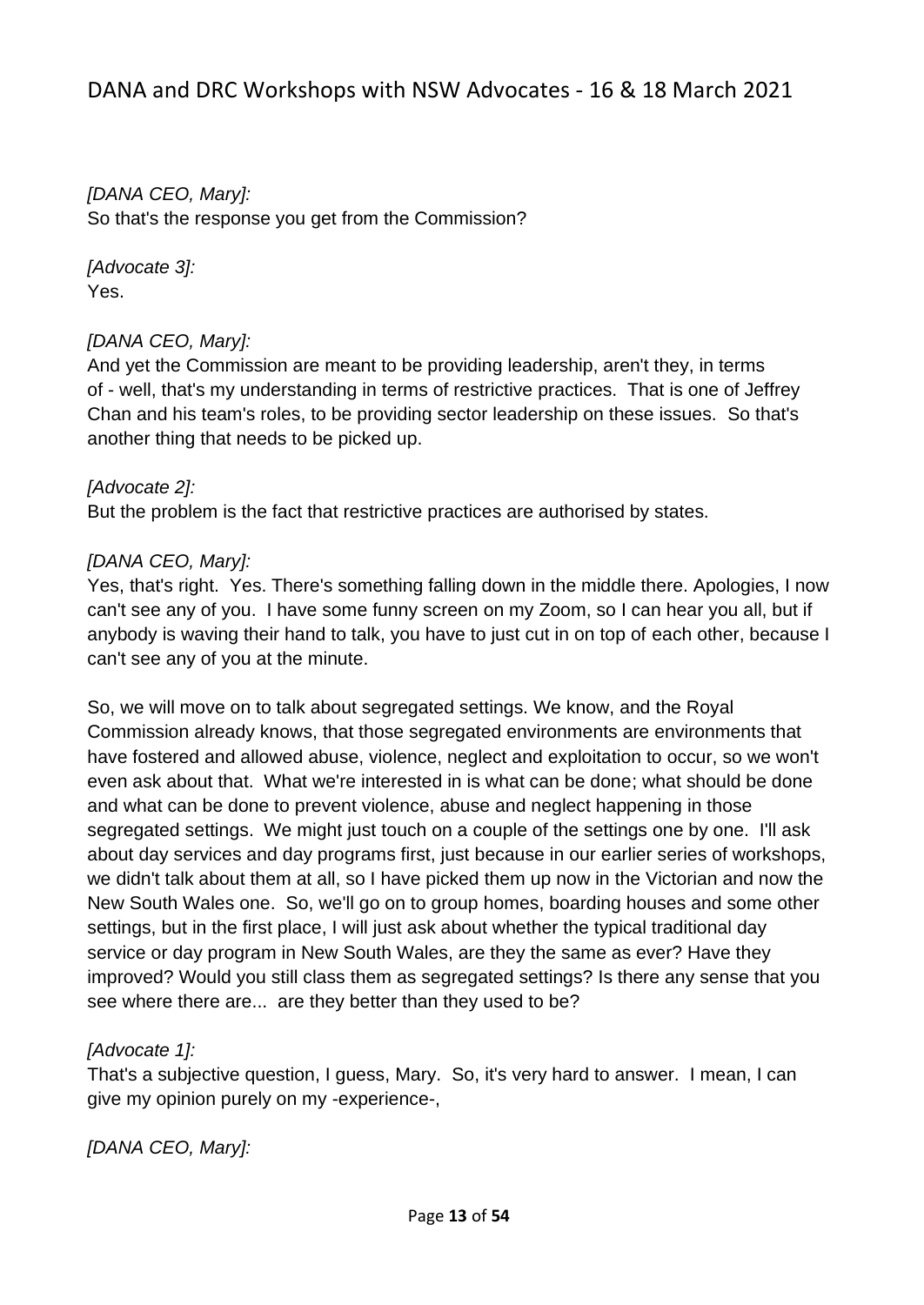And that's fine, [Advocate 1]. Your opinion is completely fine. Your opinion based on your experience, on what you have seen, is exactly what we would like to know.

## *[Advocate 1]:*

Then I would say that, by and large, no, they are not better. There are some that are. There are some new models of operating that have been developed but, by and large, for many of the traditional-style day programs that I am exposed to, many of them, a large percentage of them, I would say, are not better. They are still highly segregated and there's concern there, and a lack of access for advocates as well.

## *[DANA CEO, Mary]:*

Thanks, [Advocate 1]. The lack of access to advocates, just explain that from your perspective.

### *[Advocate 1]:*

Again, this is hard. I don't want to be too specific but there is a reasonably well-known provider in the northern Sydney region, and when we've attempted to have conversation with them or gain access to someone that we can see is potentially finding their experience there difficult, it's been hard to do so. There has been a resistance there.

#### *[DANA CEO, Mary]:*

A resistance to dealing with advocates or to allow advocates in?

*[Advocate 1]:*  Both.

#### *[DANA CEO, Mary]:*

You can be as specific as you like. Feel free to mention the name of any provider. It won't be used in any way, in any inappropriate way. So, feel free to mention them.

## *[Advocate 1]:*

Yes, I know. It's just a bit of a tricky situation because I'm currently trying to sort that issue out.

## *[DANA CEO, Mary]:*

Thanks, [Advocate 1] . And similar things have come up from some of the previous workshops, that if an advocate is attempting to develop a stronger relationship with a provider, then at the same time you can't or you don't want to be seen as whistleblowing on their practices. But you can, and this is a good example of something where either through us or separately somebody from the Royal Commission might have a separate chat to you about a way of finding a way to get that information that then doesn't reflect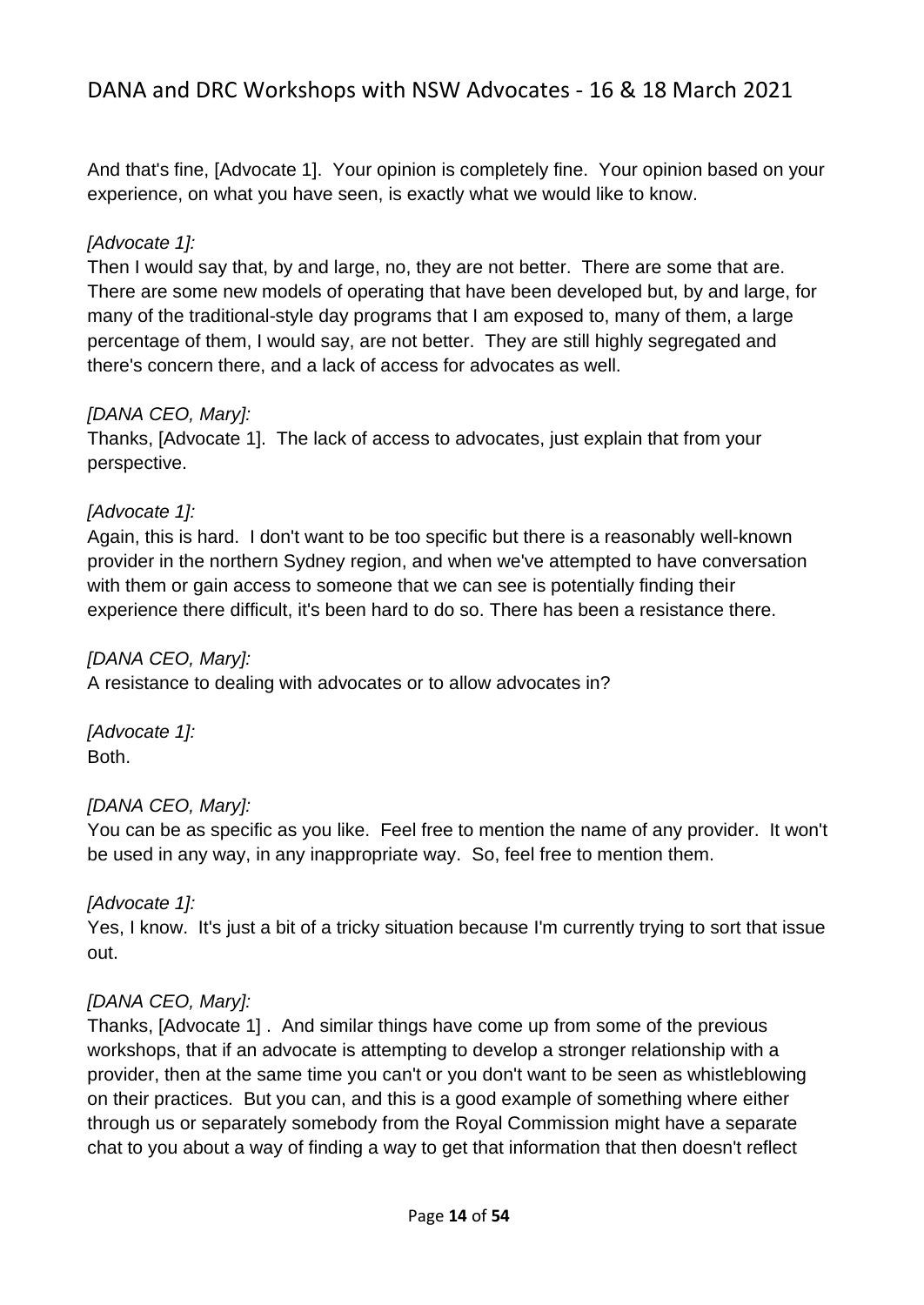back on the work that you're doing.

I'm interested... you mentioned that there are some new models operating. I'm interested from anybody else as well, if you want to chime in on that, whether any of the new models that look like they're better, what is it that's driving those? What's making new models arise? Who's leading that?

### *[Advocate 1]:*

If you want a specific organisation, I have many people... again, just because we're in the northern region of Sydney, who I have advocated for who have moved from a traditional day program model over to Fighting Chance. That is proving to be very successful. Anything that's got a community participation or a community based day program I find tends to have… the people that we support are far less segregated and happier than in the traditional setting. So those would be the two biggest examples I could think of, Mary.

## *[DANA CEO, Mary]:*

Thanks, [Advocate 1]. Anybody else want to make a comment about day services or day programs? If not, we might go to special schools actually. [Advocate 2], in particular, but anybody else as well, if you want to make any comment about the New South Wales situation in regard to special schools or segregated settings sort of inside mainstream schools. Is there anything positive that you see that's happening to reduce violence and abuse in those settings or that has been successful in the last few years?

#### *[Advocate 2]:*

I can't point to anything that seems to have been successful. I think that NDIS has encouraged some of those schools to continue to build, but the issue is so often the fact that you are secluding people, you're actually developing cultures that not only condone but encourage seclusion and being separated from the rest of people's peers, people's community, and so often what it means is that people can be at greater risk in a secluded setting because there are less voices, there are less eyes, to see when abuse, neglect and exploitation actually occurs. So, the short answer is I am not seeing examples where moving into a segregated setting means that people have improved outcomes.

## *[DANA CEO, Mary]:*

Yes. Thanks, [Advocate 2]. I'm interested, for any of you that are in the regional areas, [Advocate 4] or any of the rest of you who are covering advocacy in a regional area, because people's options might be slightly different, and continuing with schools for a minute, do children tend to travel further to go to special schools or do they go to their local school? Is there more inclusion and integration and less segregation just because there might be fewer schools available? Anybody got a view on that? And it may be that it's not part of your advocacy cohort that you're dealing with, but you can come back to us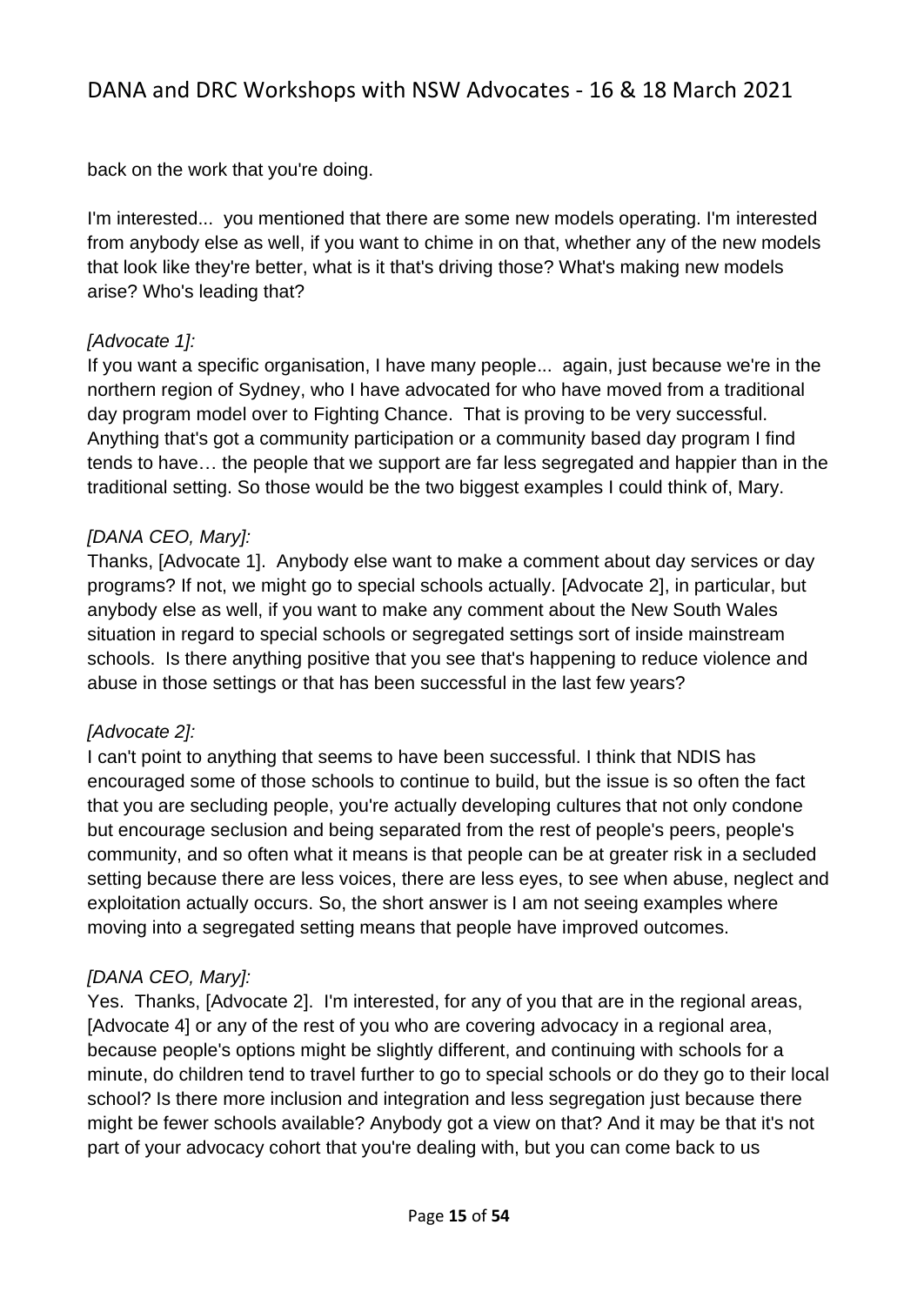### afterwards.

### *[Advocate 1]:*

Sorry, I feel like I'm talking a lot. [Advocate 2] will probably have more examples but for many of the children we advocate for, they're travelling up to 40 minutes a day each way on a bus to attend a school for specific purposes. Is that what you mean, Mary?

### *[DANA CEO, Mary]:*

Yes, that is kind of what I mean. I am assuming in the city that those options are available. Therefore, parents might choose them. It occurred to me that in regional areas maybe the options wouldn't be there, that children might by default almost be more likely to be in their local school but that might not be the case.

### *[Advocate 1]:*

They're obviously not regional but people in [Greater Sydney], many of them, their children attend [School], so they are being transported each day a long way.

*[DANA CEO, Mary]:* Yes.

### *[Advocate 2]:*

Just even in that is the fact that even if they're not travelling a long way to another school, it just encourages that more tightly segregation within the school. I know of one regional school where there is a special class which is behind the fence which the other students call "the cage", and that's what's happening in one of the regional schools. So just because they're not on a different location doesn't mean that that segregation and that alienation and that labelling doesn't happen.

## *[DANA CEO, Mary]:*

Yes. Thanks. Can I ask about boarding houses and hostels? A lot of people still live in them. Do any or all of you deal with people with disability who live in those settings, or you don't tend to much? We can move on from it if it's not [something] you cover much.

## *[Advocate 2]:*

I have spoken to a couple of people who are in public housing. It's not a boarding house but, yeah, they often experience being treated differently because they are there.

## *[DANA CEO, Mary]:*

Yes. And can I just pursue that a bit. In public housing, in a sort of public housing enclave if you know what I mean, or just scattered public housing where they are scattered through the rest of the population?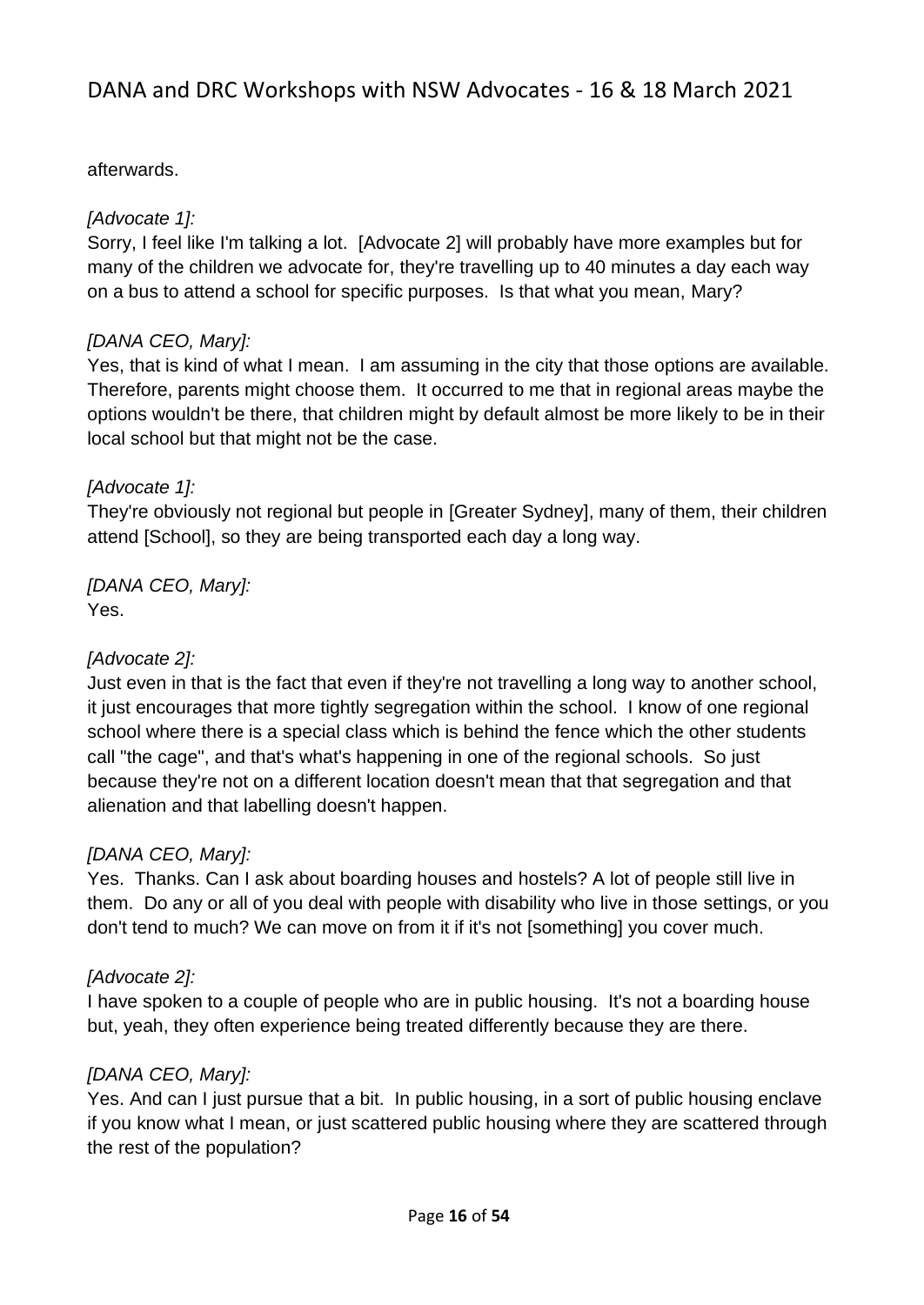*[Advocate 2]:*  Yeah, in larger scale public housing.

### *[DANA CEO, Mary]:*

In larger scale public housing, OK. Actually, that's interesting because that's not particularly an issue that we have picked up on, so I'm just making a note of that to pursue that further separately. PWDA specifically do some boarding house advocacy and we will be talking to them about that particular issue. So we might touch on ADEs [Australian Disability Enteprises] and group homes. But ADEs first. I presume most of you would have ADEs on your patch somewhere. Are advocates brought in, welcomed in? Do you get referrals from the providers who provide the ADEs to bring advocates in when there are issues that need an independent advocate? What's the relationship like with the ADEs? Or there isn't one? Either way, you can tell me if it's not an area that you deal with much. OK, I'm taking the silence to mean that it's not. And we might move on to group homes then because I'm assuming that for most of you, you will have a reasonable number of clients who do live in group homes.

*[Advocate 1]:*  Yes, many.

## *[DANA CEO, Mary]:*

OK. Can you see any or suggest any changes that could be made to improve... well, either can you see changes that should be made and/or have you any examples of positive changes that you have seen improvements in the segregation that happens of people in group homes?

## *[Advocate 1]:*

Having access to an independent advocate greatly reduces the segregation someone experiences living in supported accommodation, and if there was a greater ability for every person with disability living in supported accommodation to have access to an independent advocate, I think we would see a huge reduction in the amount of segregation because, for myself, if I am advocating for someone who lives in a group home with four other people, I will ensure that that person - once I have dealt with the critical issue that I've come on board to advocate for, I will then look at everything else that's happening for them and ensure that they are accessing the community, that they are engaging in activities of their choice, in enriching. I will advocate for them to ensure that that is all set up before I will, I guess, view my job as done. And the problem is that there are so many people living in supported accommodation that don't have anyone to refer them to an advocate, that don't have an awareness of it or access to it. And if they did, it would improve the quality of their life, in my opinion.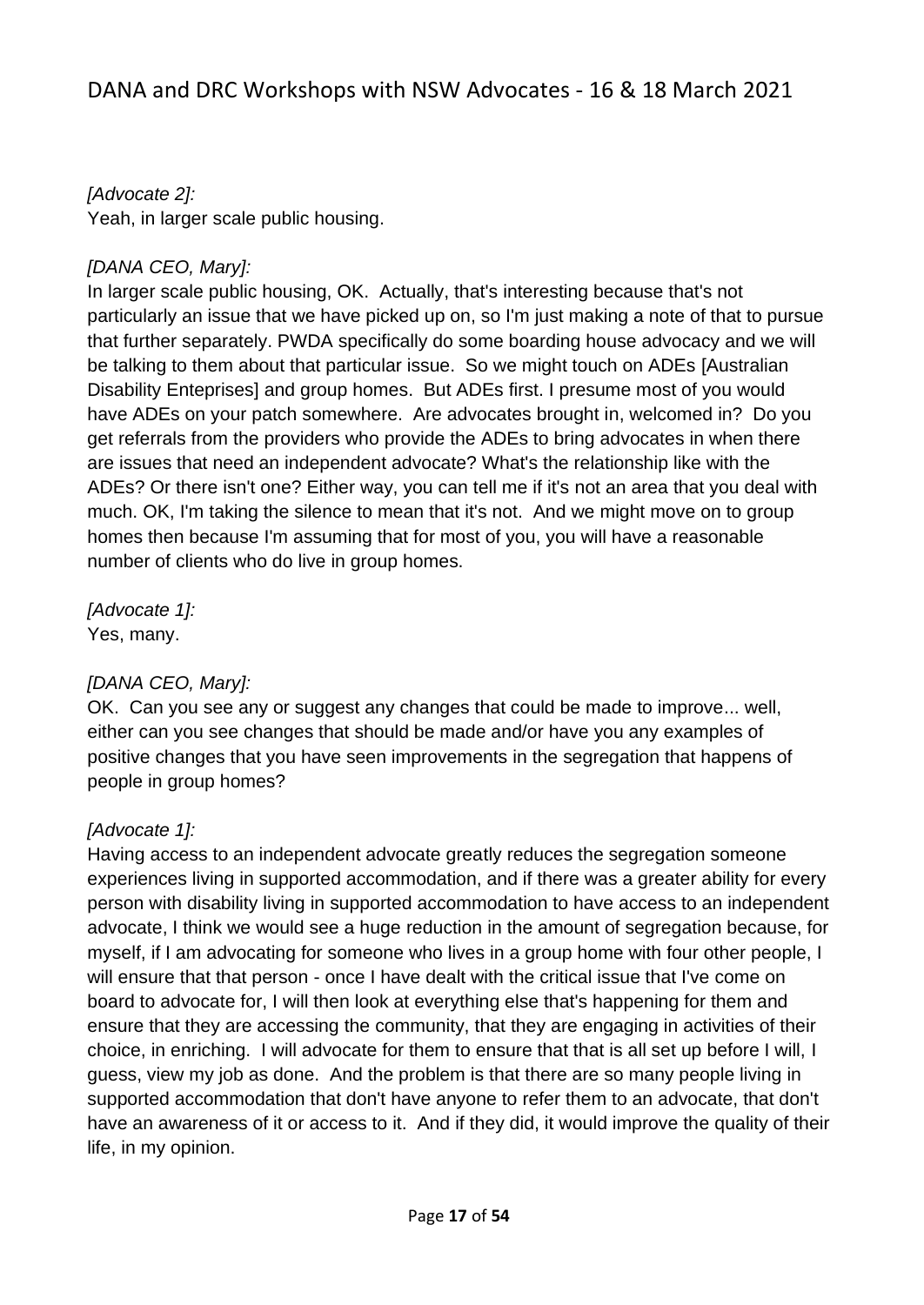## *[DANA CEO, Mary]:*

Thanks very much, [Advocate 1]. There's lots of stuff that we will make notes and follow up on because that thing about no-one to refer them to an advocate - anybody got a view on the reasons behind that? Is it that providers and support workers and others don't know that advocates exist? Is it partly to do with a lack of information about advocates, lack of promotion about advocacy or is it something else, which is that they don't necessarily want advocates coming in and telling them what they should be doing? Anybody got a thought about that?

## *[Advocate 2]:*

An organisation doesn't view a group home as a home. It views it as a workplace.

### *[Advocate 1]:*

Yes, and I would also add that it's a mixture of all three. I have had people who are in positions of management in supported accommodation saying, "I didn't know that the people living here could have an advocate", as well as people who are resistant to the idea because they know that the things that they do and put in place are going to be looked at and checked up on. So there is a resistance to that.

*[DANA CEO, Mary]:* Yes.

#### *[Person 3]:*

Can I ask a question - Just following on from that, [Advocate 2] and [Advocate 1], for all the advocates, are there any examples you can provide where you have been doing some advocacy work in a group home and you have seen any cultural change within that organisation at all? Are there any improved experiences or it's always individual cases and you never see a cultural shift at all within the group homes?

## *[Advocate 1]:*

Yes, absolutely. I guess a smaller example, but it only happened in the last two weeks so it's on my mind, is that I became an advocate for a young lady living in a group home in her mid-twenties who was living with three other co-residents, all aged under 30, and I would go around there sometimes to visit her on my way home from the office, so at 5pm, and they would all be in their pyjamas, having their dinner at 5 o'clock, having already been showered and wearing their pyjamas. I started speaking to the house manager about the fact that the young lady I am advocate for would like to go out for dinner, would like to attend a restaurant, go out for dinner with some friends and socialise during the week and not be in bed at 6.30pm. So, they have now introduced twice weekly dinners for the co-residents to go out in the community and have dinner together. That is a small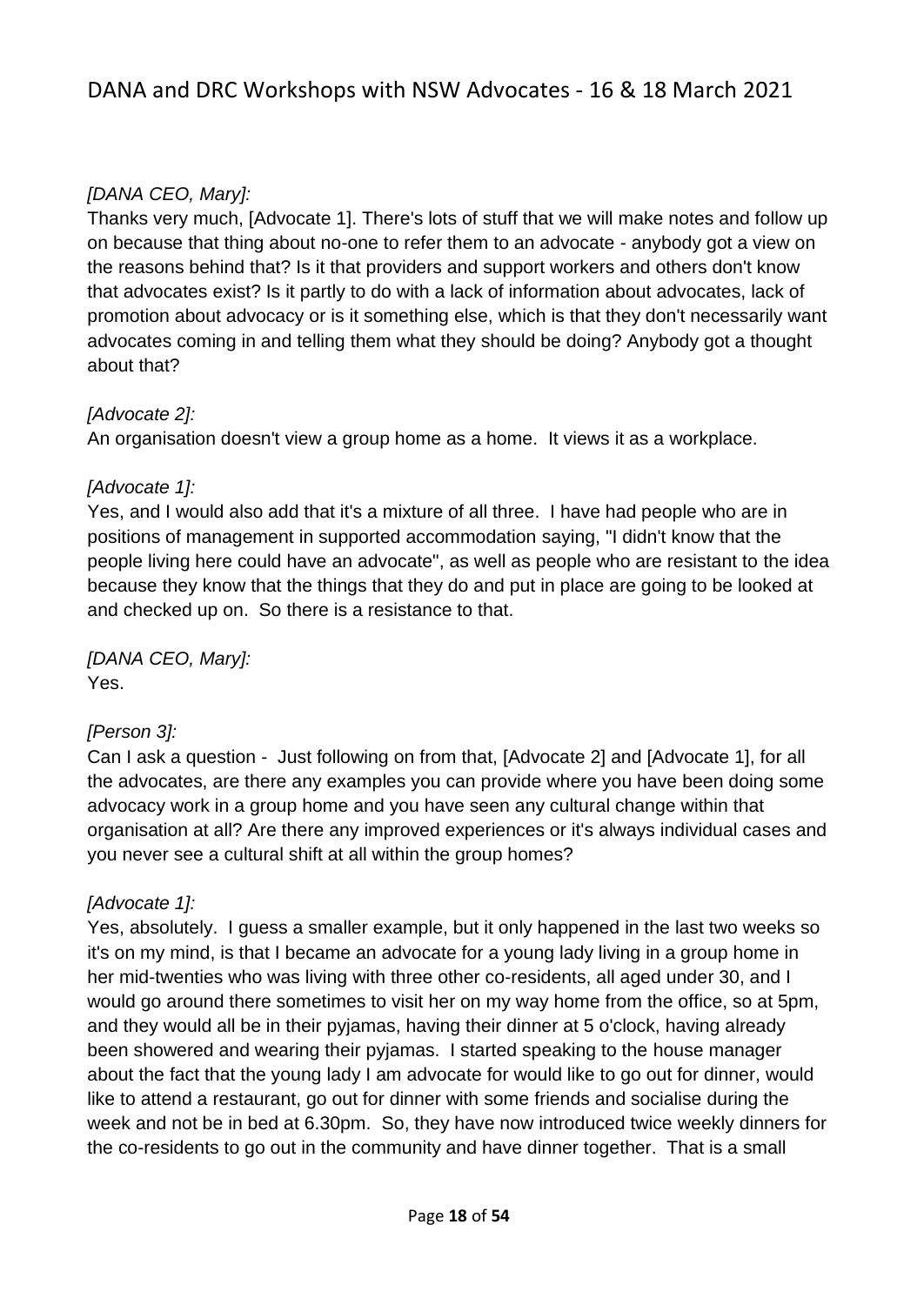example but it's a significant one for those ladies. They have all spoken to me separately about what a joy that is for them now and how much they're looking forward to that.

#### *[DANA CEO, Mary]:*

Thanks, [Advocate 1]. And oh, my God, the bar is low, isn't it. It's pretty desperate really that any provider would think that that was acceptable. Anyway, the Royal Commission have their work cut out for them, I have to say.

#### *[Advocate 1]:*

It's so common. It's so common.

[ADVOCATE 3]: I just wanted to add to that situation about every single service provider in that type of scenario is quite strapped and, as an advocate, when I'm in a situation where we're talking about group homes, supported independent living, and, yes, the NDIA is involved as well. My go--to has always been support coordinators to try to implement those things for an NDIS participant, but I just find that we all end up passing the buck because, like you said, the supported independent living providers, they're not there to case-manage. They're there to ensure supports are put in place and that everything is in order with the property and the carers as such. A support coordinator just shows up at the very beginning of someone's plan and says, OK, you need X, Y and Z. Great, I'll check in with you maybe once or twice a year." And so advocates might get the referral but then our involvement is very limited because we're not funded to case manage. We're not funded to ensure that- --

[…Audio issues…]

## *[DANA CEO, Mary]:*

I think it might be – [Advocate 3], in the background, when you were speaking, there is probably somebody else in the same room.

## *[Advocate 3]:*

Yes, sorry, everyone. It's a small office. But I was just saying there's no accountability when it comes to looking at the segregation that an individual is put in when they don't have an informal carer who would step up to speak up, an informal advocate who has the time and effort to actually bring the services to do what they're supposed to do. So, the example [Advocate 1] gave is what I experience all the time when working with people in a group home scenario or in independent living because no-one is there to keep a support coordinator accountable, for example. And without the knowledge of what is available out there, without someone suggesting to this individual "How about dinners every other night or how about I take you to the library because you don't like being in a big group", you want to have that outdoor experience, but in a controlled environment. Without someone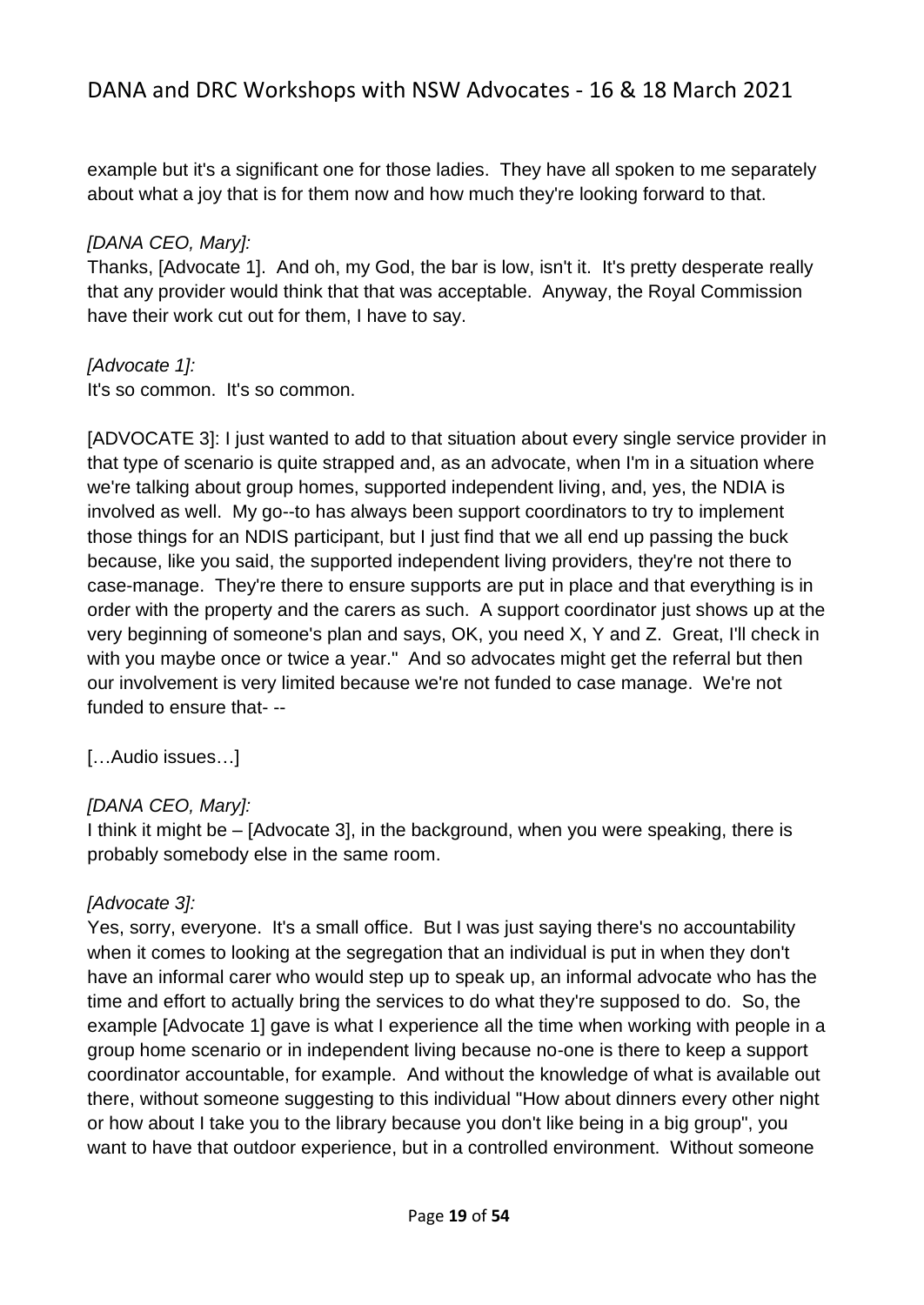giving that suggestion, of course they're not going to ask for it. But who is responsible? Who will be accountable to do that for these individuals because otherwise they're left in that segregated setting indefinitely?

### *[DANA CEO, Mary]:*

Thanks very much, [Advocate 3]. [Advocate 2], can we come back to you. You wanted to share a story.

### *[Advocate 2]:*

Yes, I actually had a support worker give me a call because they wanted to talk to the Disability Royal Commission and theirs was a story of financial abuse. So, they worked in a group home and they had been told by the company, the group home manager, that nobody was allowed to spend money more than two coffees a week. Previously they'd been going out for meals on Friday evening but because of COVID, they weren't allowed to go shopping, they weren't able to go out for meals. In fact, there was no cash allowed in the house. The only money in the house was on the credit card held by the house manager. I support one of the men in the house. His parents gave him a house as part of his inheritance, and he gets rental income from that house. He actually works for the ADE of the accommodation provider and so he's working for them and he's supposedly getting a pay cheque from them. He also has his NDIS money. And he's being told, "No, you can't go out for a meal; no, you can't go shopping because you don't have any money." So even though this man is obviously entitled to be getting income, he's being told he can't have any access to money. I was talking with the support worker, and he says "What can I do? I can't go to the police because the police want evidence." I said, "Go to the Ageing and Disability Commissioner and definitely talk to the Disability Royal Commission." Then at the end of the phone call, I went how does this actually work? And I rang the abuse hotline, the Ageing and Disability Abuse hotline, which I'd referred the guy to, and they said, "Oh, is this service provider NDIS funded?" and I said yes. And they said, "Oh, we can't do anything. You need to ring the Quality and Safeguards Commission". OK, so I rang the Quality and Safeguards Commission. "Oh, is it about money? No, we can't help you at all. You need to ring the fraud hotline." So, I rang the fraud hotline and they said, "Yes, this is the right place to report it. I just need to let you know that we can't give you any information about any investigation that we do or even if we are going to do an investigation, for confidentiality reasons." And then they said, "So can we have your phone number and email address?". So, I said, "You're not actually ever going to give me anything?". "No, no, no, we can't give you anything." So there seemed to be no relevant reporting and accountability structure around this thing, this matter of financial abuse which wouldn't just refer to one resident but potentially would refer to all the residents in that particular organisation.

I wonder whether a way forward is to have some kind of anti-monopoly style law. So, a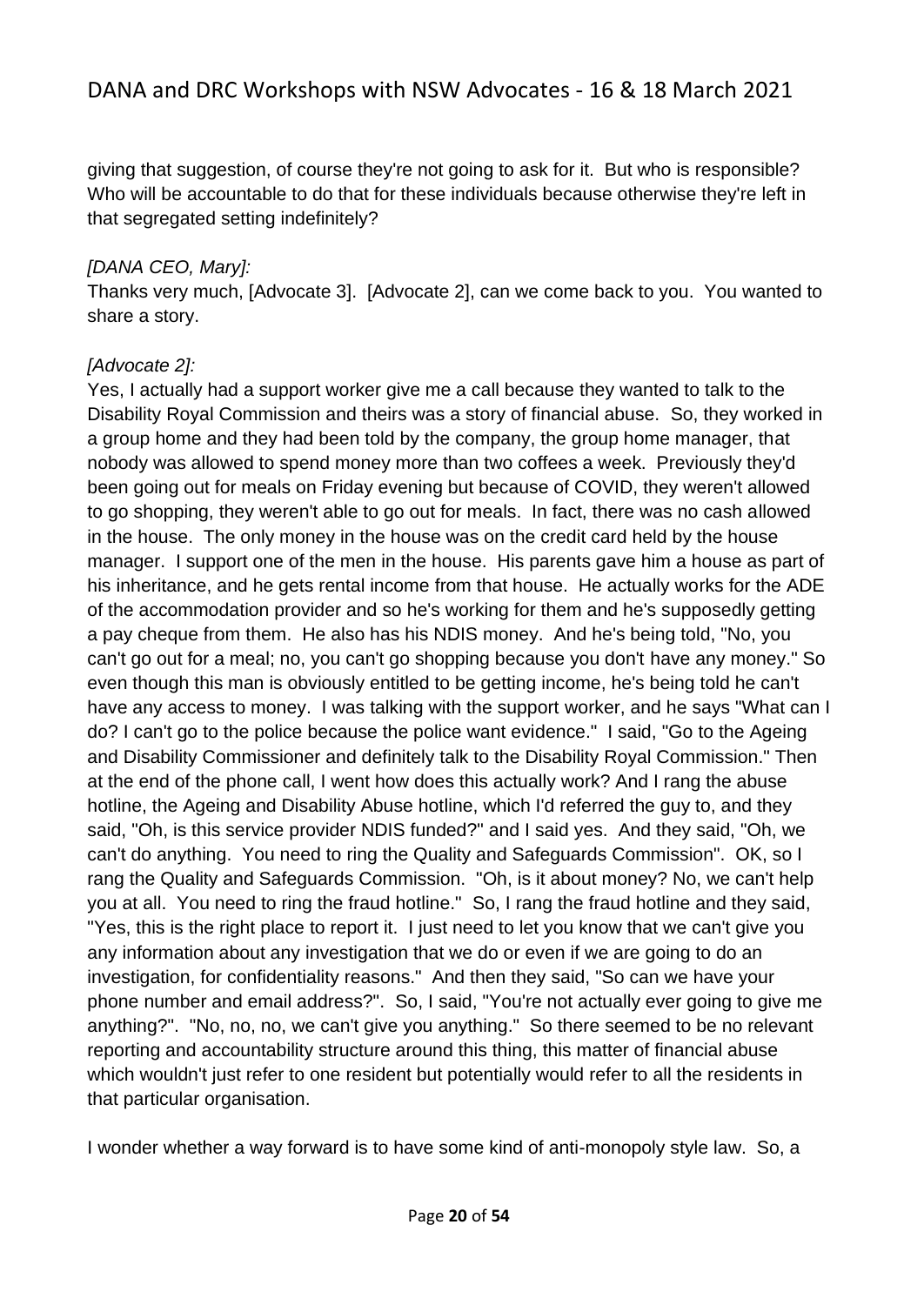single service provider can provide no more than just one of accommodation, employment, financial services or planning services to any one individual, whether that's a way of helping to combat some of that potential for abuse, in this case financial abuse.

## *[DANA CEO, Mary]:*

Thanks very much, [Advocate 2]. Really interesting story and that anti-monopoly thing used to exist in some of the states and territories prior to the NDIS, where providers were not allowed to be the sole provider in charge of every single aspect of a person's life. And, in theory, in the NDIS, that's the case, but in practice it is happening.

## […]

## *[Person 4]:*

Actually, I did have a follow-up question to [Advocate 2]. Thank you for that scenario. It must be quite a feat to do that ring around. I do want to confirm that the person, the client that you are talking about, didn't have a guardianship order, that the group home manager wasn't actually his guardian and therefore had no legal right to inhibit his access to his funds? So, if you know anything about that.

### *[Advocate 2]:*

I imagine that's the case. I don't have any information on that. But, yes, from my experience in working in a group home, you are talking about people, in some cases, people don't have necessarily the money skills. But, yes, the question of guardianship is quite fraught. I know one person who... it was under a public guardian who then said, "Actually we haven't made a decision for this person in three years. We think that they no longer need public guardianship" and it required the intervention of their key worker in the group home to say, "Actually, this person can't be making these decisions", but in that case, the public guardian just went, "Oh, well, we haven't made a decision for them; therefore, they don't need a public guardian" and that person had no family at all and I don't know where that person would have been left.

*[DANA CEO, Mary]:* Thank you, [Advocate 2].

*[Advocate 2]:*  It's an issue.

#### *[DANA CEO, Mary]:*

Thanks, [Advocate 2]. Sorry, these conversations get very depressing, don't they? The realisation, which is true, that advocates are called in to try and help resolve issues where there are problems, so that's your normal work experience and work practice. Probably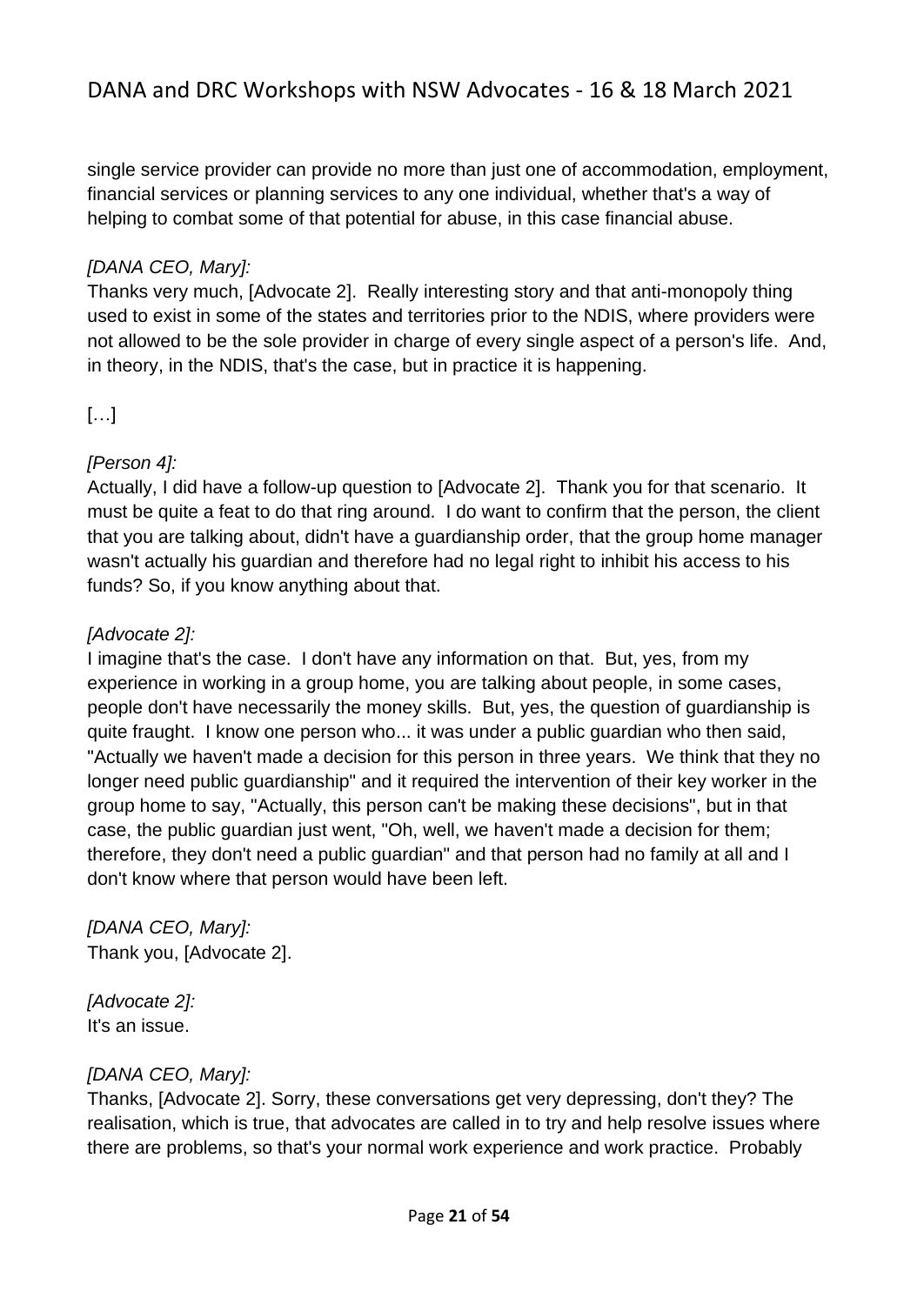the depressing aspect is if you're not seeing positive change in the system more broadly, so that you're saving one person at a time or you're attempting to do that, but there's something that I hope the Royal Commission can tease out a bit about what is it that needs to be done to strengthen the work that advocates do for individuals and how do we bring that together to help cause systemic change. And the thing that particularly I am trying to think of, and I would like all of you to watch out for, is whether the way the NDIS is designed is causing the continuation of a lot of the practices that we might have hoped would be improving. There's about to be new NDIS legislation come in. Is any of that going to help any of the settings of any of the people that you are talking about? And, if not, what is it, what changes are there that need to happen in either legislation or policies or within organisations that will improve the lives of those people that you are working with who are living and working and spend their whole days in these segregated settings?

As I mentioned earlier, these are big topics but the Royal Commission is deeply interested in them, and we'll be happy to hear from you or any of the submissions that any of your organisations are helping people to put into the Royal Commission. Siobhan may have already put it in the chat, I am not sure; but if not, she will. She will put in a link to the scheduled hearings. It's worth having a look at the hearings that are scheduled for the rest of the year to see if there is a person you have been advocating for and you think that they might be interested in giving evidence at a hearing or that the example or the story of what happened to them would be something that the Royal Commission might be interested in.

So, the best way to do that is to put in a submission and it can be as brief as anything. It just can be informal. It doesn't have to be a fully worked up case study with everything chronologically described, but the sooner and the quicker you get something in, then that allows the submissions team to have a look. And if you've got someone who wants to, they can ring and they can make an audio recording, they can ring or speak to somebody at the Royal Commission, but we would strongly support you getting those submissions in. Yes?

#### *[Person 3]:*

I just want to jump in with a question of what you have just said in terms of changes. It's a broad question, without putting anyone on the spot, but have any of the advocates thought about what would improve and make the biggest changes, and, if so, what you think the Royal Commission should be recommending? We would be grateful to hear if you have any initial thoughts. Thanks.

#### *[Advocate 1]:*

I think I said it before and it sounds self-serving but it genuinely isn't, but again it's about introducing the ability to have that independent input from someone in a person with disability's life who is segregated or doesn't have that. So greater access to advocacy.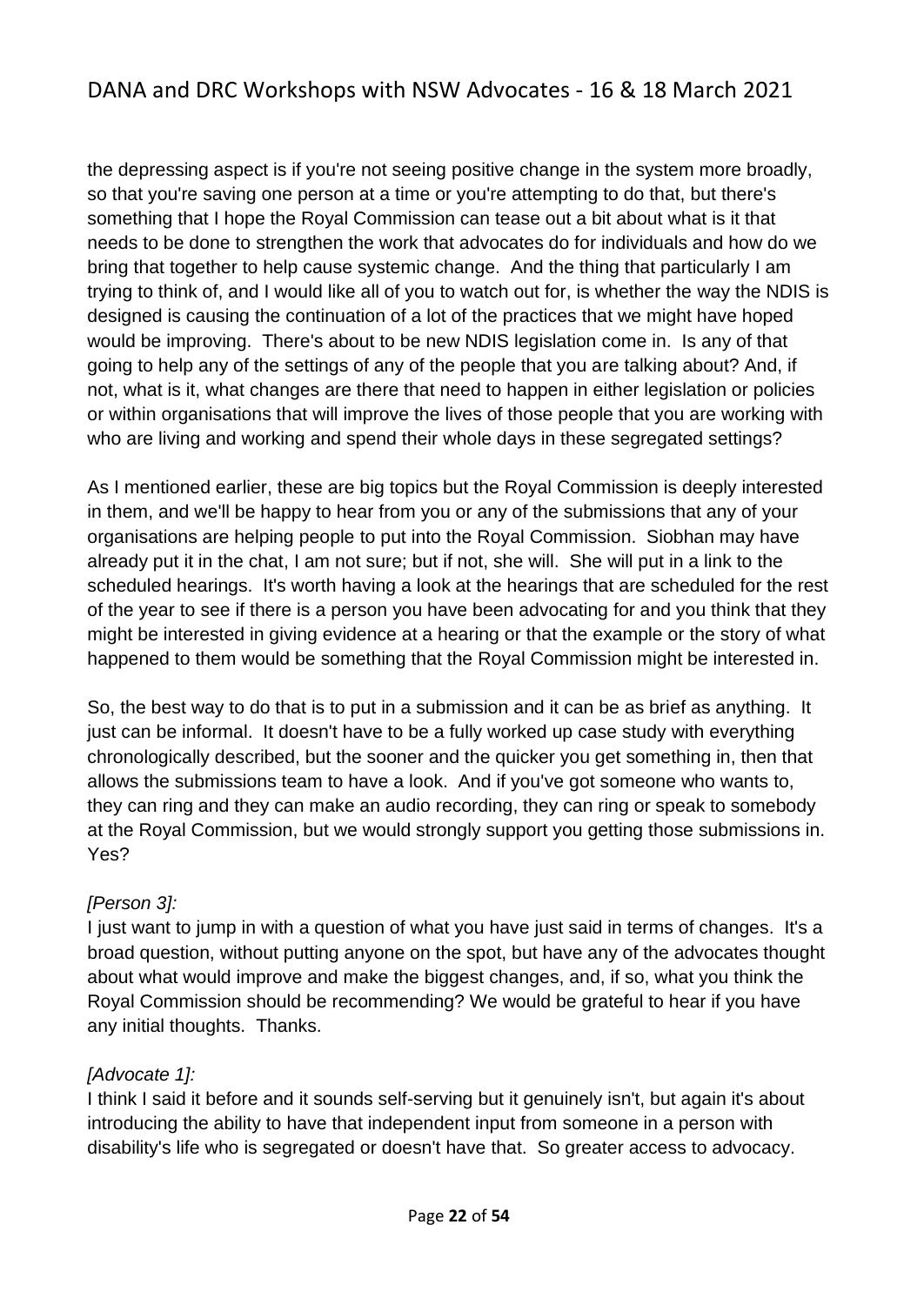And that's where it does sound self-serving but it's not, because we're the ones that see the difference that is made to people's lives once they do engage with an advocate. That would be the biggest thing that I can think of at the moment, as well as significant changes that are required to the NDIS. But I guess that's kind of outside of this.

#### *[Advocate 5]*:

I agree with [Advocate 1] on that but I think the way... instead of... I am not sure what [Advocate 1] means in terms of how she wants to get the word out, but I think it's really important to, you know, health professionals, GPs, podiatrists, people like that, because you think about who's going to go into these homes, who's going to see them? Because obviously the workers in there aren't going to be really reporting it to us or referring to us, but by getting the word out about advocacy and our services to, I guess, allied health professionals is really important. I find that makes a big difference in our referrals around these sorts of matters. That's where we find they come from, and so that's where we target when we go into community and we're talking to organisations, that's how we target who we target, so, therefore, we're making sure we're going to reach the clients because when that podiatrist goes to see that client, they will be sitting there and see something and then potentially refer to us.

### *[DANA CEO, Mary]:*

Thanks very much, [Advocate 5]. That's a really useful description for all the other useful intermediaries and people who might be able to consider that an advocate is required. Anybody else want to comment on [Person 3]'s question about what would make the biggest change? Biggest improvements?

Can I ask a question, because we have to wind up shortly? We've flagged - with DSS, with the NDIA and with the Quality and Safeguards Commission, we have flagged the notion which hasn't been turned into formal proposals yet but we will be starting to work on something, which is that it does feel like there is a need for some people to have a formal allocation of an advocate, so some people who have - and they would be some of the people that you are already working with, but at the moment there's a kind of randomness about how those people get an advocate and we think there should be something more deliberate, where people who don't have family or friends or other connections and who are entirely within the segregated settings and who are relatively vulnerable, that some of those people should deliberately be allocated an advocate that obviously has to attach to some advocacy funding, so that there is a deliberate process of outreach from advocacy organisations to particular people instead of the current - or as well as, at least, the existing system of people being referred in for advocacy. Has anybody got any comments they want to make? It is a thing you can contact us afterwards about. But any quick comments from anybody about that notion?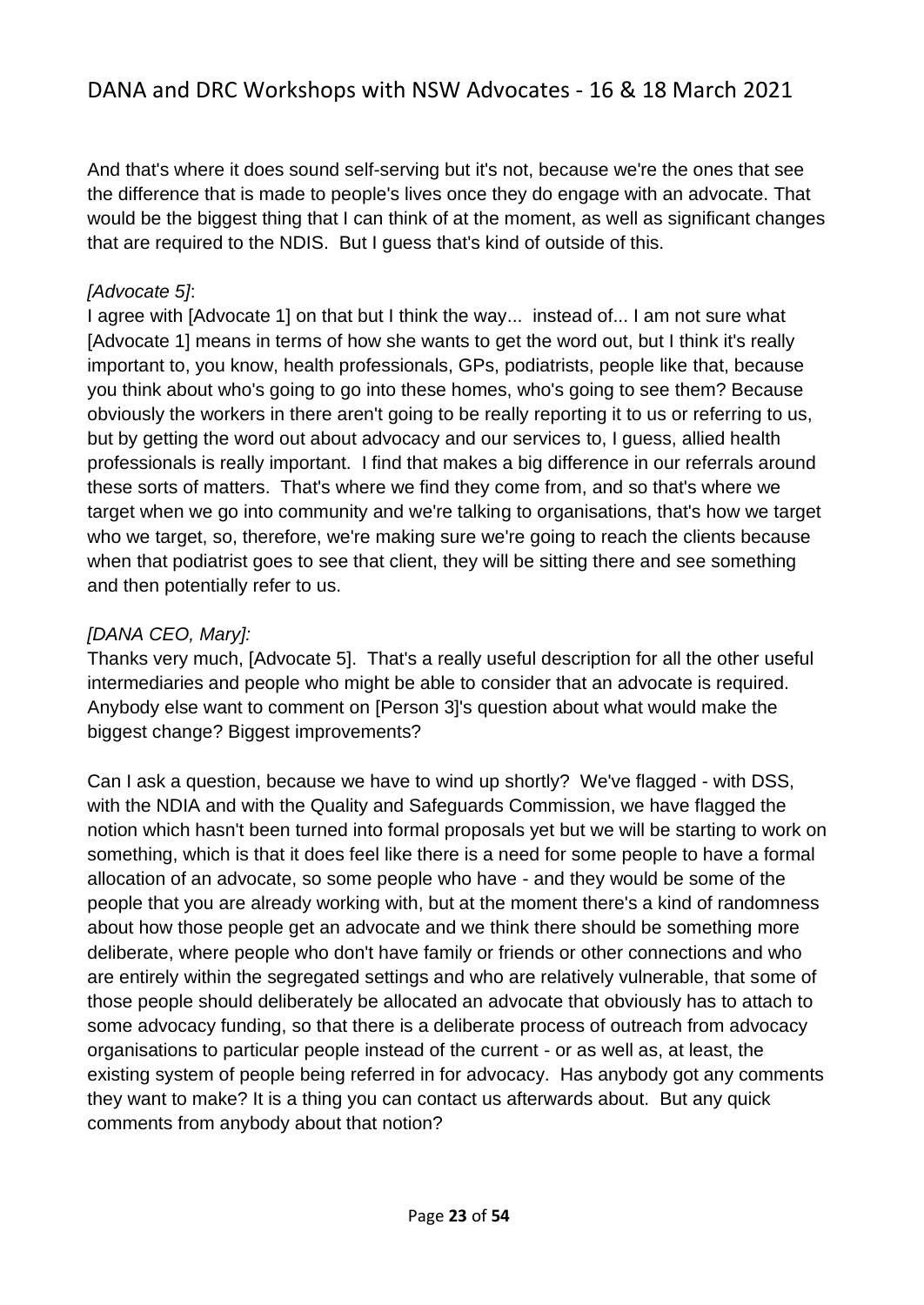## *[Advocate 1]:*

I would agree with you, Mary, that there is an absolute need for that and also I think to enable that to happen, there needs to be a cultural change in the way advocates are viewed in a lot of settings, that the input from an advocate isn't to create trouble or to make someone's workplace more difficult, but the actual reason that we're there and engaging in the work we are engaging in. So a bit of education for the sector as well as having people assigned an advocate. If someone's got a public guardian assigned to them and no-one else in their life, no level of informal supports, or if they don't have a guardian, I think it's absolutely a requirement that they should have an advocate appointed.

### *[DANA CEO, Mary]:*

OK. Thanks, [Advocate 1]. Anybody else got a quick comment on that notion?

#### *[Advocate 2]:*

I would agree wholeheartedly with [Advocate 1]. It seems to make sense that everybody who has the public guardian also has funding allocated for advocacy in that regard, if not being assigned a particular advocate. But part of the difficulty is, we see the difficulty with family members or people... just the NDIS has a lot of difficulty in people being, the words are failing me, but being the nominated person [Nominee]. There's so many issues around that process, that if they can't get that right, then how on earth would they get advocacy right?

#### *[DANA CEO, Mary]:*

Yes, absolutely. Absolutely. Anyway, the NDIA doesn't fund advocacy, so funding for this is not likely to come out of the scheme. It has to come from elsewhere.

#### *[Advocate 1]:*

And we wouldn't want it to either. Ever.

#### *[Person 2]:*

Also, I just wanted to ask [Advocate 2] - he made a comment on the chat about community visitors and community visitor schemes and around their reporting, reporting some improvements, et cetera. Is he able to clarify? Are you able to clarify, [Advocate 2], what you mean by that?

#### *[Advocate 2]:*

Yes, when I was talking about this group home financial abuse thing, I went looking for what happens with the community visitors scheme and found a report that they apparently put out at least annually. I think it's an annual report and I just read through that and there's some very good stories in that about where that's been helpful. Very interesting statistics on that and me going, "Oh, that report also seems to highlight huge gaps in how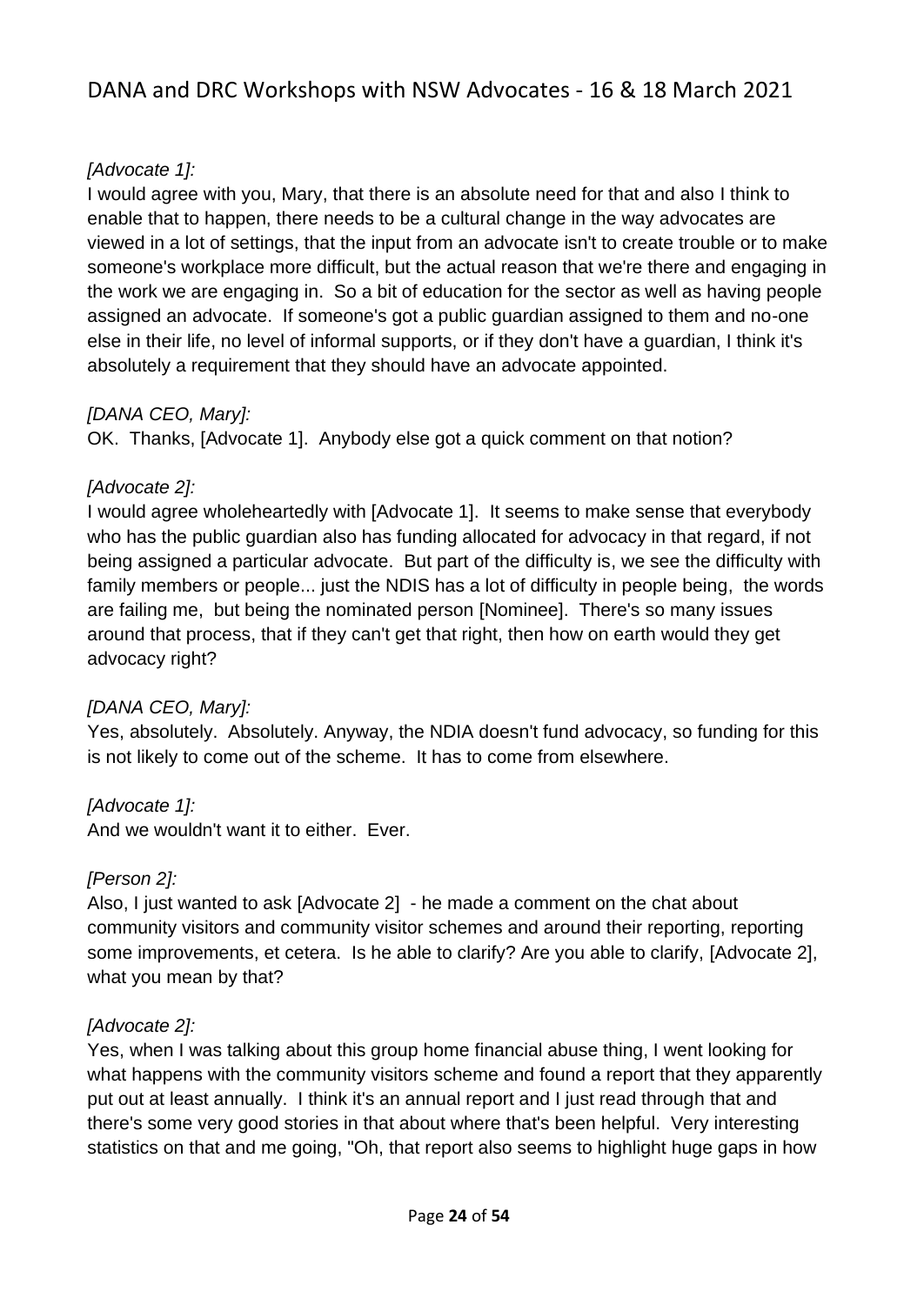many services actually get visited and how many issues don't necessarily get resolved." But it's an interesting read and it's something that's outside my scope but I think it would be good for the Commission to be looking at.

*[Person 2]:* Thank you.

## *[DANA CEO, Mary]:*

Thanks, [Advocate 2] . We've actually come to the end of the time. We're just over. So thanks very much, everyone, for your participation.

[…]

If you've got colleagues from your organisations who want to take part in Thursday's, the link should have been sent out already but if they come back to Siobhan at policy@dana.org.au, she can send out the link again. Thanks, everyone, for taking part today and we appreciate all of your time. Thank you. Bye.

(End of workshop)

# <span id="page-24-0"></span>Comments typed in Zoom chat function

## *[Advocate 6]:*

As an advocate I have been to guardianship hearings to support clients but not ever contacted by a service regarding restrictive practices.

## *[Advocate 2]:*

Restrictive practices that are often not thought of are of people being physically "locked out" of education including limited enrolment and suspensions

## *[Advocate 6]:*

I have seen a day program consisting of clients just parked around a TV set. That is, secluded.

Day programs where clients do activities in public are best.

I worked for an organisation previously that assisted boarding house clients get out of boarding houses into better accommodation.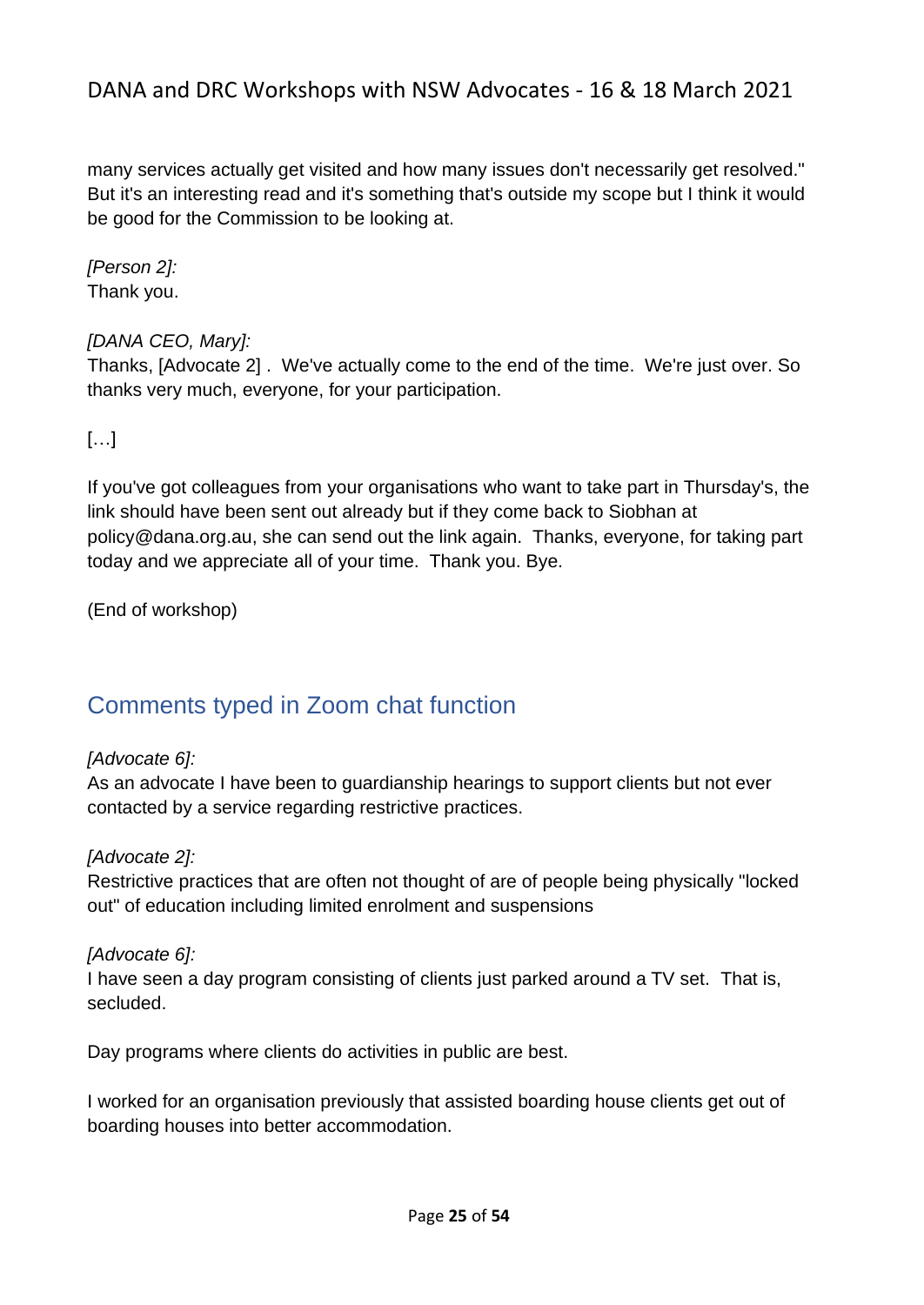## *[Advocate 2]:*

In my experience, people in group homes are encouraged to have no outside relationships. Visitors to a home are determined by organisation policy and schedules rather than by the people who live there. With limited external connections and tight regulation by organisations there is little opportunity for abuse to be observed or reported on. There is little opportunity or support for people to make complaints about anything, particularly abuse, neglect, exploitation or violence.

### *[Advocate 6]:*

In many group homes, clients are living in the next room to an abuser. In many cases, having their own home with supports in place would mean they would not be vulnerable to such abuse.

I have had some providers make referrals to advocacy but other providers are clearly wary of advocacy services.

## *[Advocate 2]:*

There are some good stories of change in the reports of the Community support visitors

good news of the impact of community visitors

#### *[Advocate 6]:*

I have to go and I am having communication problems at any rate. Thank you for the forum.

*[Advocate 2]:*  Question: Did I hear the CALD Issues paper is the last one? Will there not be a separate paper on NDIS service provision??

*[Advocate 2]: (writing these as recommendations in response to the discussion at that time)*

- An advocate is engaged, in consultation with the person with disability, their family and close connections who is independent of any association with organisations that provide services to that person with disability.
- Independent Advocacy is funded to the level that all people in segregated settings can access an independent advocate.
- Opportunities and resources for trust building between advocates and those that require them is provided and funded.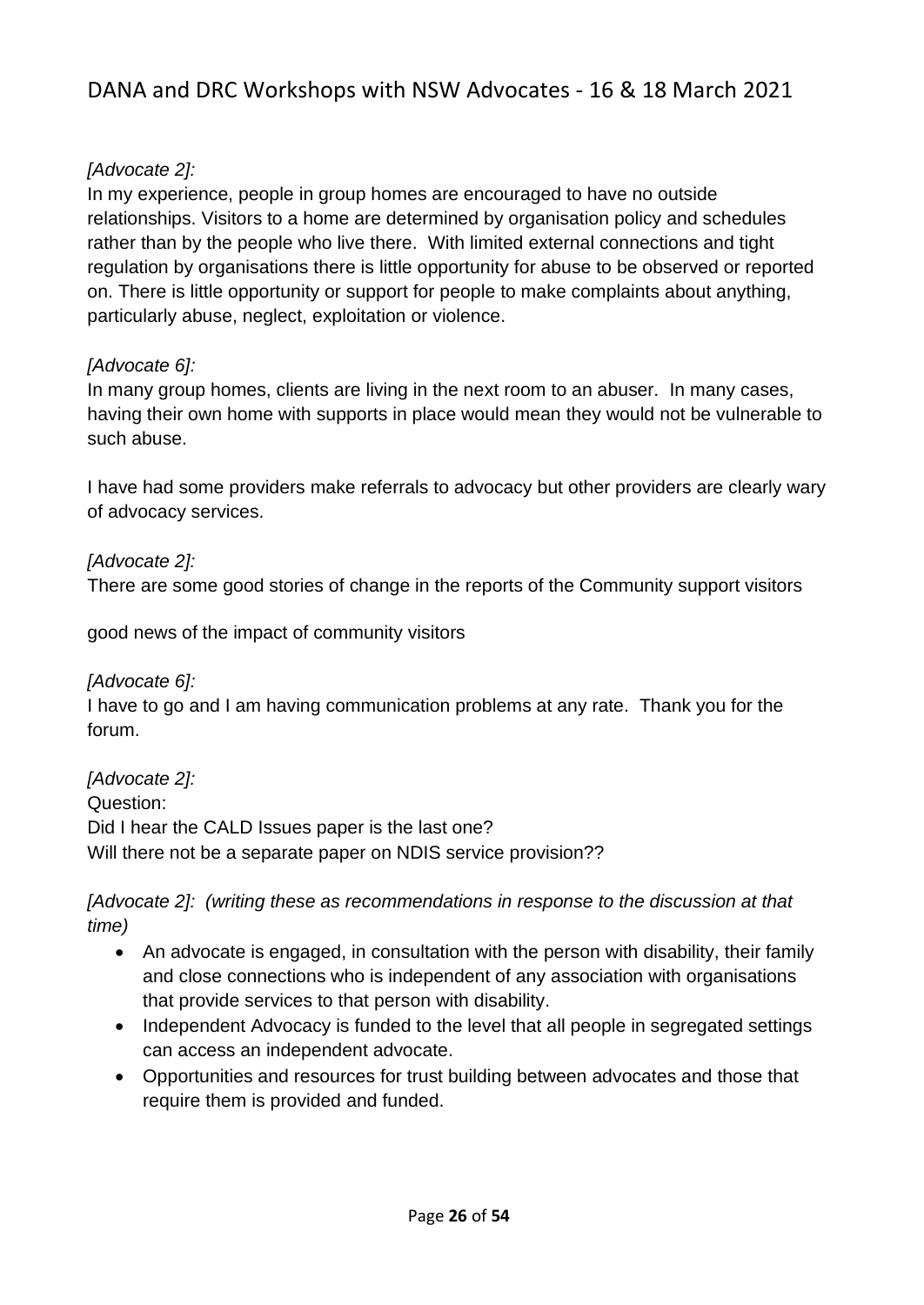• Family members need to be formally recognised as important voices in people's lives. This needs to be formally recognised in policy.

### *[Advocate 4]:*

Also agree with [Advocate 1] in regards to independent advocacy and how it is integrated more broadly into common practice

*[Advocate 2]:*  Agree with [Advocate 1] and [Advocate 5] - also the Community Visitors

e.g.

[https://www.ageingdisabilitycommission.nsw.gov.au/\\_\\_data/assets/pdf\\_file/0005/781034/O](https://www.ageingdisabilitycommission.nsw.gov.au/__data/assets/pdf_file/0005/781034/OCV-Annual-Report-2018-2019.pdf) [CV-Annual-Report-2018-2019.pdf](https://www.ageingdisabilitycommission.nsw.gov.au/__data/assets/pdf_file/0005/781034/OCV-Annual-Report-2018-2019.pdf)

# <span id="page-26-0"></span>Transcript of Zoom Workshop - 18 March 2021

### *[DANA CEO, Mary]:*

It's Mary here. Good morning, everyone. Thank you for joining. I can see a few people. Others have their cameras off and that's fine. We will just give a couple of minutes as other people will be joining now over the next couple of minutes. So we will wait while people do that. I see more people joining so we will just keep hanging on.

## […]

So we might get started and then other people may join us as we go. So for those who I haven't met before, my name is Mary Mallett, the CEO of DANA, and I'm sitting in our Canberra office. I'll start with an Acknowledgment of Country before we get into the meeting proper. I'm on Ngunnawal country and the rest of you, you're not all in the same states. The advocates are in New South Wales but the Royal Commission staff are in various Aboriginal lands around the country, so we would like to acknowledge the traditional custodians of all those lands and the contribution that they make to the life of our communities and welcome any Aboriginal people who are taking part today.

This workshop is the last one in a series that started last year where we have had workshops with advocates in each state and territory. This is the second of two New South Wales workshops. We are doing them in conjunction with the Royal Commission. So Royal Commission staff are sitting in and listening and hearing what advocates are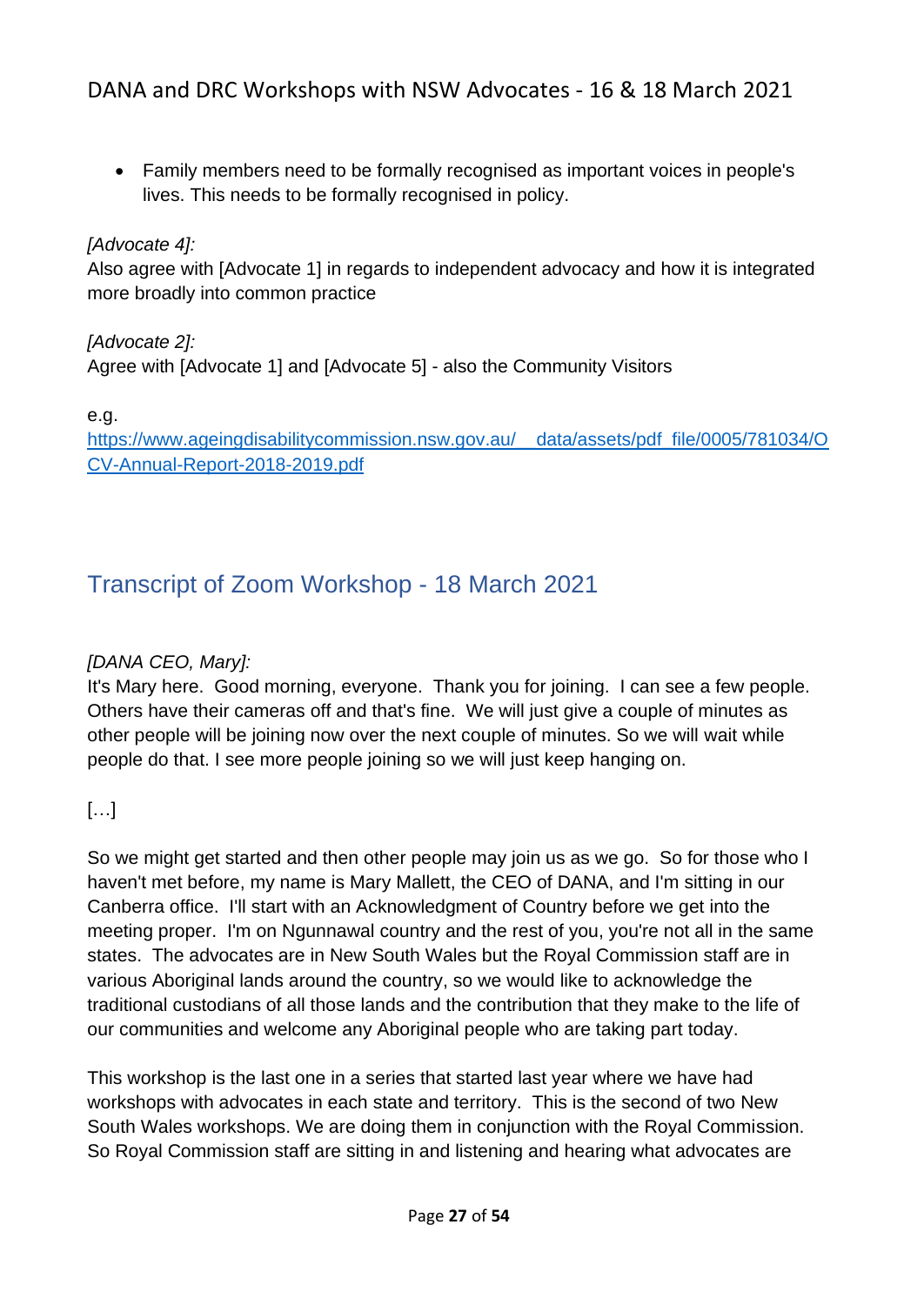telling them about, are speaking to us about, and for the Royal Commission to be able to hear about in this case two particular topics, which is restrictive practices and segregated settings. These are issues that advocates are very familiar with and that can be hard sometimes to get other people to speak about.

So we will go through and spend half the time on each of the two topics. Feel free to use the chat function while other people are speaking, but if something occurs to you and you want to say it and you can't get in to say it, then please use the chat function and put your comment in there. As I mentioned, for anybody who needs or wants to use the captioning, the link to the captioning is there.

So I am sitting in our Canberra office. Siobhan is our Royal Commission Policy Officer, who most of you will have had some contact with, and Siobhan is sitting in Melbourne, and in case you can see that she's there twice, it's because she's joined by Zoom on the camera but is also, to get better sound, is joined by phone as well.

[Preamble, opening statements and introductions from attendees... *redacted for privacy*]

#### *[DANA CEO, Mary]:*

Previously you will have, in the process for registering for the workshop, you will have seen a few questions which Siobhan sent out, which were very broad questions about restrictive practices and the effects on people with disability and what we'll probably… so some of you may have already responded because there's also a small survey available. Siobhan, can you remind me, do you send that survey out again afterwards? Yes, you do. OK. So the survey questions, which are just some brief ones, will come back afterwards, so there is another opportunity that you will get or others in your teams will get if they want to make some comments about restrictive practices.

But what I'm interested in, and those of you who have your cameras on can respond to this with just a wave really, in your advocacy, your general every day advocacy really, are you seeing or dealing with restrictive practices? Is it common? Yes, common from [Advocate 12], [Advocate 14] is waving, [Advocate 9] is nodding and thumbs up, and [Advocate 7] I presume in your team, across the team, you would?

#### *[Advocate 7]:*

I would say, based on the fact that a lot of these restrictive practices occur in settings in which we don't have access, I'm only seeing the tip of the iceberg. That's part of the problem.

*[DANA CEO, Mary]:* I couldn't hear you. Just say it a little bit louder.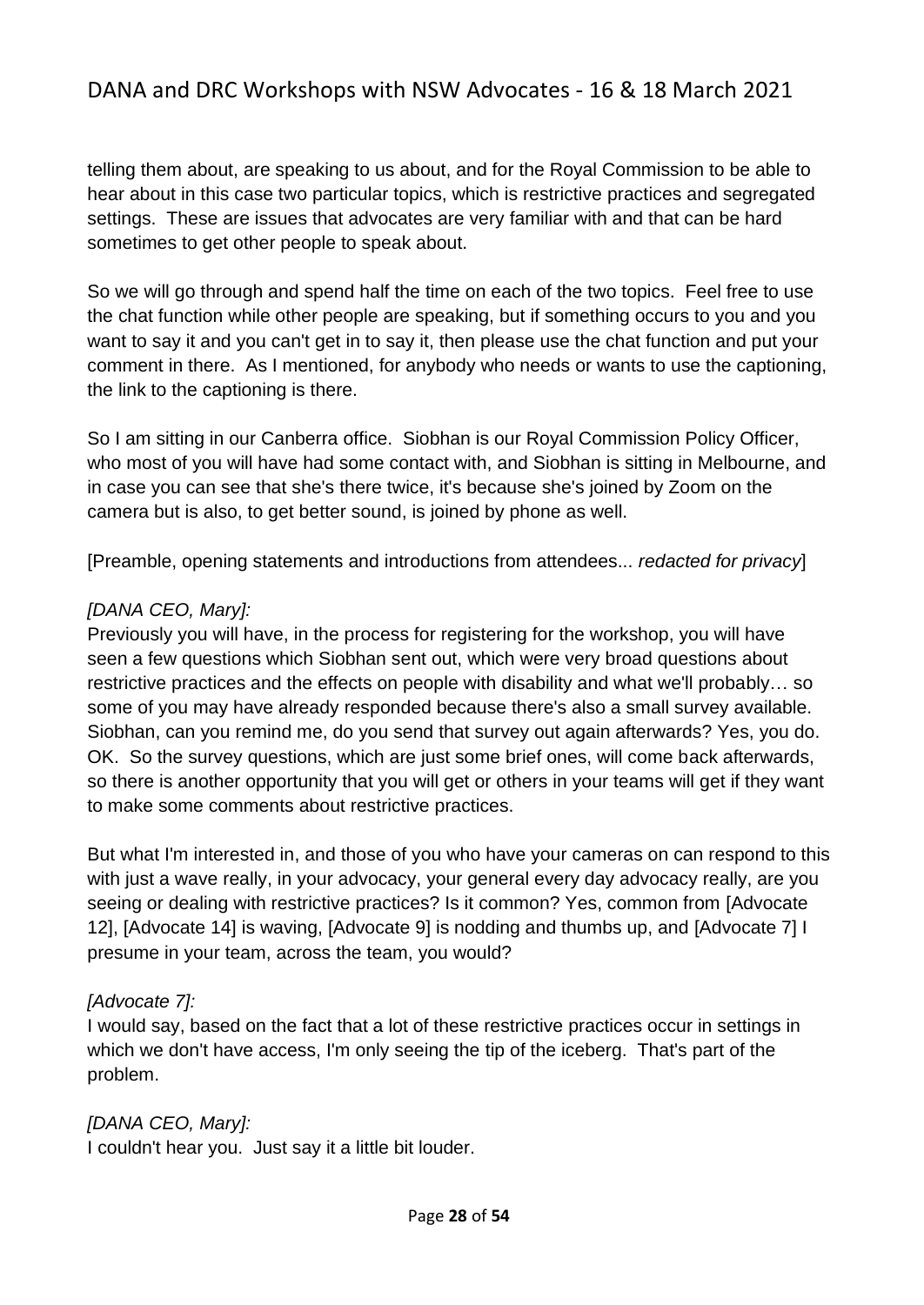## *[Advocate 7]:*

Sorry, we only see a small fraction of the restrictive practices out there. A lot of these occur in settings which we either don't have access to or people aren't able to access us.

### *[DANA CEO, Mary]:*

Yes. OK. So [Advocate 7]'s point, if anybody couldn't hear that clearly, was that his belief is that we're only seeing, the advocacy sector is only seeing, a small section of the restrictive practices that are out there, and one of the reasons being that there are places that advocates don't have access to. And the reason why, as Maurice mentioned earlier, that it's important for the Royal Commission to hear from advocates is because many of those people who are under restrictive practices won't otherwise have their voices heard by the Royal Commission.

Does anyone want to start speaking about how do restrictive practices lead to further violence and abuse? Does anybody want to comment on that or do you think it's true anyway and have you seen where that applies? [Advocate 8]?

### *[Advocate 8]:*

Sorry, I was just thinking about the question. I guess that I just think about exclusion and sort of like access to services and things in terms... and poverty and all of those. I'm thinking just generally. It's not really about a specific example about restrictive practices but just that access, for example, NDIS services, and how complex that can be and particularly I have had experiences with people with psychosocial disability who can be excluded on many levels just because of the complexity of systems to actually access support that they need. So I'm just thinking in terms of arrangements and service arrangements and how people are excluded. So that's not really talking about probably what you're thinking about.

#### *[DANA CEO, Mary]:*

Your responses really can be as broad or as narrow as you want, if you know what I mean. You can focus in on a particular example of a particular person or broadly on the issue. Do you think restrictive practices are more common in some settings than others? You don't have to keep answering it, [Advocate 8]. You can let somebody else pick it up if you want. I wasn't targeting you in particular.

#### *[Advocate 9]:*

I might make a comment and it is tricky in a way because personally I work across so many different areas and so I have been at [NSW Advocacy organization] for nearly three years. I feel like as [Advocate 7] was saying I have only just touched the tip of the iceberg in seeing some of this stuff and it's partly I think because of access issues and getting into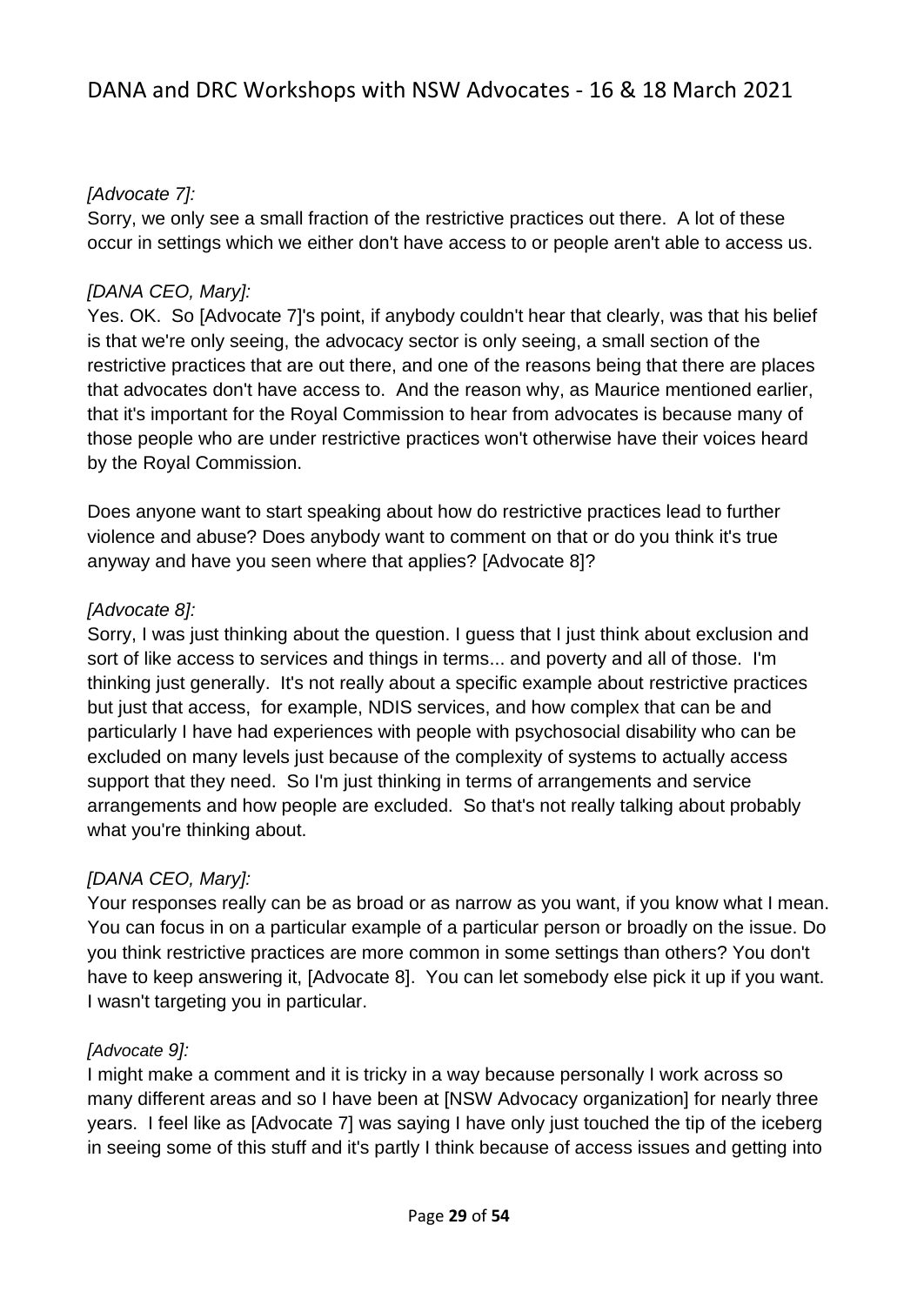places but also probably because I work in a general way. I certainly have seen a lot around recently, not a lot but I'm starting to see more people telling stories around issues around medication, so for behavioural control. So experiences in the mental health system of being zombified through medication that is really... it's been stated that it's for their treatment, not for behavioural reasons actually, but is sort of creating this stupefying effect that leads to things like people telling me experiences of being sexually assaulted and not being able to... or harassed and not being able to respond because of the medication.

So I don't know, I can't provide any definitive... this is not based on research or anything. This is obviously anecdotal from what I have seen, have been told, sorry. So medication certainly seems to be... and things like anti psychotic medication being not just used for behavioural control but treatment, but then creating further avenues for other forms of violence and abuse. And things then also being discredited and not believed after making complaints because the medication then prevents people from having proper memory recall and things like that. So the abuse being perpetrated and then being disbelieved through the complaints or reporting process because of that. So that is certainly coming up.

It comes across in all the work, restrictive practices across so much of what we do, but, again, it's hard to comment on it in a general way. I would have to spend more time… certainly things in … boarding houses where, again, medication has been used, seeing people kind of sitting around and not being able to go anywhere, not because they're locked in or chained up but because they've been medicated to the point that they're kind of zombified and can't move and go anywhere. Things like we have seen in the Aged Care Royal Commission, the use of Clozapine and other medications, things like that. And examples in group homes where people have been locked in and not being able to kind of leave. That's not something I am hugely familiar with. It has come up in some of my client work, though.

*[DANA CEO, Mary]:* [Advocate 7], you want to go?

*[Advocate 7]:*  Can I just back up what [Advocate 9] is saying about the abuse. Can people hear me?

*[DANA CEO, Mary]:* It's a bit hard. You might have to yell a bit.

*[Advocate 7]:*  The issue of psychotropics is really problematic because they're used commonly certainly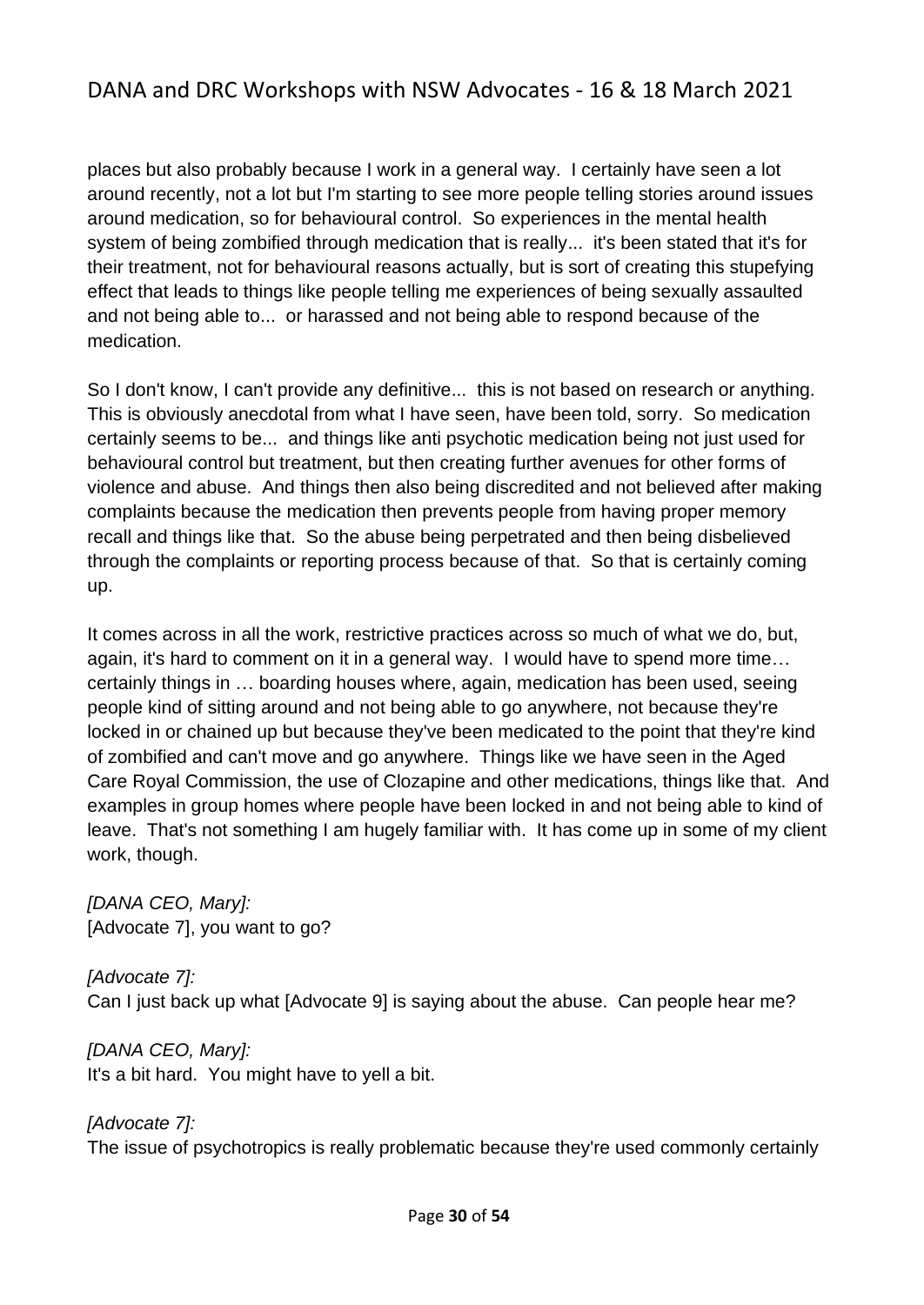in assisted boarding houses here in New South Wales and they're used a lot in group homes as well and, of course, it's always, almost always, under the guise of mental illness. Now, the way Australia looks at that currently, if you use psychotropics, chemical restraint to treat a mental illness, that's acceptable but that's clearly in breach of the CRPD, and so then means you've got a situation where people's human rights are being abused, but there's actually nowhere to take that. I'm still unclear as to where the DRC stands on this matter. Do they take the CRPD approach or do they take the modified Australian approach where the use of psychotropics to treat a mental illness is acceptable?

I will quickly talk about the assisted boarding houses. You have a situation there where almost everybody is on some form of psychotropic, in the main mostly clozapine, which is a fairly toxic medication. Many of them aren't getting the sort of regular clinical review they should be getting. In many cases, the so-called positive symptoms of their so-called psychotic illness have long passed because they're in their 50s and 60s and so the need for that medication is questionable, and then they have a whole truckload of toxic side effects which accumulate and actually lead to all sorts of health problems. So we see that as a really significant problem that certainly the DRC would need to be addressing. And that… you can mirror that in other states and territories as well.

#### *[DANA CEO, Mary]:*

Thanks very much, [Advocate 7]. I am going to pick up and, as I said earlier, yes, sorry, [Advocate 10]

## *[Advocate 10]:*

My experience has been extensively in the education department and I believe there is a significant issue in a lot of schools where they are not amending the curriculum and the environment for people with disabilities, with children with disabilities, and, therefore, they use that as an excuse when the children can't cope, to seclude them. I have had stints where children have been locked in rooms without adult supervision or put in a corner and left there to stand for hours on end, and I think that is a significant problem in the education department, that these measures are being used as a band-aid approach rather than looking at the curriculum and how we can adjust the curriculum for that child. I believe it's quite a significant issue across New South Wales.

## *[DANA CEO, Mary]:*

Thank you, [Advocate 10]. Anybody else - yes, [Advocate 15]? No, did you want to speak?

#### *[Advocate 15]:*

How long have you got? [Advocate 10], I take your point. Obviously we hear from a lot of families. Over the last five years, our calls have doubled in relevance to education and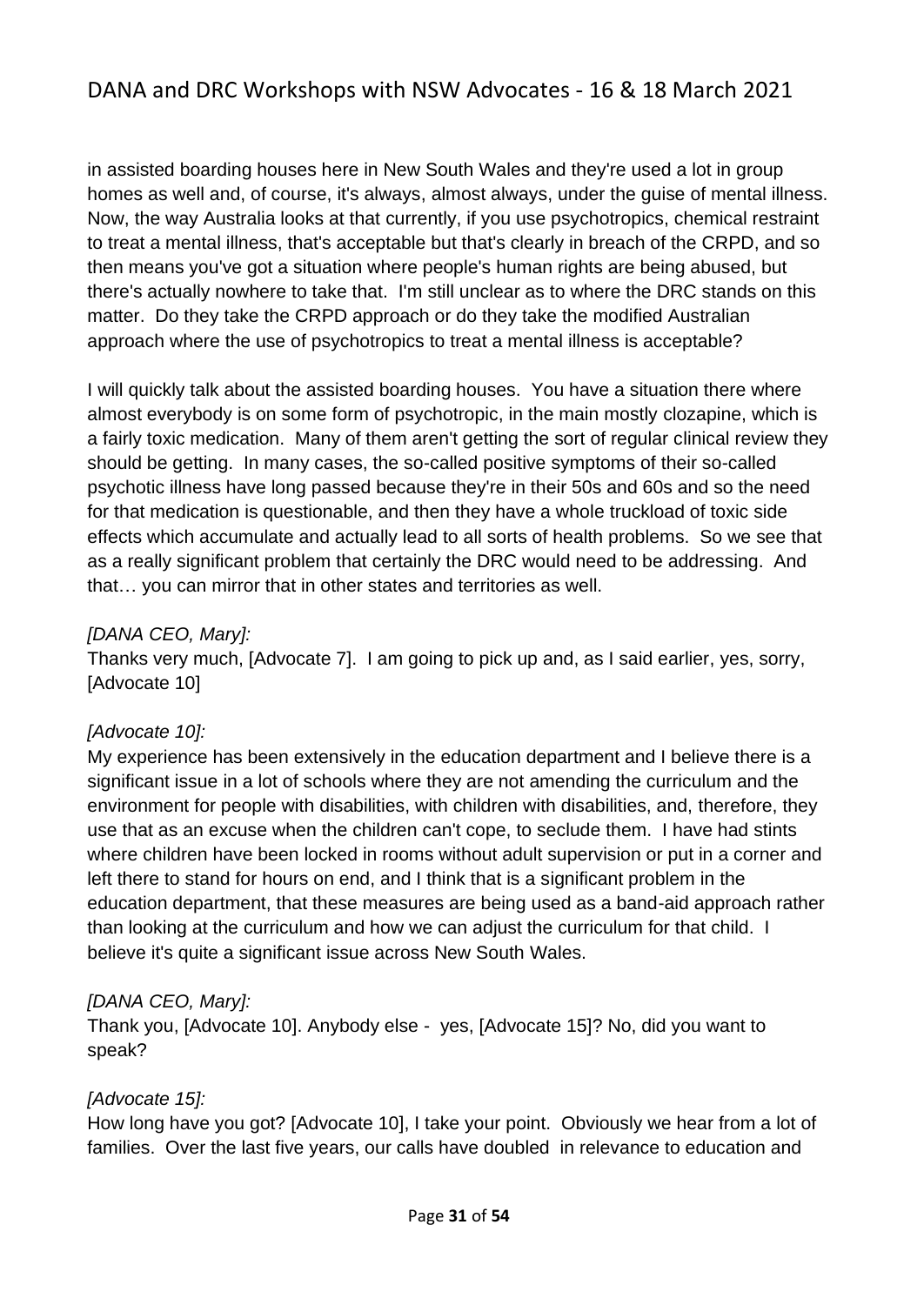specifically the lack of adjustments being made to account for a child's disability, and often it's that lack of adjustment that causes a reaction from a child, which they now call, they like to label it a behaviour of concern and then all the onus and blame becomes the child's problem, rather than looking at the environment around the child, the conditions around the child and what are the needs of that child, if we're sort of looking at the order of need, the hierarchy of needs, what are those needs? Are we meeting them? What adjustments can we make to really support this child to feel safe, to have a safe person to go to when they don't feel safe? So that even if they are nonverbal, they understand that there is somewhere for them to go or a person to see, where before an eruption takes place, which is really a form of communication to say "my needs are not being met and I don't feel safe".

So that's one issue in that particular space but I think across all settings, we just have got it all wrong. We're really looking obviously, first and foremost, we've got to look at it as a breach of human rights in accordance with the UNCRPD. It's a form of torture. But it's also a perceived problem from the people that are using the restrictive practice and the people that are permitting the use of that restrictive practice. So by that I mean it's the perception that there's something wrong with the person and that they are.... those deeper, subconscious biases that people have that a person with a disability is a menace, that they are violent, to just automatically make those negative assumptions, it clouds how we perceive that person and then it affects how we act with that person.

So I think we really need to dig a lot deeper and ask more questions of service providers, ask more questions of them about what are they doing to actually deeply reflect upon their actions, what are they doing with the conditions that they're providing for a person with a disability to ensure that a particular reaction, which is often a well-known reaction, continues to take place and why do those conditions continue to stay remain as they are, whether it's the space that they're in, not having the right person with them, continuing to put them on a bus, for example, if that is a trigger. There's so many things in so many spaces where we're looking at it in the wrong way entirely. This sort of blame game, I guess, rather than looking at what is the service provider's responsibility here to look deeply beyond seeing that person in that negative way.

I know we hear of families that come from - especially when they are transitioning, say, from a segregated setting to a day program or an ADE, they come with a file this big because of all the violent things that they've done, and that colours and affects the perception of the person that is going to be interacting with them in that next phase. Very often, if we just take some time to really deeply get to know that person and what it is that their needs are and meet those needs with the right conditions around them, the violence dissipates and often is just completely removed.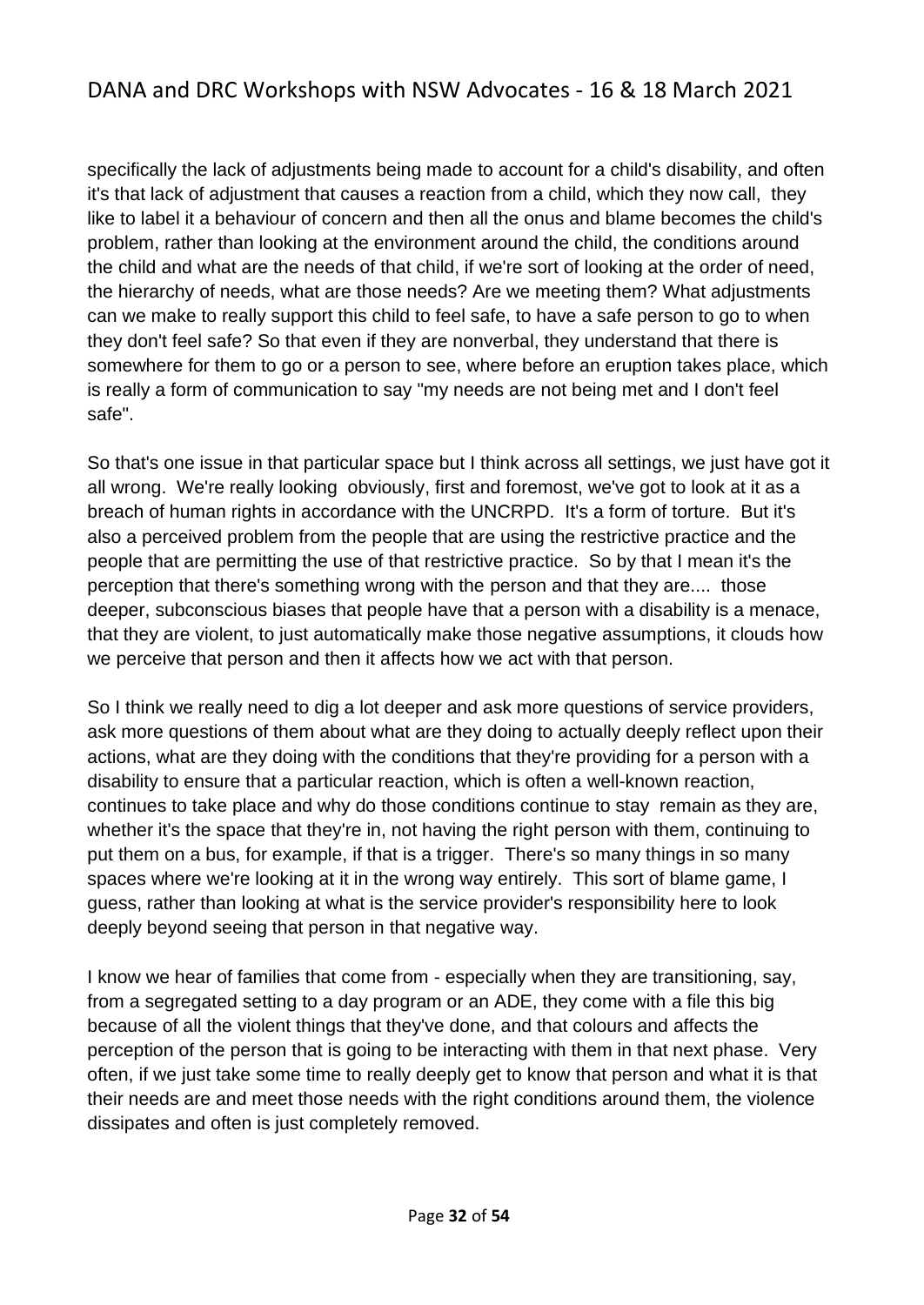## *[DANA CEO, Mary]:*

[Advocate 15], I'll interrupt for one second and a couple of other people, [Advocate 12] and others had their hands up earlier, but just exactly where you were there, saying that with the right support and the time allowed, people can... there can be significant change made. Can you think or any of the rest of you think of an example where you have seen that happen? Have any of you actually seen-... -what [Advocate 15] is describing and what others are describing is commonplace. This is background for where some people have these... they get labelled and then it follows them their whole life and they then get medicated to manage it. Have you any examples of something better happening, of better practice of people whose lives have been significantly transformed and improved? You don't have to tell us the whole case study now but just interested to know whether- --

*[Advocate 15]:* 

I definitely do but I will let others speak.

*[DANA CEO, Mary]:* Thank you, [Advocate 15]. Happy to hear you afterwards. [Advocate 11]?

#### *[Advocate 11]:*

I actually do. In relation to the education, I think there should be an independent complaints board outside of the department because what happens is when people make a complaint, it stays within that system and then it just feeds backwards and comes back to the beginning. I have found that then that child is set up where they watch everything that they do and then they get suspended and it keeps going that way. So I really believe an independent complaints board should be made available for people with disability and their families to actually have it addressed properly and I have seen where it should not be up to the family and up to that person to do that but where they've actually moved schools or found a school that has a more supportive environment and become a completely different person.

*[DANA CEO, Mary]:* Thank you, [Advocate 11].

## […]

[Advocate 12], I think you wanted to speak?

#### *[Advocate 12]:*

I wanted to speak before but I'll speak to this as well. It's a case study of a woman probably now well passed away actually. When I was in my 20s, I was a residential care worker and this was in New Zealand but I am a sure it will be the same here. There was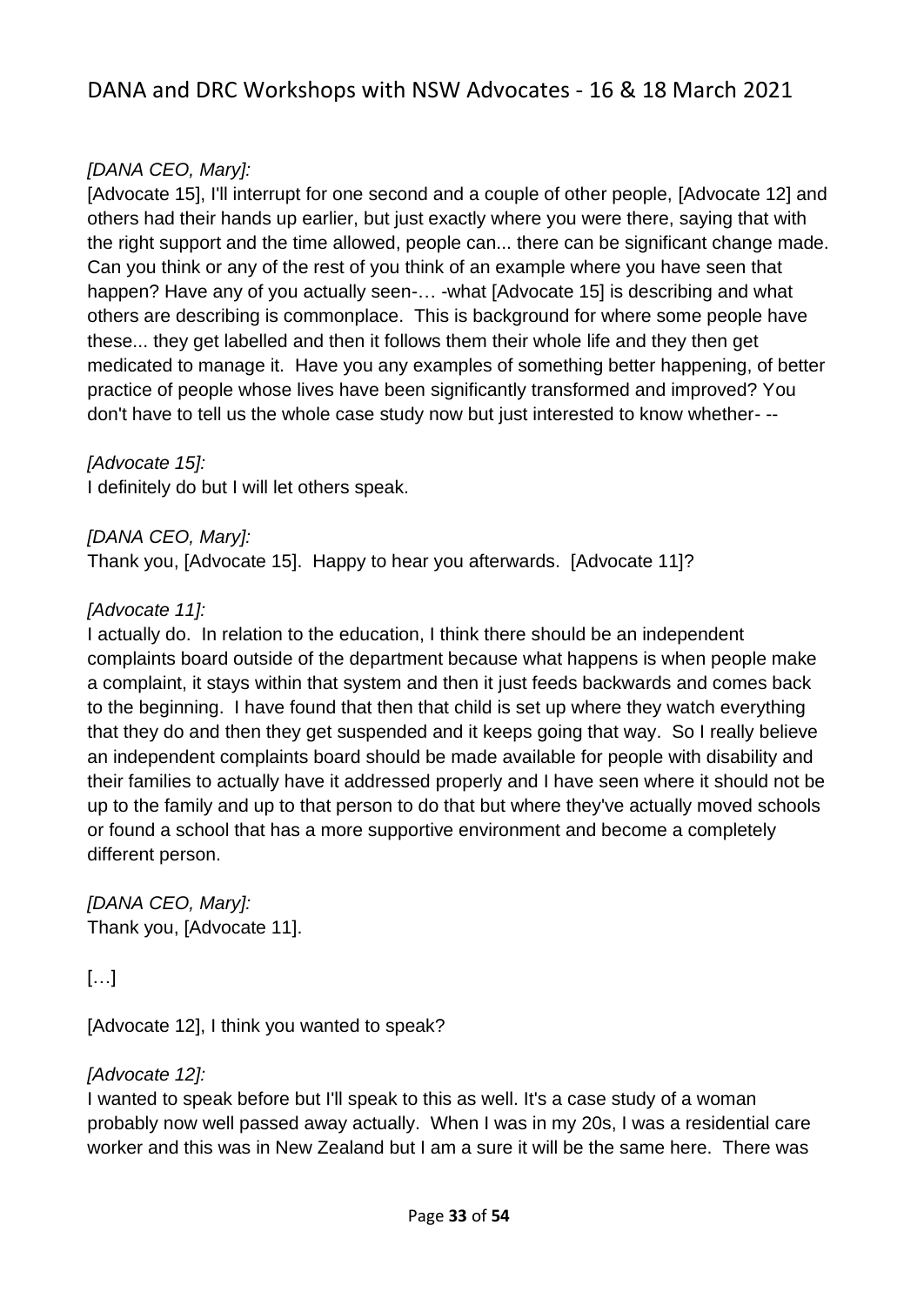deinstitutionalisation, so people who had lived in institutions since they were 5 or 6 or 7 were now suddenly living in group homes and going on trips in the community and going to supermarkets. Things that they hadn't ever done. And they were medicated to the eyeballs. They were on all sorts of temazepam and all that sort of high-level medications. Of course, initially when they came out into the community and those medications were reduced, there were a whole lot of things. We didn't know that you could call those things behaviours of concern and challenging behaviours and all that. I mean, they just were how they were when they weren't drugged up. It's probably why they got young 20 yearolds to look after them.

We would race after them and we had to learn various different sorts of strategies and we had to do specific training about how to work with these people, and over a period of sure, a few years, those people who were nonverbal, who had never had any experience from their childhood, and these individuals we working with were in their 40s, they had been institutionalised for a very long time, they were going to supermarkets and putting things they wanted in the trolley with the support worker. They were contributing in the kitchen and helping prepare their own meals. They were electing what things that they wanted to do, even though they weren't verbal, they would use cards and other mechanisms, and you go from an extreme where a person's reaction in the first week of her again, the specific woman the first week of her release into the community, she bit my arm I mean, she was half my height, but she bit my arm and also head butted me so she was obviously quite experienced at defending herself, and she went from those behaviours and then just was really intensive stuff. Training and just guiding her, she eventually trusted her environment. All of those behaviours vanished. And she was able to live in the community and have a really happy and enjoyable, it seemed, from what I saw, life.

One of the things that... so one of the things when I finished filled the survey out about restrictive practices was definitely I think number one is medication because , I am just going to add this, that the medical model is the first go-to for people. So people have got a 2-year-old and they are going this 2-year-old is not doing things other 2-year-olds are doing. They go to their GP and that's how they get into the medical model at a very, very early stage and they're not given information about their child and how their child might develop over time and the different kinds of things that they might have to do to adjust their lifestyle. And from the very first get-go, you're having very young children going on to medication. To my mind, that's one of the places it starts. So by the time they're old enough to go into a group home, they have been on medications for decades to "control", so-called, their behaviours because that's the starting point. I don't mean that to sound like a blame. I think parents are struggling "what do I do with this small child?".. how am I going to adapt? Then, of course, you go to your GP and doctors think in terms of medicines. They don't think in terms of behaviour modifications. That's not their training. So from my point of view, where the system could be improved drastically is better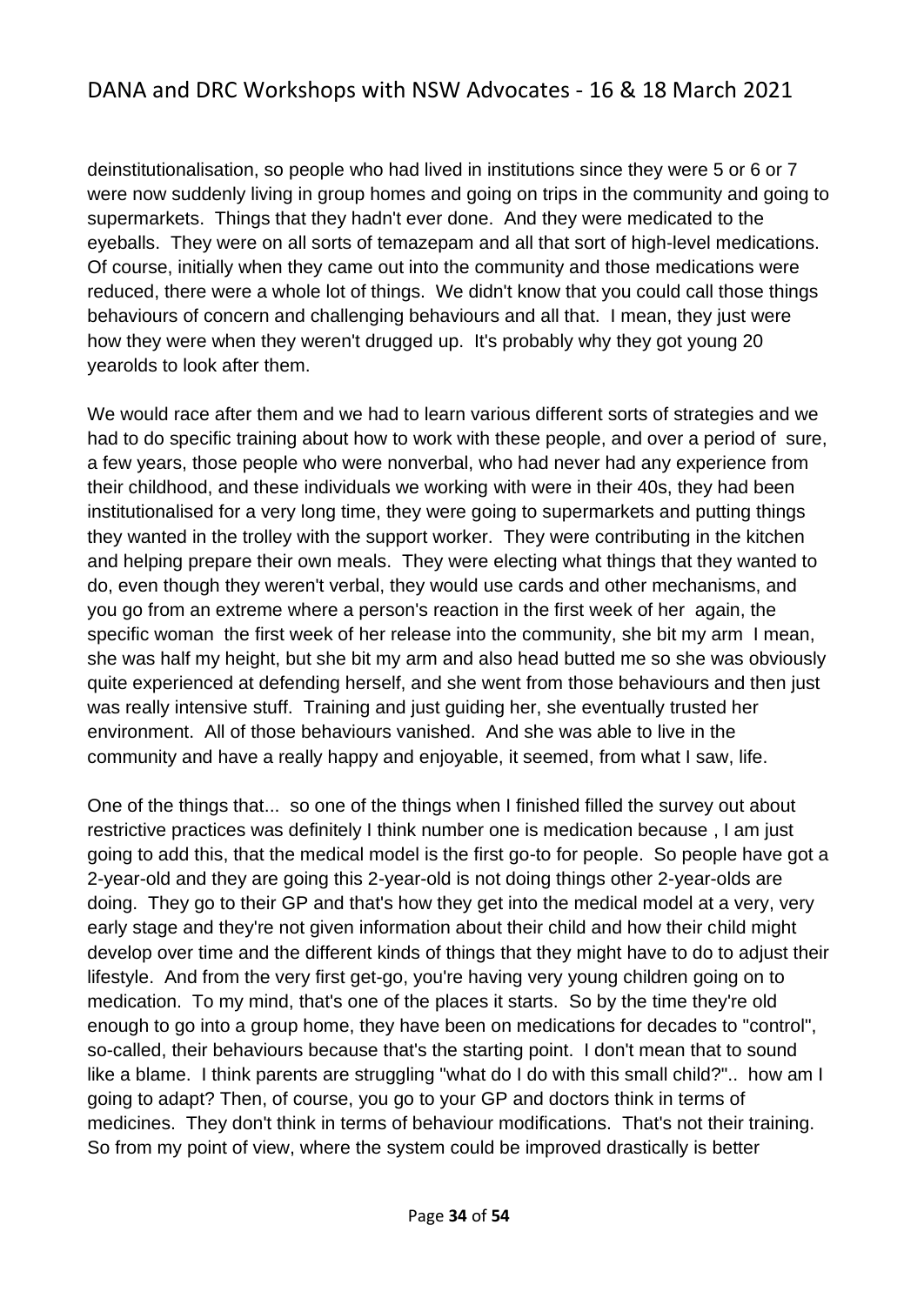training, better training from the get-go from medical staff being able to appropriately refer very young children to more behaviour-based, and training for parents so that they know how to guide their small children so they don't end up being 15-year-olds that punch holes in walls.

## *[DANA CEO, Mary]:*

Thank you. [Advocate 11] we will go to [Advocate 13] in a second. [Advocate 11], I could see you took yourself off silent. Did you want to say something there? Maybe not. OK.

## *[Advocate 11]:*

Sorry, it's [Advocate 11] from [NSW organization]. Sorry, I can't see who is on because I'm on the phone. The only other things that I have thoughts on are... or feedback from, is in the prison system, people with disabilities and they've told me that they have been given a particular medication and it's a medication that's one fits all people, not the appropriate medication, and also in terms of with the guardianship orders, people with disability who have been put under guardianship orders and who have had contact with DOCS [Department of Community Services], not feeling that they've been able to have their say in what they're hoping for in terms of restoration or access to their children.

## *[DANA CEO, Mary]:*

Thanks, [Advocate 11]. That's another issue that we'll be picking up as well. We did have one session, Zoom session, last year about some child protection issues, but it's one that needs to be picked back up again. [Advocate 13], I think, you wanted to speak, yes, go?

[…]

## *[Advocate 13]:*

Thank you. I might be repeating what other people have said because I have to take other calls as well as attend this. I just can't avoid that, I'm sorry. In relation to what [Advocate 12] said about training, under the NDIS, I am not sure that service providers get paid to do training and I think there's an economic incentive to have agency staff and untrained staff and that's part of what privatisation of this service causes. So there is a real problem with training.

Our client group are people with intellectual disability and especially it concerns me, people in group homes. Our service has many incidents where the police get called in because untrained staff are not familiar with the clients or they're not familiar with deescalating clients by just providing consistency in the same service each day. And what you get is that the client then has a behavioural reaction and then, because they're untrained, they call the police and our clients end up going to gaol.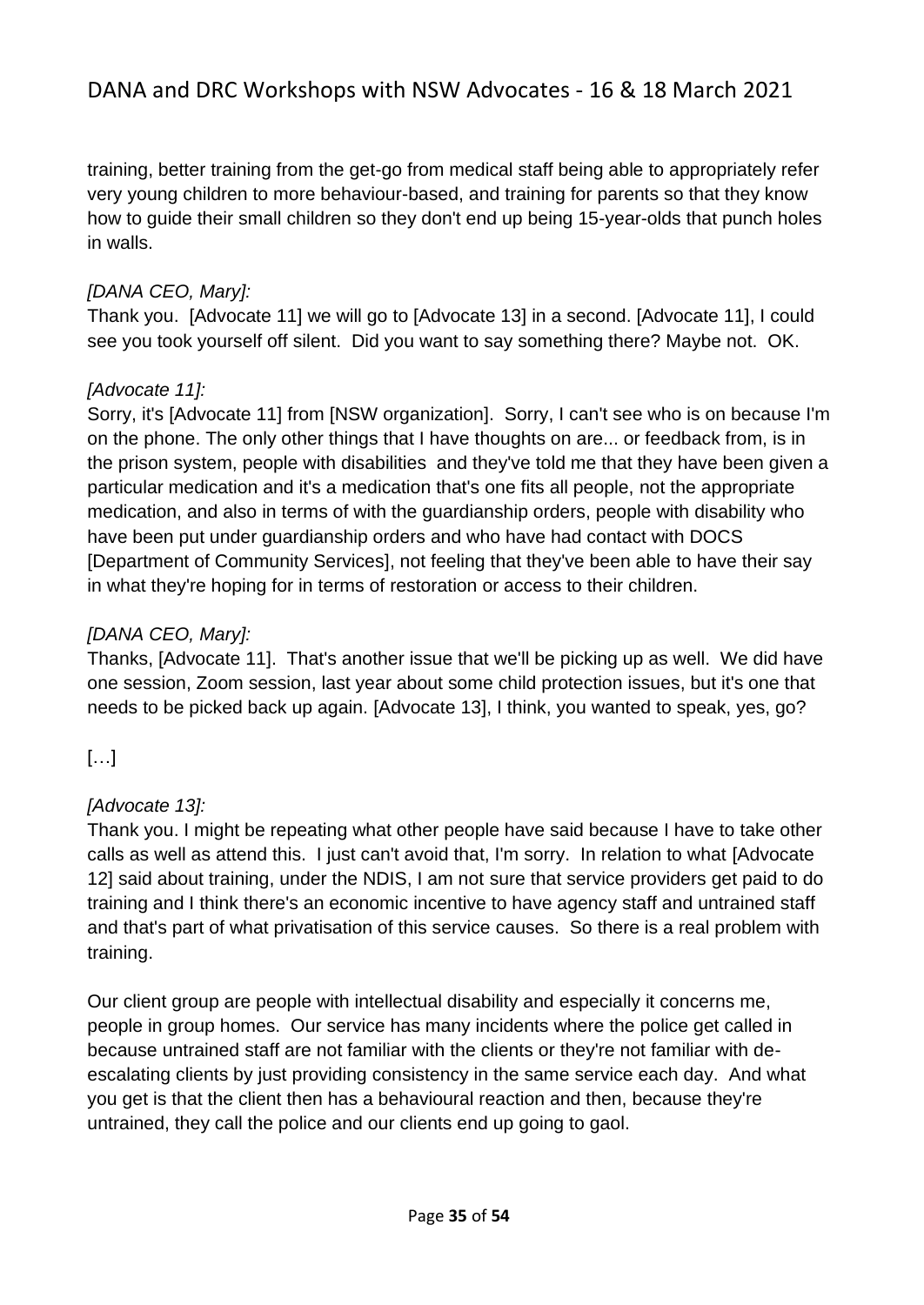My second point is that in group homes, with untrained staff, and people who would know this, I am not aware that there's any signs about basic… what restrictive practices are. I think it would be a good idea if it was mandatory for there to be signs about a few principles about restrictive practices, especially that they should be used as a last resort, even if they are authorised by a restrictive practice panel. Also, to educate workers that small things like not letting residents go out into the community because they misbehaved in the morning is a restrictive practice. So I think we should work in that direction as well.

Two more points I am going to make, well, actually it's one more point, is that, yes, it could be that you have to train the staff, but the other real problem is that service providers know that they're not accountable. The NDIS Quality and Safeguards Commission does not have powers to act against service providers in individual complaints and the New South Wales Ageing and Disability Commission, who is now getting a function to what they call oversee restrictive practices, also does not have powers to make any penalties or findings against service providers in individual cases. So we now have two regulatory authorities that appear to be regulating but, in actual fact, do not have any powers against service providers in individual cases to stop things. I am not talking about the obvious things like assaults and sexual assaults and things like that. I am talking about the day-to-day things, like restricting diets, closing doors, not letting them go out into the community. What we really need is tribunals that you can go to that will listen to the complaints and deal with them in a very short period of time, and we haven't got it. Thank you.

#### *[DANA CEO, Mary]:*

Thanks very much, [Advocate 13]. I will just see is, there anybody else who had their hand up to speak?

## […]

#### *[Advocate 9]:*

I just wanted to say I agree with what [Advocate 13] was saying around the training. I have had quite a few examples where a client will have a BSP, a good behaviour support plan, and they have got quite complex needs and there's a lot of restrictive practices including in the BSP, and even though it is stated how they will be eliminated or reduced, there's absolutely no funding at all for implementation or training in the budget, in the NDIS budget, which is just ridiculous, and that does come up time and time again, and then restrictive practices are just used and that plan is then essentially rendered useless. So I just wanted to support [Advocate 13]'s comments around how not just training but how staff are valued, paid, trained, all of these things to do these jobs. I'm also interested in what funding there is for research in this area and if that's something that the DRC is looking into in terms of understanding behaviours from the perspective of things like these behaviours being adaptive behaviours, survival. I have had clients who later on have been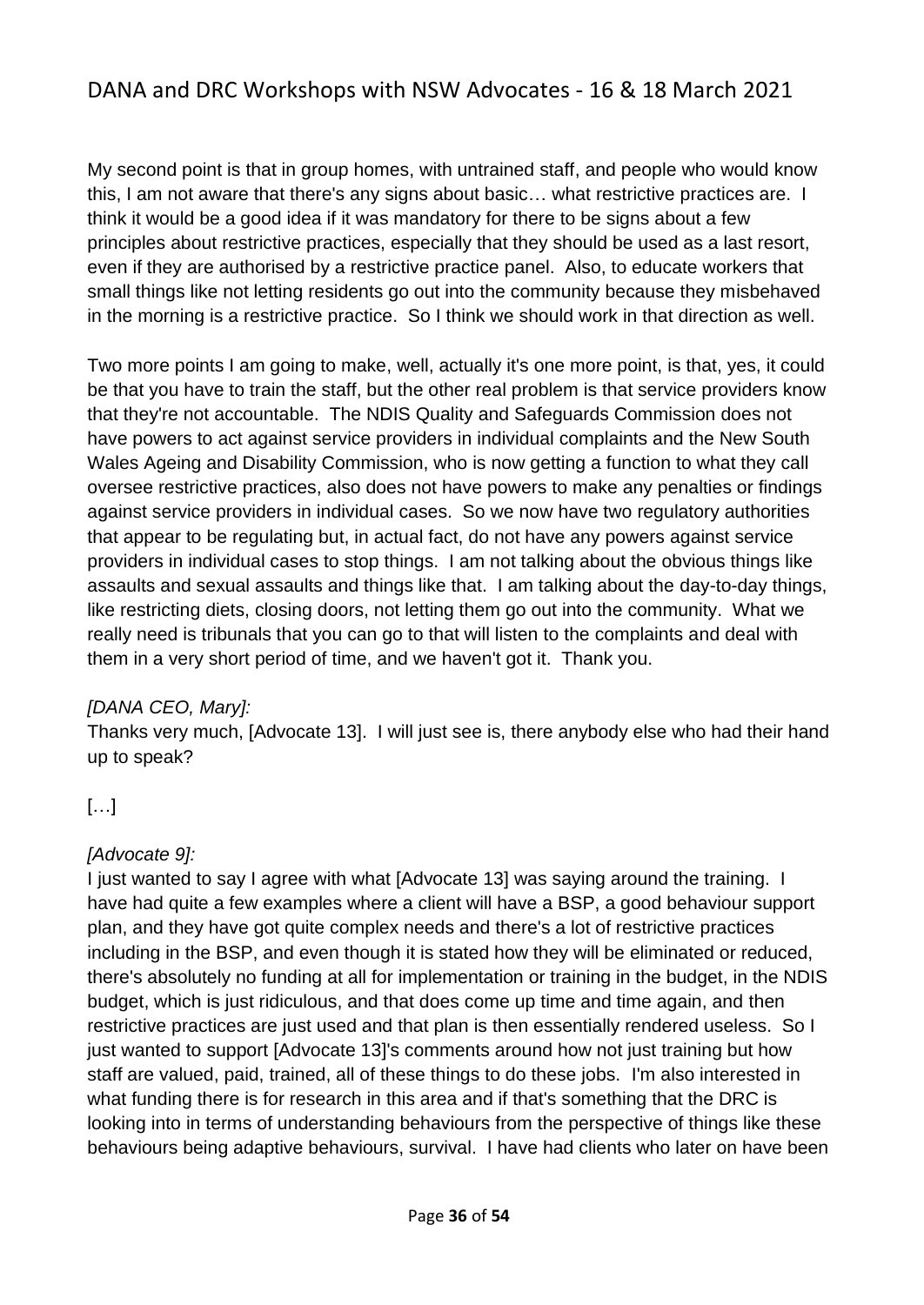six months and they have found out they have actually had infections and that's why they were behaving in certain ways and the brother has lobbied to get that person seen by a doctor and then that's been the root cause of that. So I am just curious about the funding and research that might be happening or could be proposed around this as well.

#### *[DANA CEO, Mary]:*

Thanks, [Advocate 9], and all of the things that you are raising, you are raising lots of issues that are the things that need to be resolved and some of the potential solutions. The research.. it's an interesting point about the research, though, just specifically the Royal Commission itself is commissioning some research in relation to some of the topics, but there's been broader research for a very long time done by various academics around these issues to do with restrictive practices. Probably the biggest issue is how... so it's not necessarily the shortage of research. How does the research get translated into things that service providers and support workers can use? I suspect that's one of the biggest gaps that needs to be looked at, not so much research, but the implementation of best practice and is that being funded and people, staff properly supported to do it? Clearly from all of your examples, it's not.

We want to move... there's lots of the issues that one of you mentioned that [Advocate 9], I think you mentioned the tip of the iceberg and that all of the stuff you're saying is anecdotal. It's true but the anecdotal you're saying is exactly what the Commission needs to hear, and I'll mention it now, which is... because it's you've touched on it, a few of you have touched on it. So the next hearing that is being held, I think it's the end of April, beginning of May, is about the NDIS and service provision, and I can't remember the exact name of it the hearing. Siobhan is going to put the hearing schedule in the chat, the link to the rest of the hearing schedule for the rest of the year in the chat box at some point. But if you have in the examples that are in your minds around these issues, if there's a story, a person who you can think of who sort of exemplifies exactly some of these issues and either they're an example of all the things that shouldn't be happening or if you happen to have a good example of something where the systems have worked properly, then it would be a great idea to put that in quickly, even as a very brief dot point submission into the Royal Commission because particularly in case it is something that the person a person or the advocate that they would like to hear from or enter row gate that provider, but if that is something that could come up in that NDIS and service providers hearing because the stuff about the lack of training and the training that isn't been provided in spite of the fancy behavioural support plans being written, that's a big gap and needs to be really properly looked at. So I would encourage you to… you don't have to spend two days writing a case study up fully. Just get the bare bones of it into the Commission and if they're interested, they will come straight back to you to get further details.

There's a lot of cross-over between what we have been talking about now about restrictive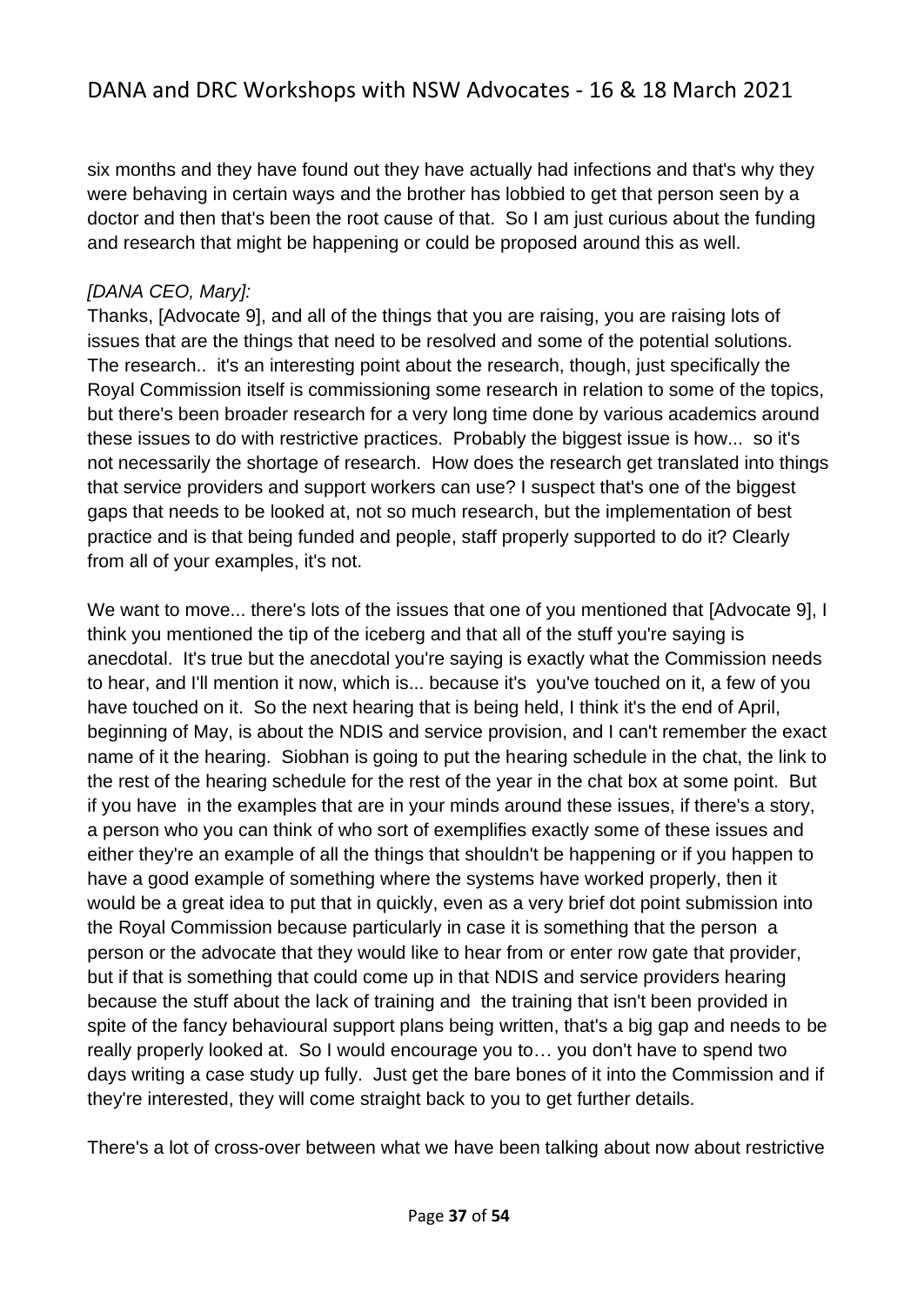practices and segregated settings, and there were several mentions that a few of you made there and I would like to pick them up as we talk now about segregated settings. I think it was [Advocate 15], you made a very telling comment with you talked about families with children transitioning from segregated settings to a day program or an ADE, and, of course, you said that in such a matter of fact way because that's exactly what happens, because there's no choice, is there, for people who have been in the segregated settings to begin with, and they're in special schools, basically on a pathway that steers them directly into segregated settings for the rest of their lives, so that's something we really want this Royal Commission to bring that out in the hearings, in the final report, in the recommendations from the final report about how do we stop that trajectory being inevitable for people, and the earlier that it happens, those interventions happen, the better.

[…]

## *[DANA CEO, Mary]:*

So that was one thing about segregated settings, and there was the boarding houses: I would like to come back to that issue particularly. I know PWDA as an organisation has lots of experience and has had some specific funding at times for working in the boarding houses. And you mentioned, [Advocate 7], I think it was you, talking about the assisted boarding houses. So let's pick up the segregated settings, particularly in that area, the boarding houses and assisted boarding houses, and what is it do you want to speak to that, about that setting? What is it that's wrong with it and what on earth can be done to improve the lives for the people who live in those places?

#### *[Advocate 7]:*

I can speak briefly to that element and others obviously will have their own views. Here in New South Wales, of course, we have fundamentally two different types of board housing settings the assisted boarding houses, of which there are around 17. The number varies because some new places come on board and others close. There's, of course, the far, far bigger issue of the general boarding house sector. This matter is currently all up for review by the New South Wales State Government, so they're sort of looking towards the future of the boarding house sector and … but it does concern me that the NSW Government sees a future for the boarding house sector. It also concerns me greatly that it seems and I stand corrected that the NDIS sees the future for the boarding house sector, which really gets away from what the CRPD [United Nations Convention on the Rights of Persons with Disabilities] says around people with disability, being able to live in the community and participate in the community, and I think it also says how entrenched these problems become because this was a critical issue in terms of this sort of congregate living way back when Brian Burdekin did his Human Rights and Equal Opportunity Commission inquiry into mental health way back in the early 1990s. He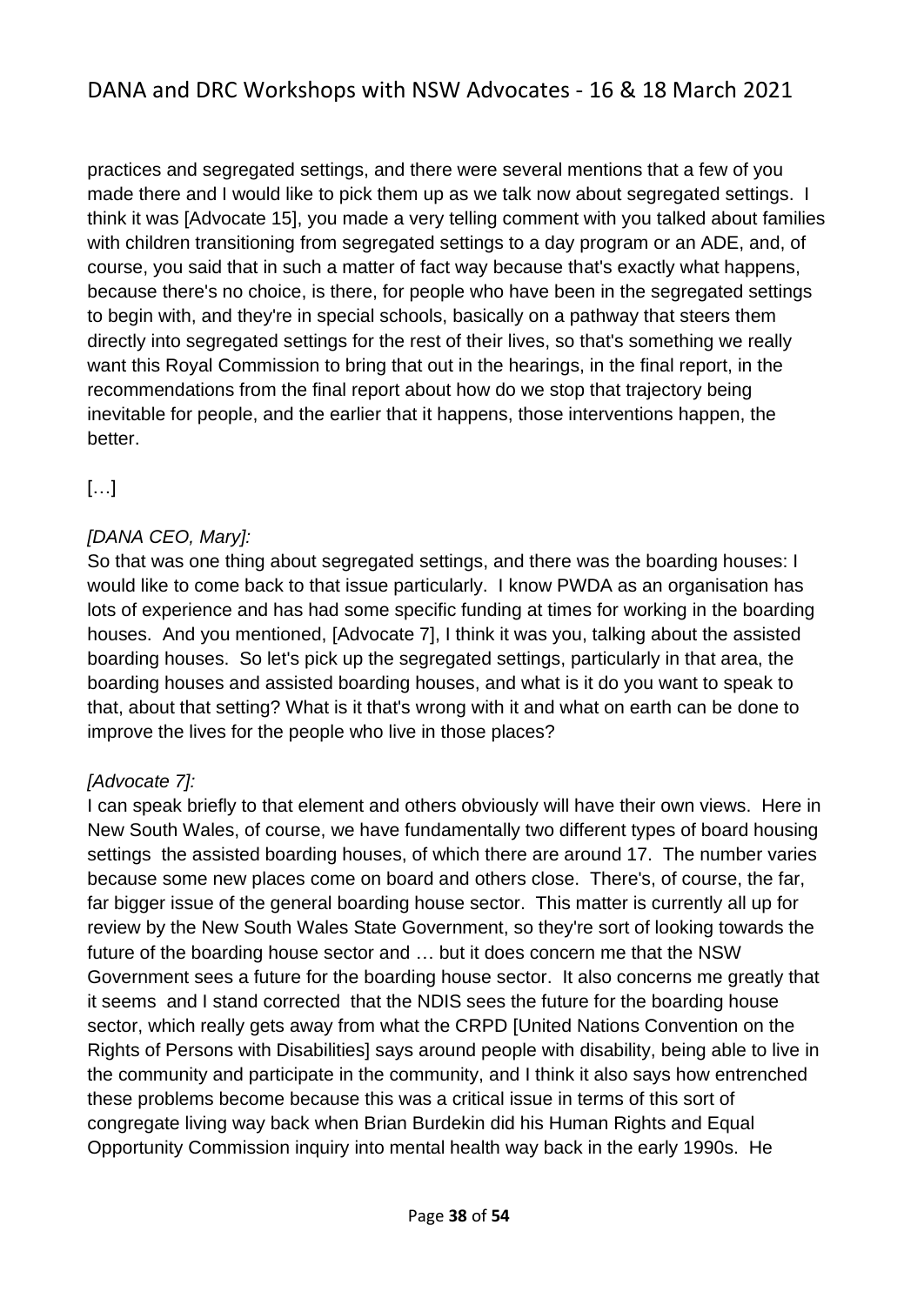specifically pointed to the problems of the rooming house sector, as it was called and still is called in Victoria, and he actually visited a place which had some bizarre name like Paradise Lost or something in Footscray and was outraged and talked about the need to get away from this sort of institutional living, and I think that's the critical issue.

Is this the boarding house sector... for the people that want to talk about the future of that, they really need to do some basic research around the context of institutions and how they institutionalise everyone within, and certainly our experience in that space over… the past almost 20 years has been basically that everyone within that setting is institutionalised and even now, you will get examples where people of course are supposed to get individualised support through the NDIS but things are basically then spread out across everybody in the residence. So everyone's doing the same activity. Everyone... as I said before, almost everyone is on the same medication. There's not the choice of meals. So it's a really critical issue and everybody ultimately is complicit in keeping that whole thing running, and so you're not in effect seeing... I'll give you an example, which is a case example.

Trying to get someone to transition from an assisted boarding house back into the community is extremely, extremely challenging for us as an individual advocacy organisation because it's assumed that assisted boarding houses are the end of the road. Many of these people, for example, have been screened out of long-term stays in places like Cumberland Hospital, which is a terrible, terrible institution here in Western Sydney, and everyone's saying, "Well, this is it". Now, I have worked in various settings …. with boarding house residents, and when I was at [another organization], we actually tried to bust out people from a particularly bad assisted boarding house and we failed. And when I say we failed it's because the whole system didn't support us doing that work. And that's even with the authority of government. So it's a really deeply entrenched problem and I would really compel the DRC to try and look at... start with looking at the research evidence around institutions and there's a whole legacy of stuff in terms of research evidence going back to things like the Callan Park inquiry back in I think 1960, 1961. We know what these things do to people. I suppose in terms of if we're going to look at this from a rights-based focus, we want to be looking forward to the future. How do we afford every citizen the right to participate and live in the community?

#### *[DANA CEO, Mary]:*

Thanks, [Advocate 7]. That's fantastic. [Advocate 10] and [Advocate 9] and [Advocate 14] have their hands up.

#### *[Advocate 10]:*

In our organisation, we deal a lot with people in supported accommodation who do not have any relatives and what I have found and what other advocates have found in our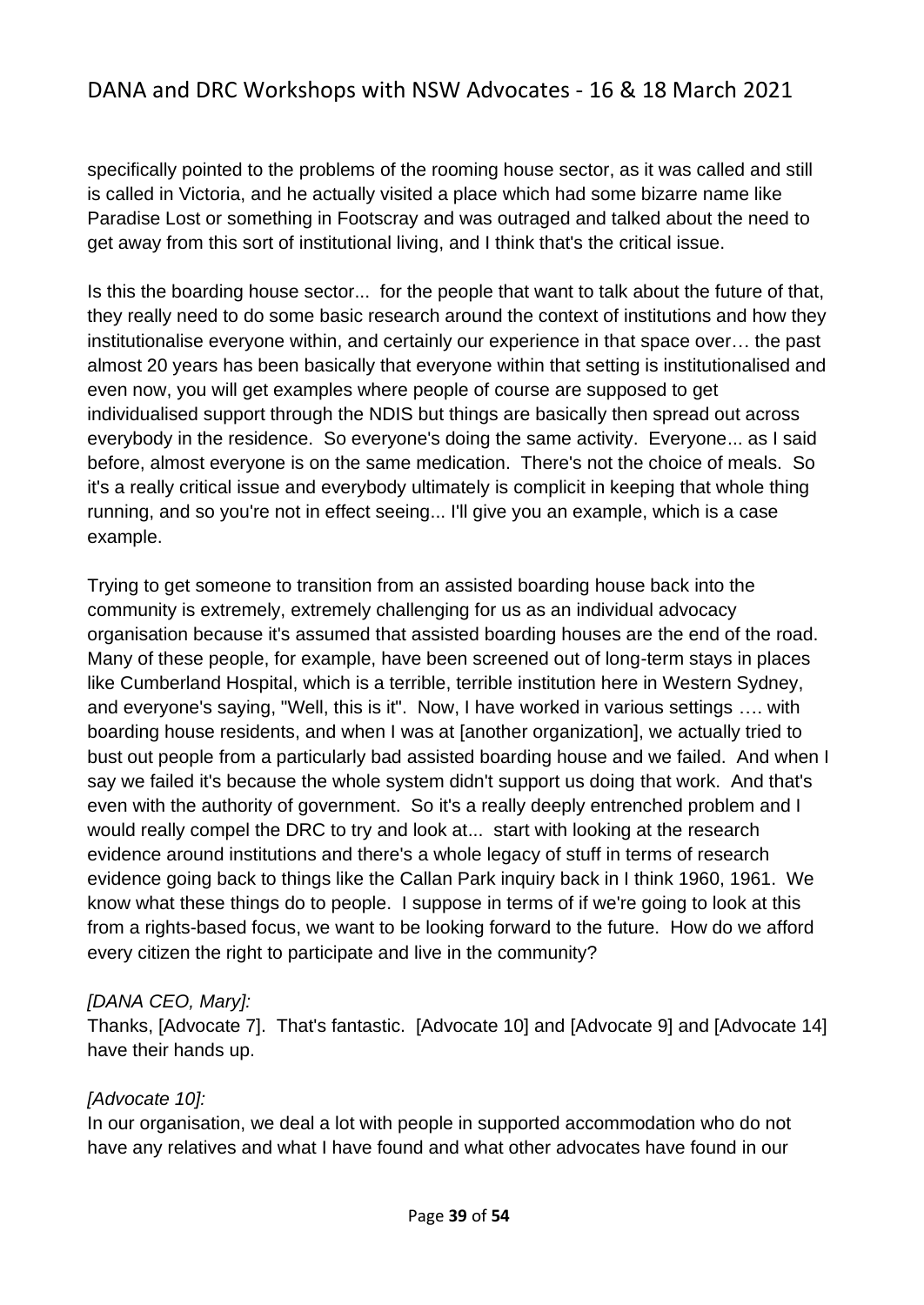organisation is that these people are extremely vulnerable. They often have no choice in the care that they have. They often have no overseeing person to look after them and, in fact, one person got moved from one house to short-term accommodation and the only reason we knew about it was because the person who was running the house rang me and said that they needed an individual advocate for this person, she didn't want to move. And I think it's really important that people who are in supported living accommodation who do not have any relatives are allocated an advocate that has no vested interest either in accommodation or service provision to look after their needs because it's quite obvious to us from our experience that they are often left very vulnerable.

#### *[DANA CEO, Mary]:*

Thanks very much, [Advocate 10]. [Advocate 9]?

#### *[Advocate 9]:*

Just as [Advocate 7] was talking about the ABHs [Assisted Boarding Houses], I made a list of the some of the issues I have come across. So medication was huge. Severe malnutrition and illness. Concerns around sexual violence where men and women were co located, often in shared... not shared rooms but there was still more than one person per room and easy access to different rooms. People having things stolen. Not being able to, [Advocate 7] said, we were told directly that we are not to encourage people to leave the boarding house. And to move into somewhere else, even if we did get someone out and maybe want to move them into social housing, that then brings up a whole lot of other issues, which is a separate conversation. ABH providers becoming NDIS providers themselves and then double dipping, so potentially. But also having more control by.... we heard one case of a provider getting everyone to cease their other service agreements and sign up with them as the NDIS provider. A lot of people being under trustee and guardian in these environments as well, so another layer of control in that environment, having all their money controlled, also most of their DSP going to pay for boarding and lodging, and then very, very, very poor compliance or oversight mechanisms in those systems. So I just wanted to mention that was a list of just some of the stuff I had come across in those environments.

#### *[DANA CEO, Mary]:*

Thank you, [Advocate 9]. [Advocate 14], you had your hand up and then [Advocate 15].

#### *[Advocate 14]:*

Thanks, Mary, and thank you to the others who have spoken already. The thing I wanted to highlight is I think the real issue in these types of settlings is, just to make it very clear, the conflict and the moving away from informed choice and control over the provision of supports. While we're talking historically about the lack of choice, we have to turn our mind to emerging developments in the market that are perpetuating this for people with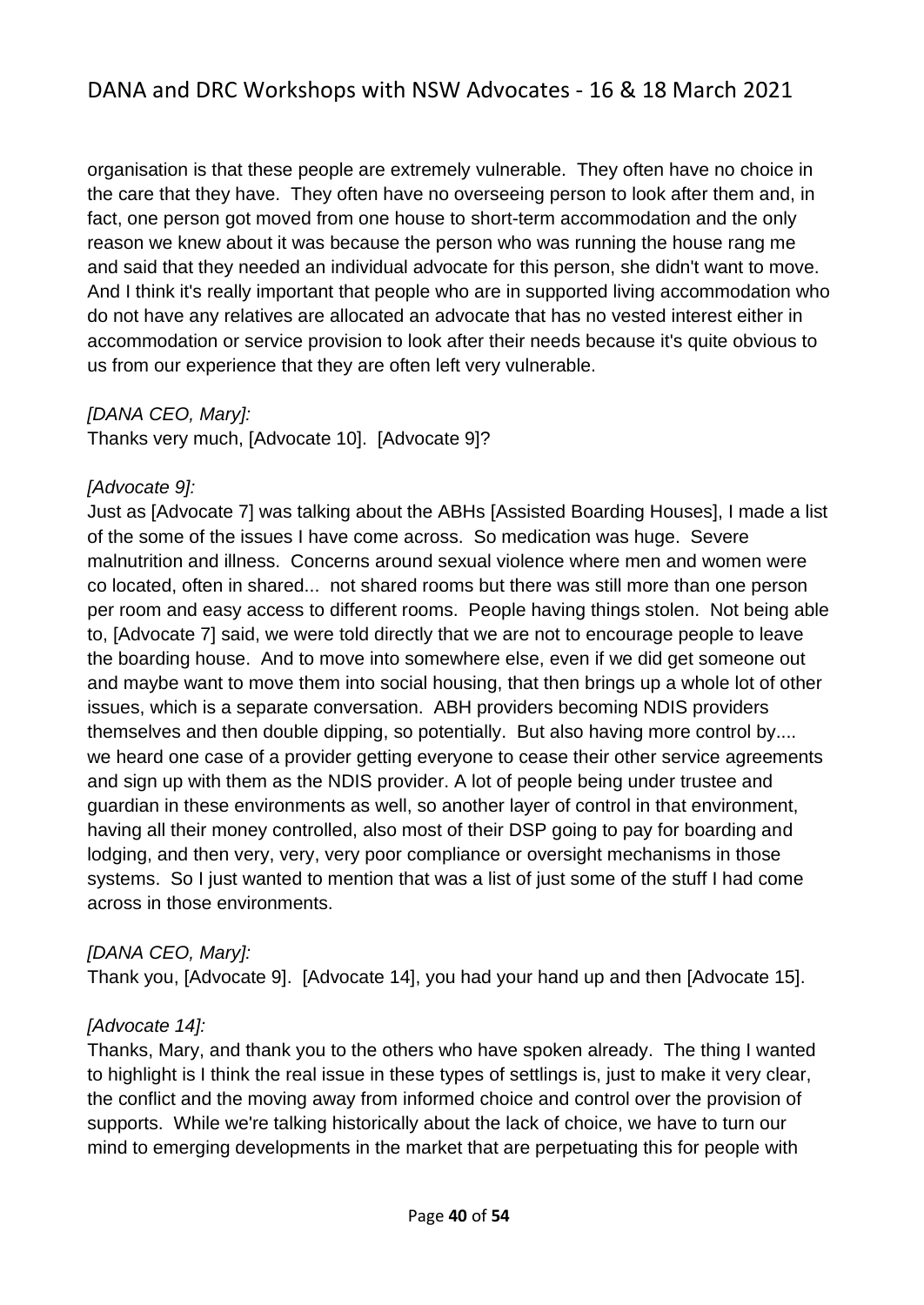disability. I know Mary is aware of what I am going to talk about but what we're seeing, for instance, harking back to [Advocate 7]'s point about how the NDIS supports these types of settings, is the fact that we're suddenly seeing market development and encouraging these types of supports of housing.

One thing that we have raised to both the Commission and to the Agency has been the practice of homes where essentially it's a mini institution and where a single agency is providing both housing and supports to a person, how that then gives rise to inherent conflict of interest and the potential for a whole host of reportable incidences. The concern is the fact that there has never been that informed choice and this isn't meant to happen. According to the guidelines, housing shouldn't be provided by a sole provider but what we have noticed is that the guidelines allow for other agents to be able to put in place for excluded costs such as housing and those costs will be paid to other forms of funding such as personal income, DSP [Disability Support Pension], et cetera, Commonwealth rent assistance and other forms of income. What that then creates is a new model of housing that perpetuates in all the models that we're discussing where people don't have the informed choice to be able to live their lives fully, included in society, and that is something that needs to be addressed. What things are happening in the current system that are giving rise to outdated models? This is not just me speaking lyrical. The report from the Joint Standing Committee released last year highlighted this conflict and it's not necessarily something that is new and it's something that we need to address in terms of housing, as I said what can be done to address unintended and perverse outcomes with current systems and models that is creating and re-perpetuating of traditional older models of disability care to exist.

#### *[DANA CEO, Mary]:*

Thank you very much. We will go to [Advocate 15] next. I just want to make a point, so that you all realise, so you're all touching on a really wide range of issues, which need to be addressed in different ways, by different systems, by different places, but that will get teased out - so a de identified version of what you're talking about today will go into the Royal Commission as a submission, but the policy people in the Royal Commission trawl through these transcripts to pick up the specifics of the issues and where they need to be directed to. So it's good, really good, that you are ranging across a wide range of issues and potential solution, as we're talking today. There are also people putting very good contributions in the chat so please, as you have time, have a look at that, but we will capture that as well. [Advocate 15], you had your hand up?

#### *[Advocate 15]:*

Yes. Just wanted to say that the reason why we're always banging on about inclusive education is we feel like that is the first step. We need to start with that because that will lead to gaining employment, which will lead to being able to afford housing, et cetera. So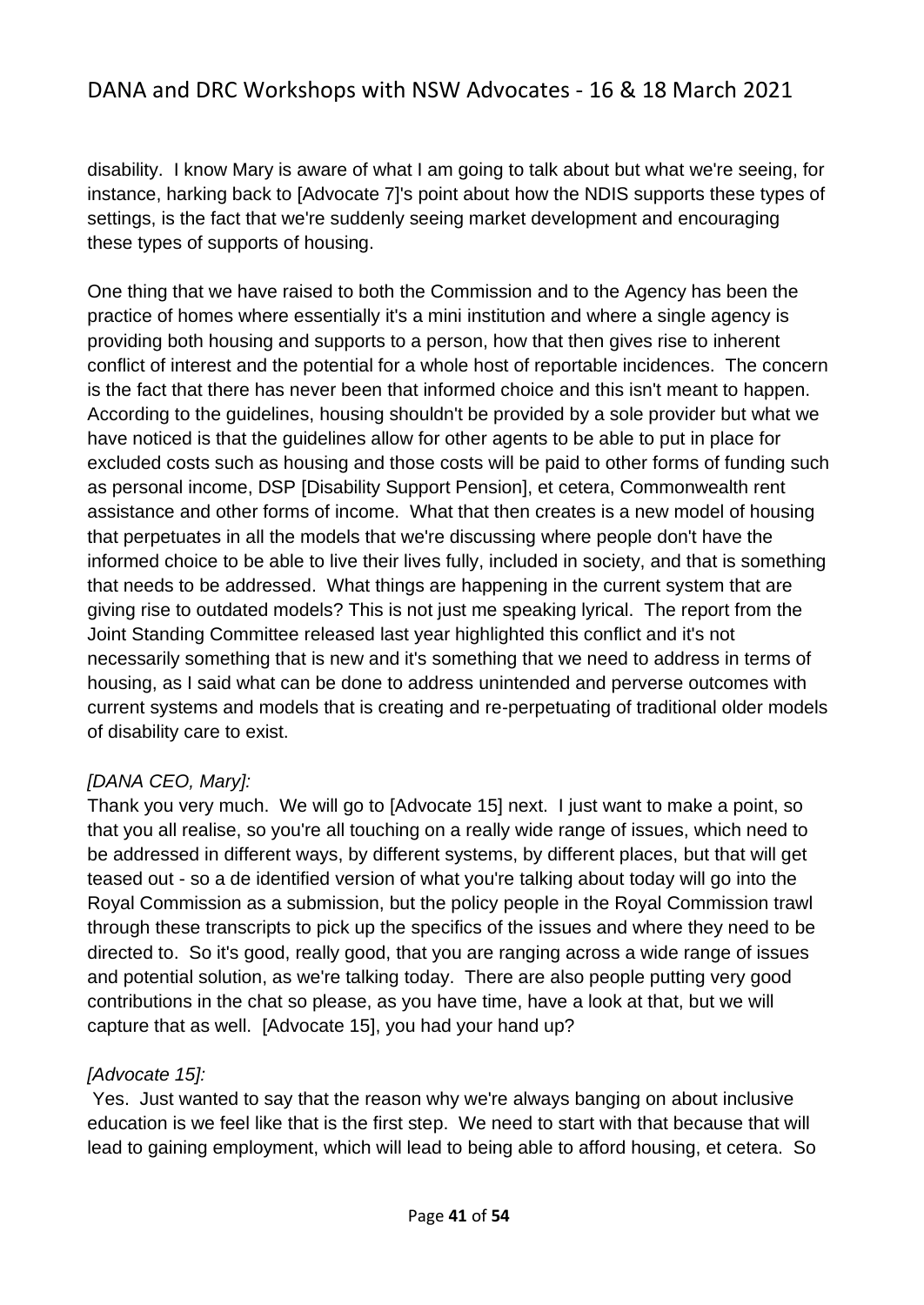we are really wanting to have a strong focus on inclusive education. I understand that those issues are there with the boarding houses and I don't want to take away from that at all but I really think we need to think about why are they there and make sure that people are disability are part of our society and belong to society and are within it and not just being thrown funding to do activities and essentially time waste. What can they do to genuinely have employment, so what can we do about the great divide between education and employment? And in terms of having customised employment and starting to really promote those models that are innovative and contemporary so that we can... people with a disability can actually afford to make choices about where they live and who they live with, et cetera.

#### *[DANA CEO, Mary]:*

Thank you, [Advocate 15]. You make a good point in what you're saying there. From the sector as a sector, of course, the individual advocates, and most of you on the line today are individual advocates, and you're working with one person at a time to resolve their issue, but there is something about the systemic advocacy that we collectively as a sector need to make sure it covers yes, that there is enough focus on inclusive education so that there are people working on that issue but, at the same time, all the issues that [Advocate 7] and others have talked about, and that depressing list that [Advocate 9] had about the assisted boarding houses, of course we have to find there has to be parallel work, doesn't there, so that those people don't get completely deserted and forgotten about, which in effect they have been for a long time already.

The point of today's discussion and a lot of the rest of the work of writing submissions into the Royal Commission, the other Royal Commission work happening at the minute, is to make sure that when this Royal Commission is finished, hopefully it gets an extension, but we want it to make a difference, and so we have to put forward all of the best ideas for what's going to make a difference for people. You talked about providers today, or various types. The providers generally speaking - they're not necessarily bad people, all of them, but they have significant conflicts, don't they? They benefit from the current system, so why would they be promoting changes to the systems that they benefit from? So there's this huge inertia that exists in all of the systems - the education system, the disability service provision, the boarding houses… all of those, there's this weight of the existing systems and structures and then how do we generate sufficient force and the Royal Commission is one of the ways that we can do that to try to put huge pressure back on to those that enormous inertia of the existing systems. So that's why any things that you come across or good examples, the tiniest of good examples that you see, where, especially for individual advocates where you're working with someone, I'll ask a specific question about that. If you have worked with someone on an advocacy issue and you have seen a shift, so you have won, you have helped the person get resolution to their issue, have you seen any example where that has shifted the culture of the organisation,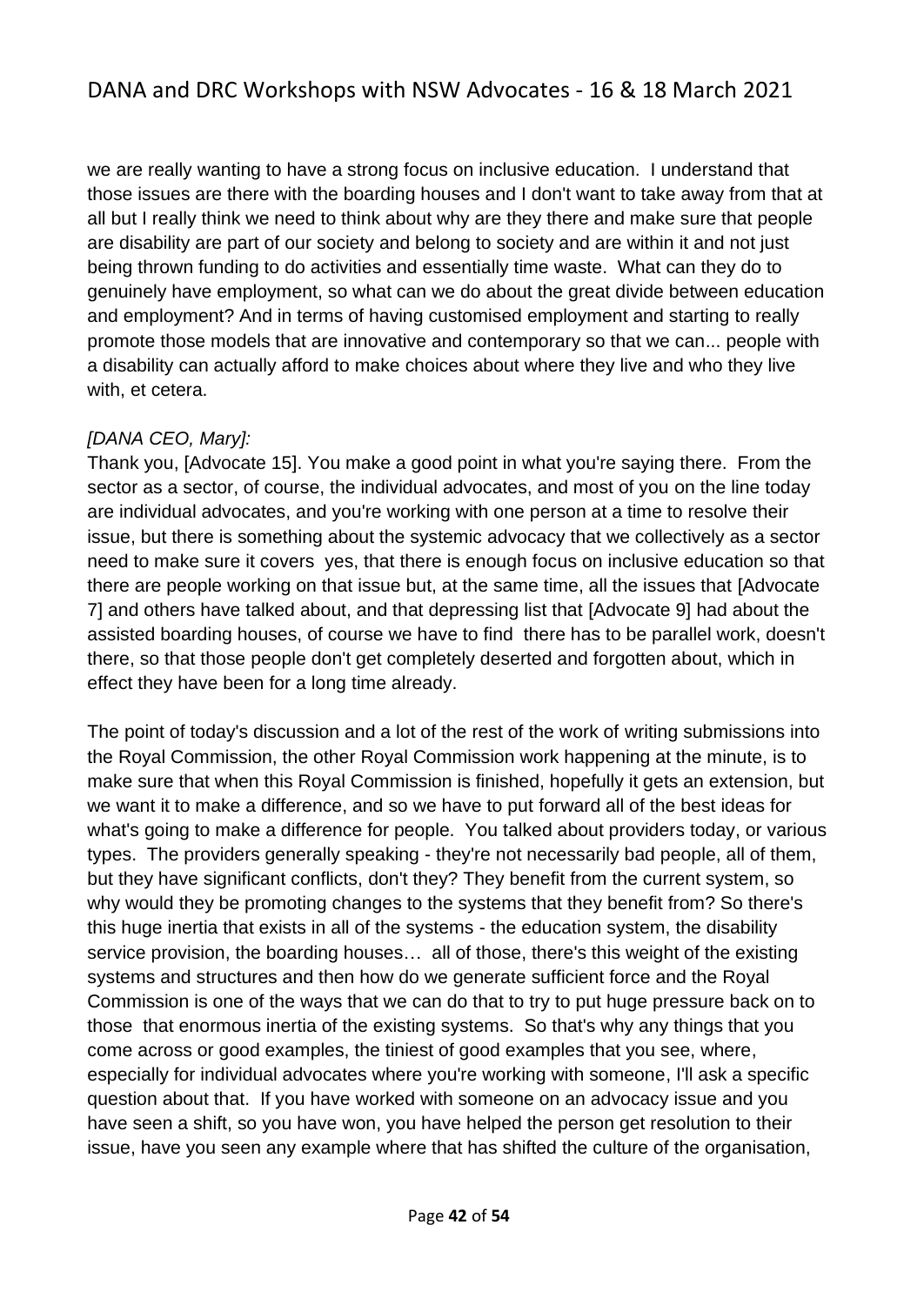of the provider organisation, where they have then in response to something that you have worked with and had success for an individual client, do you ever see that a provider changes their practice to improve the situation for other people as well? Does that ever happen? Have you ever seen that? [Advocate 10] and then [Advocate 15].

#### *[Advocate 10]:*

I have seen that specifically actually to do with my daughter and I will speak personally to that, in the education system, where for years we had a head mistress or a principal whose philosophy about education with disability was poor and continued to be poor. So we were working in an uphill battle where the teachers wanted to make the adjustments but the principal didn't. Sometimes I feel that this is the same process. We, as individual advocates, are trying to push up change from below up to the above and, yes, that can work in many circumstances, but the difference was when a new principal came on board who had the philosophy that all children with disabilities have equity of access to the curriculum, that they weren't doing me or my daughter a favour in changing the curriculum, and that not only changed things for her but it changed all our vision, equity of access, for the department of education.

My concern is, I believe that training is essential to get improvements but my fear is that whoever heads up any of these organisations has to have a philosophy about disability that's not one that I have seen a lot of, which is theirs.... not essentially can we get these people better. It is about their inherent, independent role in society and how they are valued members of society and how society needs to treat them as valued members of society.

I fear that without that headstrong approach and philosophy from the heads of all government departments, anything that we suggest will not get very far because from what I can see from my role, if the head of a department is very, very on board with that philosophy, whether or not your staff are well trained, they will be well trained. It will get done, but if they don't have that philosophy and they have a self-interested philosophy and the philosophy of somewhat charitable philosophy about disability, it doesn't get done.

#### *[DANA CEO, Mary]:*

Thank you, [Advocate 10]. That's a really clear articulation of that issue. The next question in my mind is then how do we as a sector and what's the Royal Commission need to be recommending about how, how to get those leaders, as you're saying, the senior leaders to have their view or have them be accountable for what happens. That's the next step in that. [Advocate 15], did you want to speak?

#### *[Advocate 15]:*

Yes, I guess I can give... there's lots of examples but there is one example in particular at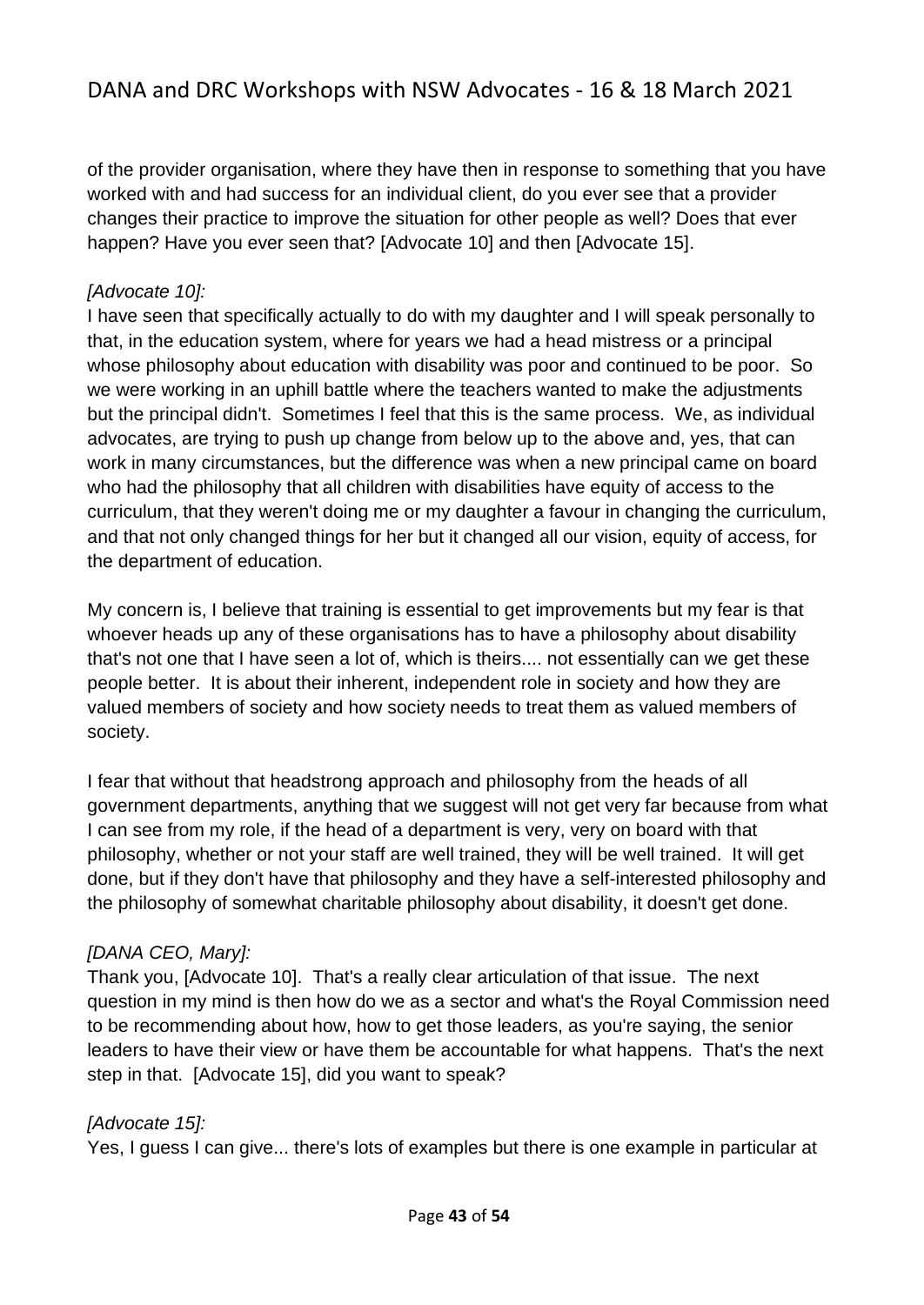[a primary school]. We had a family member there whose daughter was forced into the support unit and the mum advocated really hard to get her into the regular classroom. After a period of time, not only did the teachers realise that it was working really well with good practice, that the principal started to see that as well and it ended up... it's ended up in that school that all the support units are now starting to I won't use the word be dismantled, but they're starting a movement called Collaborative Classrooms. So they're trying to ensure that there's a lot more proper engagement and inclusion with all children, so the children with disability are actually engaging with everybody and not just when it's the music class and then they pull them in and then they pull them out. So that's had an impact in a systemic way and in a really positive way. So that's just one example.

But just from what you were saying, I think with the issue of training and I think [Advocate 10] made a really good point, it's about mindset and it's attitude training that's needed, mindset training so that people with disability are actually perceived in a different light, not so much a skill idea but a will, the will idea, the will that they should be included and they should be part of our society, and that we need to actually look at things a lot more deeply than this sort of surface level kneejerk reactions that we often get, knee jerk surface level solutions that often come forward without really looking at a deeper level as to why things are happening, especially given the history that our society has in devaluing people with a disability.

*[DANA CEO, Mary]:* Thank you, [Advocate 15]. [Advocate 9]?

#### *[Advocate 9]:*

I wish I had good examples. Unfortunately, I don't. I actually want to raise... we talk about the philosophy and the attitude people have and a good example recently of how bad this is that you look at the Minister Roberts' conversation recently about disability and prostitution and how I feel very disturbed personally about his framing of that, and I will give you one example. We talk about the problem around sexual violence against women and girls with intellectual disability. I have had a client in the past who was seeking out a relationship as a result was being sort of, it's a long story but was seeking out stuff in social media and in the community and was getting abused by men and I won't go into the details to of that but it's just a good example where if you can't have a conversation with clients around or with the NDIS around relationships and people with disability actually being seen as human and wanting to have sexual relationships and then have the Minister framing this as people with disability using their NDIS funding for prostitution, we've got a real problem on our hands. So I think that just showing some of the disgusting attitudes that we're battling against in this area particularly, and how that relates to extreme levels of violence and potentially perpetuates it further.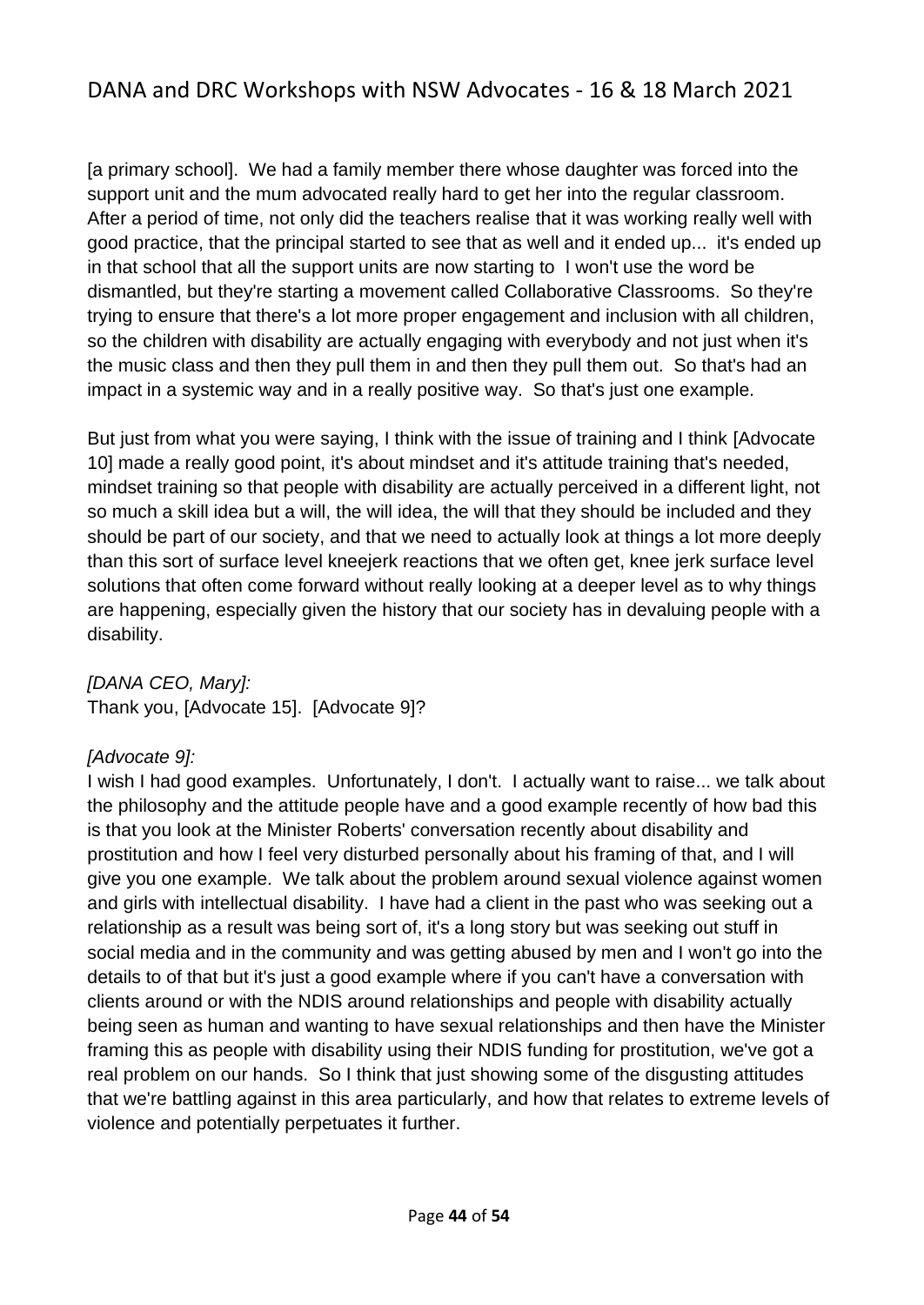### *[DANA CEO, Mary]:*

Absolutely. I think everybody is nodding in agreement. And the fact that the Minister is in theory the leader on that issue, sorry, he's the Minister responsible for the NDIS and is running around the country talking rubbish. [Advocate 13], you wanted to speak?

## […]

### *[Advocate 13]:*

I totally agree with [Advocate 10]. I don't think I agree so much with [Advocate 15].

We have had these issues about educating staff for 30 or 40 years, with all the stuff that's gone on in Victoria, with that big disability service provider down there. We've had tonnes of Royal Commissions. We've had tonnes of Senate inquiries. It's all very well to say people should be educated but we have said the same thing for donkey's years and it doesn't happen. People, I think, it's probably a pessimistic view of human nature. Many of them don't do things unless they're forced to do it. I would say, by the way, that I do think there are very many service providers out there that are very good service providers and do a really good job. So the complaints we hear are with the troublesome ones, and that's where you need effective regulation.

I think you are burying your head in the sand if you think nothing is going to change without having legal remedies. That's got to be the approach. There's no point in saying we've got courts and we've got tribunals. When our clients who don't have legal capacity and don't have funds can't access them. There's no point in having regulators like the NDIS Quality and Safeguards Commission or, in New South Wales, with restrictive practices now this Ageing and Disability Commission, if they're not actually given powers to hold regulators to account in individual cases. For 30 years we have had a complaints system that just says, "Give the complaint to the service provider; if they don't resolve it, maybe you can go to an Ombudsman". An Ombudsman has no power. They write a letter and say, "Well, this is what you should do", but you can't enforce it.

So unless you're going to actually give our clients legal rights, and I mean in a practical sense, where they can access a regulator who can hear the matters that are submitted for them perhaps on behalf of them by their parents or carers or their advocates, and hear the case and make a decision in a very short time which holds the regulator to account, you're never going to get change in this industry. It was set up to be privatised to make profits and, unless you're going to put in the legal machinery to make them accountable, it's never going to change. It's going to get worse.

#### *[Advocate 8]:*

I think there are real limits to the legal process. Not many people could actually manage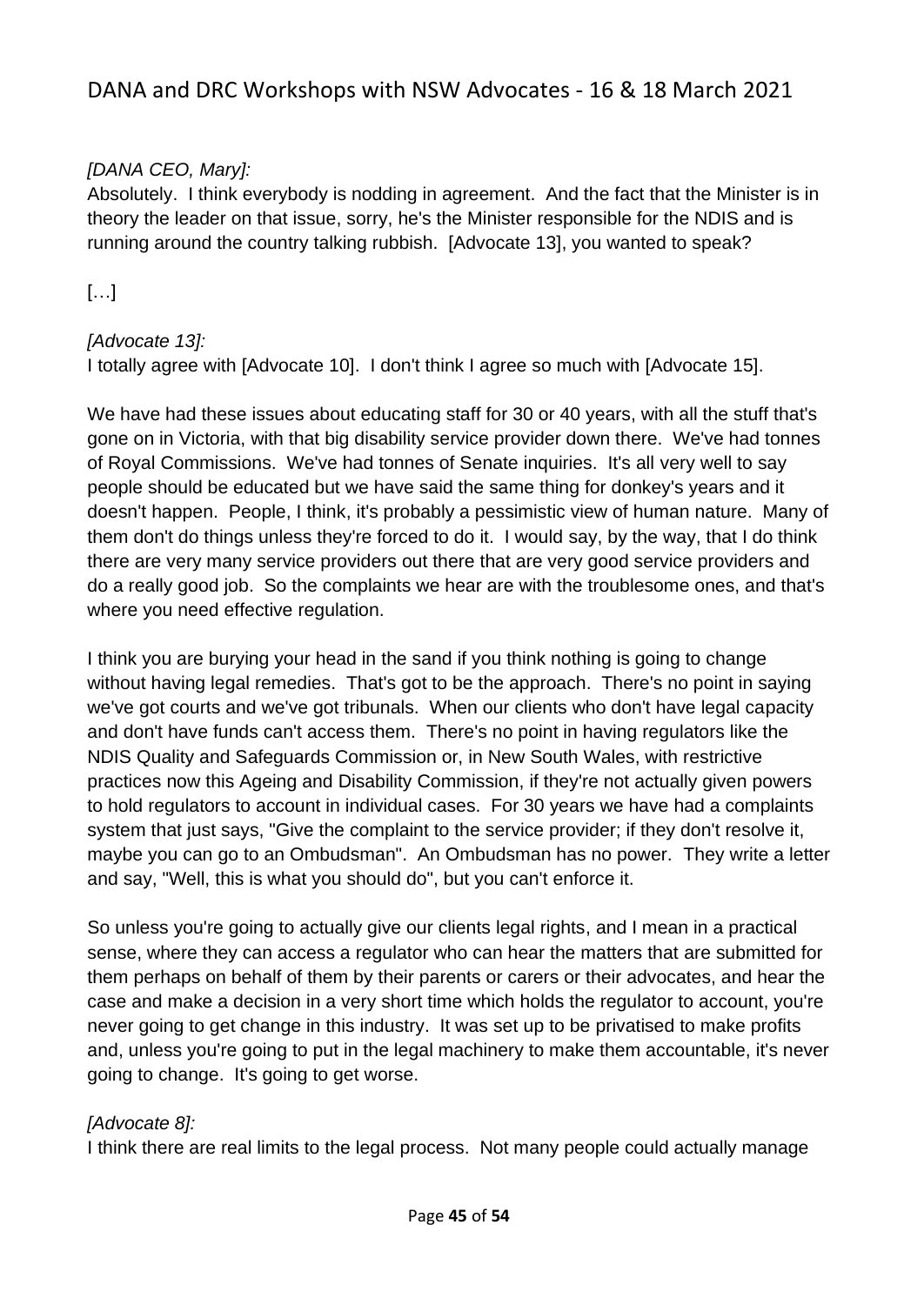that. It actually requires quite a lot of resources for individuals. Often in my experience, just working in advocacy, people have to have pretty organised sort of lives and have a sense of investment in the mainstream, have capacities to organise paperwork. I just think that we live more and more a legalistic system. I think that's one of the problems. We need to have a way of promoting exchange, of conversation, communication, that's not about all this administration. I think we've got into a world of technology and phenomenal legal wrangling actually, which I think is actually problematic for many people. But that's just a general point.

I just think that there are lots of systemic issues that are actually impacting on everybody's lives and making things more difficult. I think it's about... I guess it's how you look at how to communicate and then actually embrace complexity and really talk to each other and work out how we go forward and avoid actually blaming of particular sectors in society and really start to engage with some new and increasing issues that we have, daily issues.

*[Advocate 13]:*  Can I respond to that please?

#### *[DANA CEO, Mary]:*

Yes, absolutely, [Advocate 13]. But in my mind it's not that the two of you are at cross-purposes. It's that both of those responses are required. But, yes, [Advocate 13], please go ahead.

#### *[Advocate 13]:*

I don't want to be legalistic. I don't want to be confrontational. Our centre, we always try to settle things. I would like to settle things with service providers. What I am saying is when it gets nowhere, as a last resort, our clients have got to have somewhere where they can go and get a remedy, and they can't do that. That's what I am talking about. They can't get a remedy in the courts or the Tribunals or from the Commission, so we actually need for them, at the end of the day, as a last resort, to have a legal remedy where someone can say, "Yes, service provider, you were wrong there, you denied our client Community Access 10 times in a row because you wouldn't fix your bus, and that's not acceptable, so you've now got to give him back his 10 Community Access visits". Things like that that can be fixed up. Or "you've let him - these are all cases I've got, "You haven't fixed his toilet in his room for six weeks". Now, a tenant could get an urgent repay and pay for it himself and go to the Tribunal and get compensation back. In a group home, you can't. So you should have a regulator that can say: "Mr Group home, you're at fault. He's gone and fixed up his own toilet or he hasn't has his toilet for so long, bang, you pay him a fine or compensation of \$2,000", as a last resort that's what you need.

*[DANA CEO, Mary]:*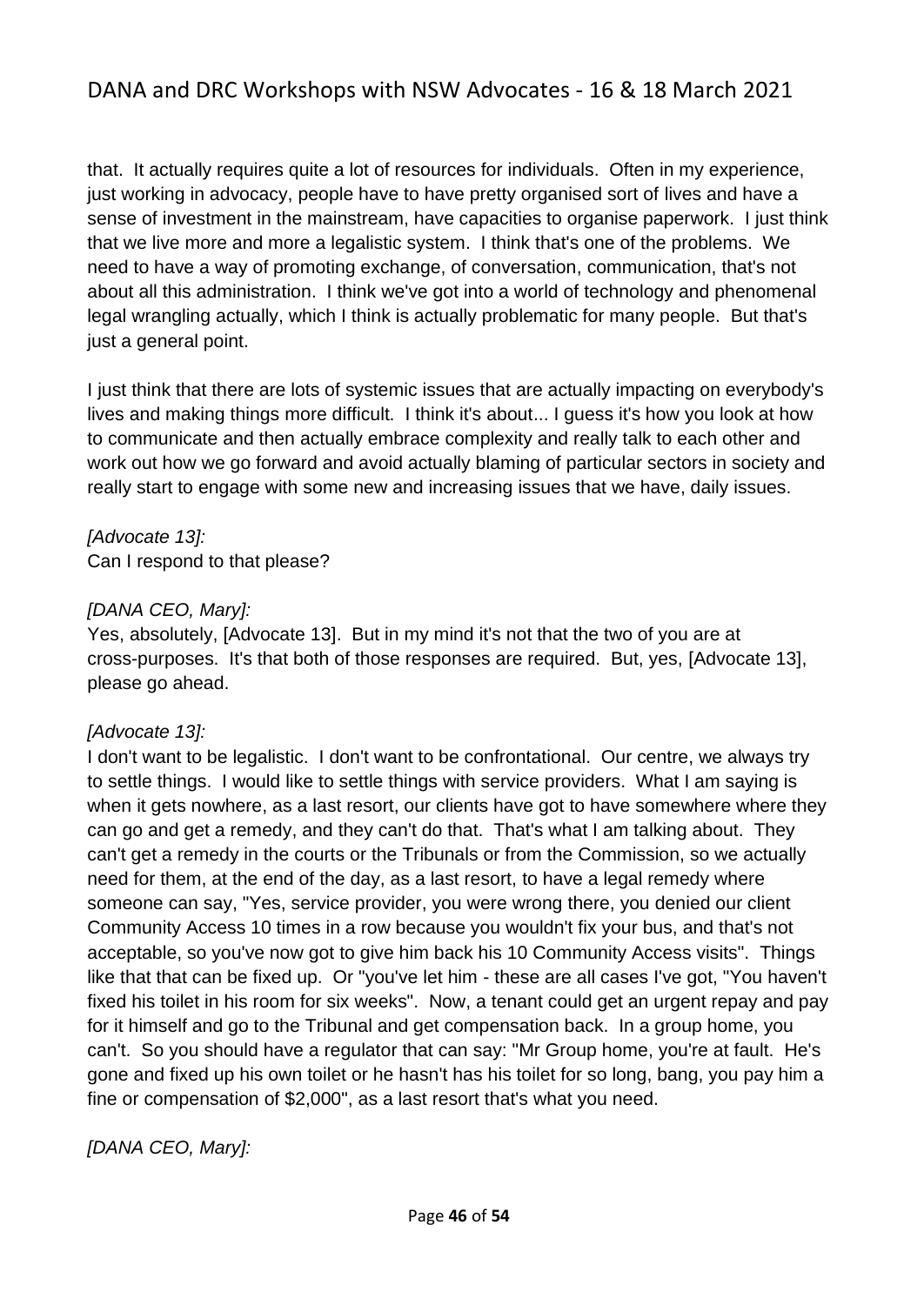Thanks very much, [Advocate 13]. This part of the discussion is really useful because we talked to the Royal Commission policy and research people last year but we have just reached back into them again because we are strongly encouraging the Royal Commission to do a proper piece of work on complaints mechanisms and processes. You were all giving really clear examples there of how they're not working for people and I think you can see what some of the solutions should be. So it's a really important area that the Royal Commission should pick up and do some serious work on and we will come back to you, to you all, as we're hoping some of that happens.

We haven't got very much time left and I just want to touch on, I will just ask you about a couple of other segregated settings. Has anybody got any comments to make about ADEs? Anything good, bad or indifferent? Are you working with people in ADEs? Any quick comments to do with that setting? I can't see anybody leaping in.

What about day programs? Day programs, day services? Are they improving at all? Are there good examples that you know about? Are they still stuck in the Dark Ages and haven't changed? Has the transition to the NDIS made any difference at all to that day service model? [Advocate 14]?

### *[Advocate 14]:*

I didn't get a chance to talk about the ADEs. Yes, [NSW Advocacy Organisation] has never supported segregated employment settings. However, I think what would be helpful, particularly through engaging with the policy and research team, is if the DRC is looking at what a transition away from those segregated settings look like. That's work I don't think many people in our sector have done and it's one that I want to do here at [this organization] but it's very hard to see how we can - for the ending of employment of segregated settings, we don't know what it looks like elsewhere. So it will be really interesting to see where it's worked well and what that transition looks like because that transition plan will be part of obviously ending those segregated settings but also it will address the concerns that people have around that pathway that I was alluding to earlier in this conversation where you have got a segregated setting from one to another. So we have to make sure that there is that conversation around that pathway from schooling to work, that that is factored into what that transition plan looks like. If we don't do that work, then ending those segregated settings won't happen.

## *[DANA CEO, Mary]:*

Thanks, [Advocate 14]. [Advocate 10] has made another comment about there aren't outside bodies with the proper powers, so the organisations don't have to change because no-one makes them and are we looking overseas for best practice, has that work been done? I am hoping that the Royal Commission will be doing some of that work. I'm just going to go to [Advocate 13] who wants to comment again.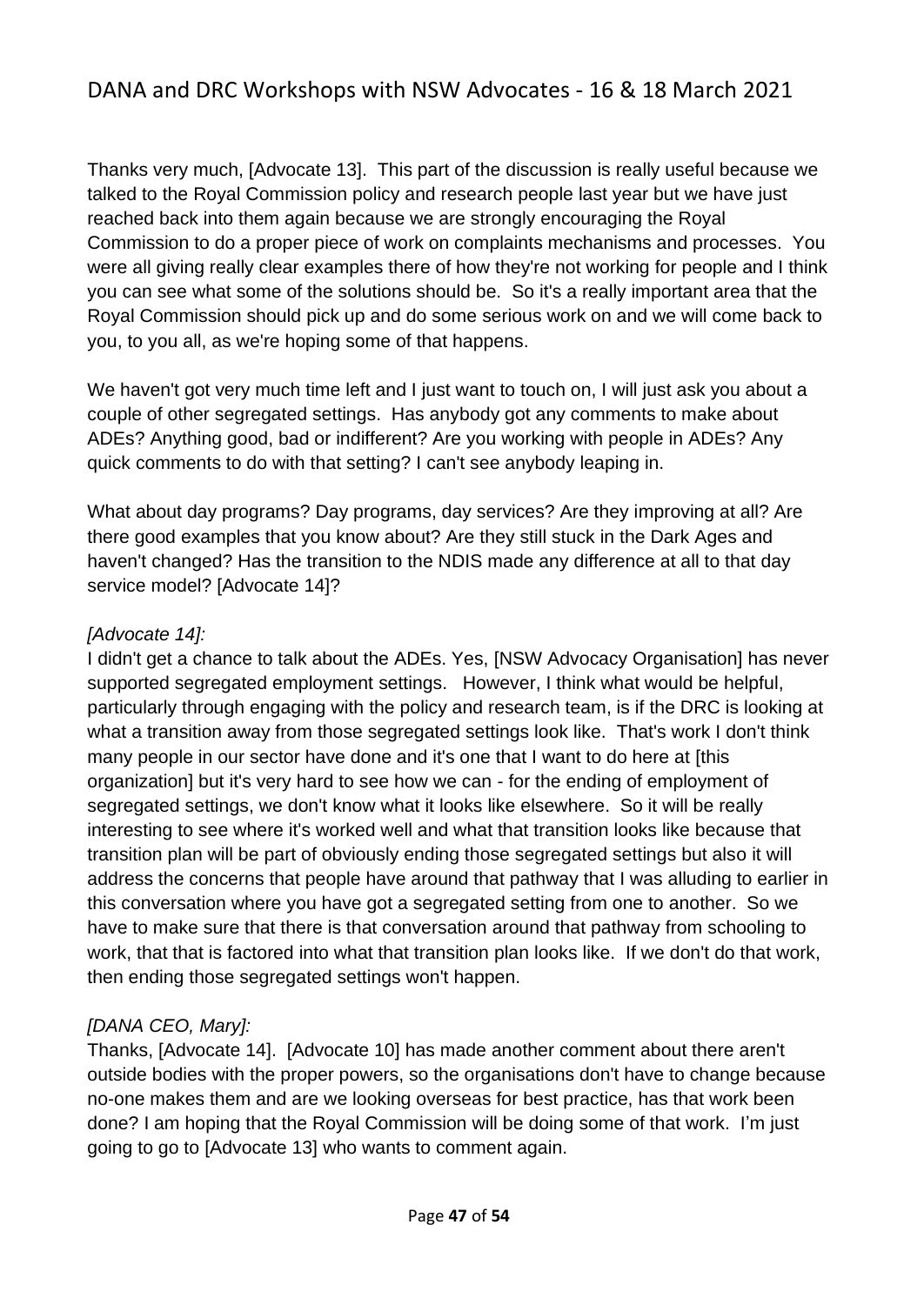## *[Advocate 13]:*

I just want to say on day care, my brotherinlaw is in a very good day care and we're really happy with it. I just think there's a lot of pressure on service providers financially in trying to adjust their shifts and having to justify themselves to the NDIS to get paid. It does impact on our clients, especially the training seems to be on the cost for the service provider. You've got the issue of where at last minute services get cancelled and then the service provider is not sure if they're going to get repaid. They may have already committed for staff. So I know I'm on the other side here but this model of the service provider having to care for our clients and then billing the NDIS, in a lot of cases they get squeezed in the middle and sometimes they lose money and it causes themselves and their employers a lot of business stress, if they're doing the right thing, and sometimes in order to survive, our clients have got to miss out because they're not getting paid for stuff. So I just think that's the other argument, that this model of trying to guess when you're going to provide the services and when you're going to get paid, it makes it hard for a lot of service providers and a consequence of that could be that a lot of them are going to go to the wall, the smaller ones, and other services with our clients are going to miss out. So just making that comment.

### *[DANA CEO, Mary]:*

Thank you. I think across some of these other workshops there have been a couple of other examples of newer, different, Community Access organisations that are providing that in a more modern, innovative way, and I'm hopeful that the Royal Commission will pick up and look into some of those examples and pay attention to whether the current system and pricing is actually working for people.

We might I might just ask if anybody has any last comments, things you wanted to say, things you wanted to say about... and it can be anything really to do with restrictive practices or segregated settings, just to see if any of the advocates have anything final [Person 2], have you got a question? [Person 2] looks like he has a question he wants to ask.

#### *[Person 2]:*

Yes, I'm just wondering whether, especially [Advocate 7] and others going into supported residential facilities and the larger hostels, et cetera, in South Australia, one of the unintended consequences has been that some of these larger providers for profit organisations have been able to get packages, quite substantial packages, big packages, for a lot of their residents and are expanding. They're not getting smaller. They're actually buying other properties and expanding. And I wonder whether if that's your observation in New South Wales? I would be interested to see whether an unintended consequence is that these individual for-profit organisations with large residential facilities are actually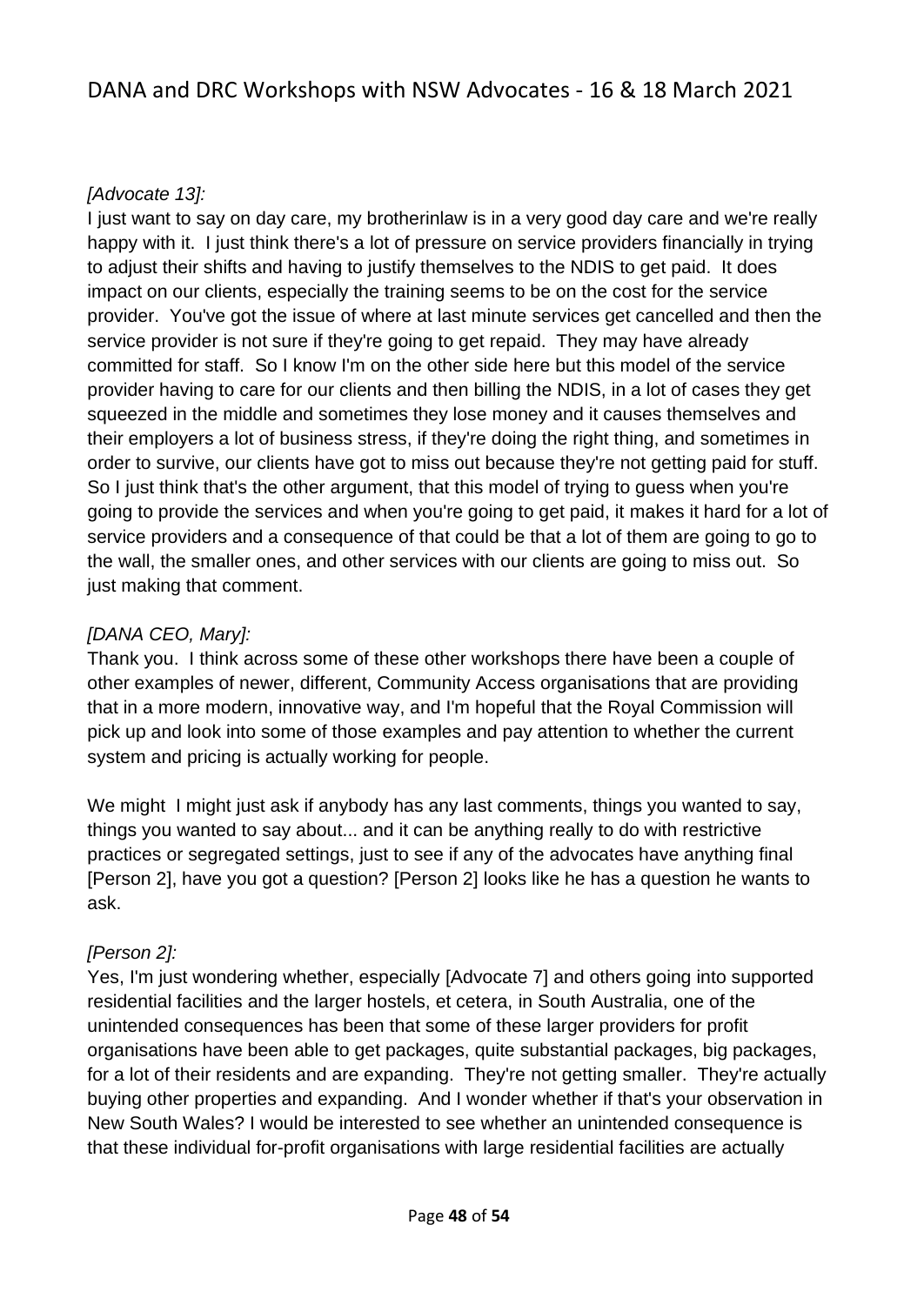growing and creaming people who have got a good package, but also the coercion and being able to maintain and keep people who have got a decent package, that they exploit?

### *[Advocate 7]:*

I can see that in New South Wales, it seems to be that the assisted boarding house sector is under considerable pressure in terms of their business model and so it's not actually working out perhaps the way that they thought it might in terms of the NDIS being some sort of cash cow. There's also an issue that not as many people are being screened in to assisted boarding houses as previously, so there's actually pressure there. There is a thing when people hit 65 in assisted boarding houses, so they no longer become, if you like, good for the business model, so there's pressure to move those people on, and I can give anecdotes of terrible situations where that's indeed happened. But I think because this is all a subliminal phase here in New South Wales until the NSW Government sort of settles on where it's going, it does seem that the goal is to reinvigorate the sector and I think hearing people speak, what really concerns me is we're still... I mean, I've been doing this for decades. We're still having these conversations when it comes to people with disability doing basic things like going out the front door and choosing what they want to do with their day, that is something people with disability have to wait for. They have to be on the bloody pathway and wait until everybody else decides it's actually OK. And I think that really gets to that attitudinal stuff that underpins all of this stuff in terms of restrictive practices and other acts of violence perpetrated against people with disability.

*[DANA CEO, Mary]:* Thanks, [Advocate 7].

#### *[Advocate 9]:*

Can I make a quick comment because we didn't talk today at all about restrictive practices in the family home. It's not an area that I have much experience in, but I would be interested to hear from anyone who does. I have had clients who certainly have had issues around family members trying to take control of their finances. That's probably the thing I've come across most in my work. But I would be really interested... I think it's an important issue and I am wondering how the DRC are looking into it and what other advocates have come across in regards to that?

#### *[DANA CEO, Mary]:*

Thank you, [Advocate 9]. I'll just ask [Advocate 10] or [Advocate 15] from [NSW Advocacy organization] whether that's an issue that your organisation grapples with any more or differently than the other organisations because you're dealing with families a lot?

#### *[Advocate 10]:*

From my experience, I haven't had restrictive practices in families. If anything, I have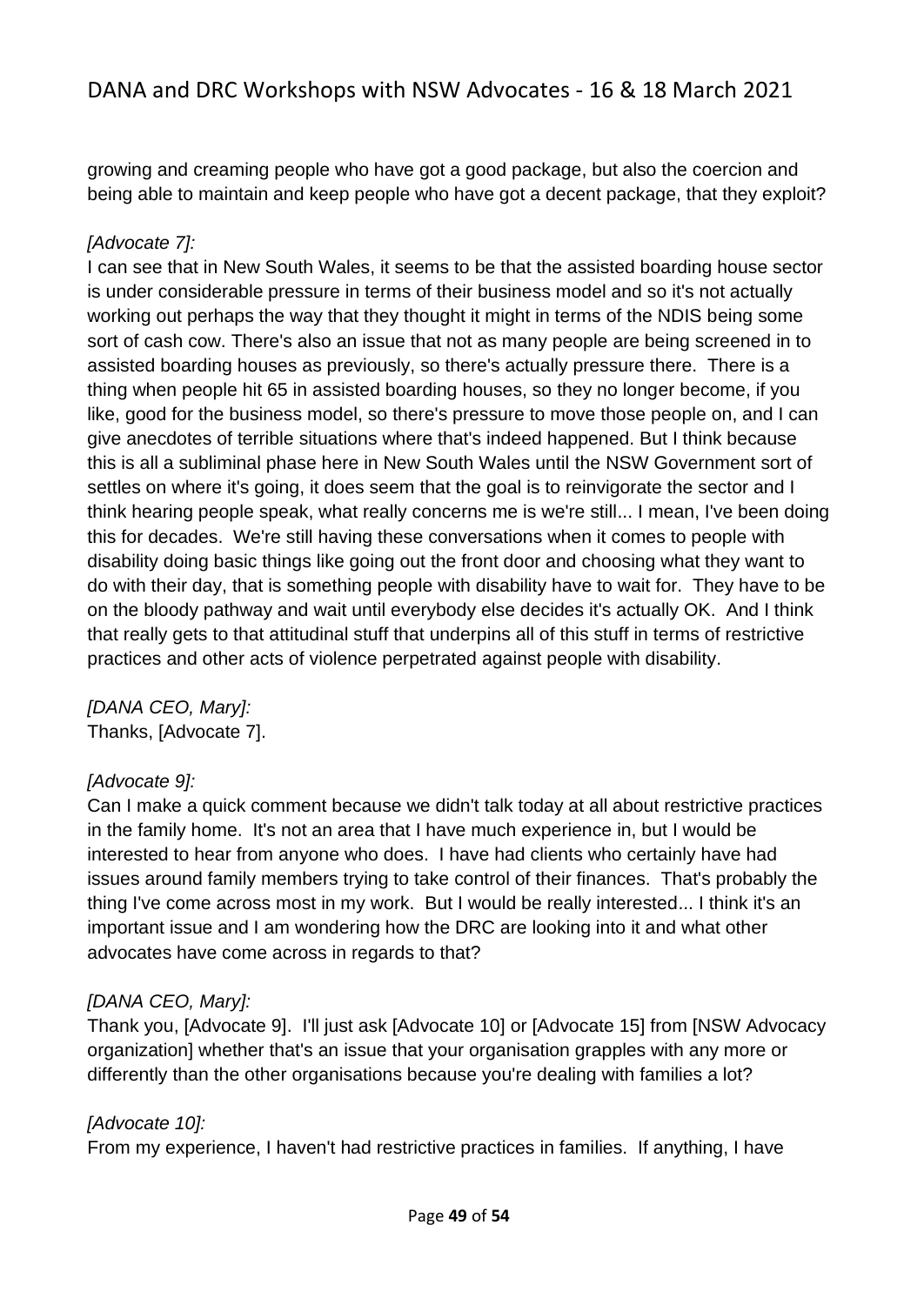had - I suppose, the opposite, where families have come under incredible pressure from outside groups not to medicate their children, with the idea that somehow they are trying to make them like zombies, and that they're not being good parents. So I have found actually the opposite from my experience.

In terms of financial abuse, I have had circumstances but not in families where independent people are living in supported accommodation and have been told that they need to give access to their cards to service providers to get them things like clothes, and although the financial guardianship has been involved and has told them to send the invoices to them, the service providers don't want to do that. They see it as a bit of a hassle. So I am sure there are restrictive practices in families. I personally haven't come across it, but, if anything, I have come across the opposite, where families are shamed about medication, about restraining their children, and really all that does is create a circle of fear for those families and a circle of fear for the actual child.

*[DANA CEO, Mary]:* Thank you, [Advocate 10].

*[Person 3]:* Mary, I have a question.

## […]

Picking up your point earlier, Mary, around change, I am interested in whether any of the advocates have given any thought to the recommendations they would want to see from the Royal Commission at the end of this Royal Commission in terms of those two areas of restrictive practices and segregated settings? I know they're big areas but I'm just interested if you've given any thought to that and happy to hear your thoughts if you have any. Thanks.

#### *[Advocate 7]:*

I can quickly say something. In terms of people alternatives to restrictive practices, obviously that entails a whole lot of researching, right down from the on the ground stuff in terms of getting, ascertaining people's will and preferences and being able to support those choices through to the high level support that people need, in many cases across their lifespan, and that's one of the issues we're not talking about today, that the disability sector is not properly resourced and so many of the things the concept of last resort, for example, is often first cab and only cab off the rank because nothing else is available. So if government was going to be genuine about this, they would actually make sure that the supports are there, not just decision making supports but the actual support services, and I could give a long story about what we are hearing in New South Wales, when the NSW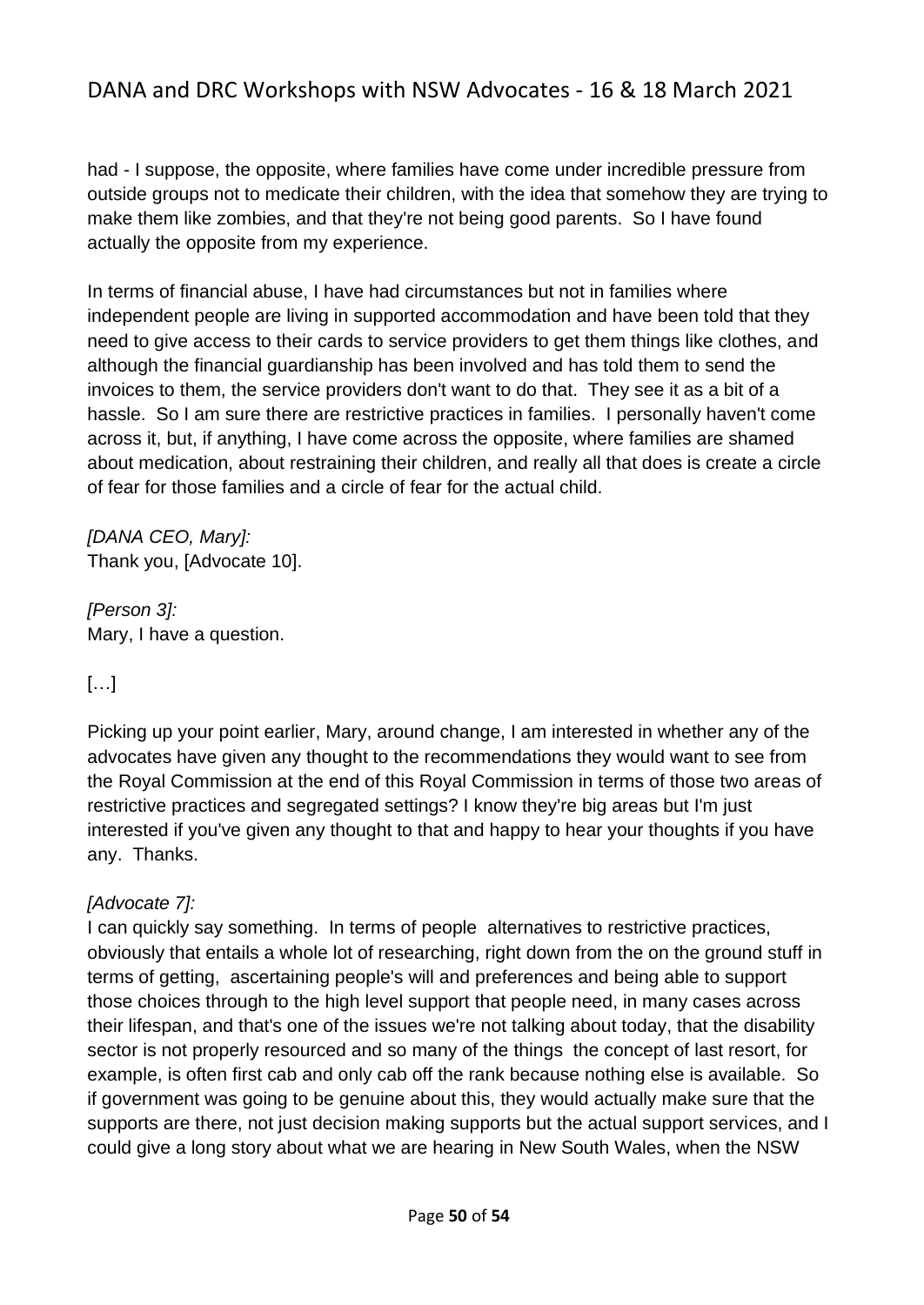Government exited the sector, particularly around that sort of clinical support that used to exist within ADHC [Ageing, Disability and Home Care NSW], and there's all sorts of problems that ensued from that. So I would say resourcing, Peter, would be a really critical issue to address.

#### *[DANA CEO, Mary]:*

Thanks, [Advocate 7], and that particular issue about the things that were lost as the State Government transitioned their services across to the NDIS is something that there's some of those specifics from each State and Territory about the things that have been lost and who is now responsible or is anybody responsible for them is something that I think will end up being recommendations in this through this whole process. We have chewed up past the time we said we were going to finish, but we could keep going on this all day but we'd better not. You're all busy people. I will just make a couple of points, and people are still putting things in the chat and thank you for that and we already gathering those comments.

We will provide so, as I mentioned at the beginning, we have done a series of those workshops. They have been incredibly valuable. So they will go in in a deidentified way into the Royal Commission anyway as submissions but we will provide back out to the sector, to all of you and all of the advocates, the compiled version of all the issues that advocates are raising, including some of the solutions that you have been suggesting. We are planning to do some more workshops..a couple that will evolve from these which are solutions focused workshops. They're still at the planning stage and there's a couple of other specific things that are thinking of. We did run a series of Zoom sessions last year and we haven't picked them back up again this year. They were on specific topics and specific systems and I think now we are at the stage where we will start planning some more of those this year. But please feel free to come back to DANA if you have other suggestions of any of the things we talked about today but other issues that you feel are not they're not getting enough air time, they're not being discussed enough, they need to be ventilated a bit more before the so that the Royal Commission can pick up on them. It is enormous and with all the different systems that need to be looked at, it's huge but it is an opportunity for the advocacy sector to try to influence what it is that comes out of the Royal Commission. It's a separate thing to influence how Government responds to the Royal Commission but at least let's get what the Royal Commission recommends at the end, get that to be the best that it can be.

I mentioned earlier that if you have particular stories that you think... lots of you touched on anecdotes today, but you mentioned in passing you have lots of other case studies and stories. Any of those that you think the Royal Commission should hear, please, as I said, send them in as a quick submission and so that they can... the Royal Commission can start to look into them in more detail if they want to hear more, and is there anything else I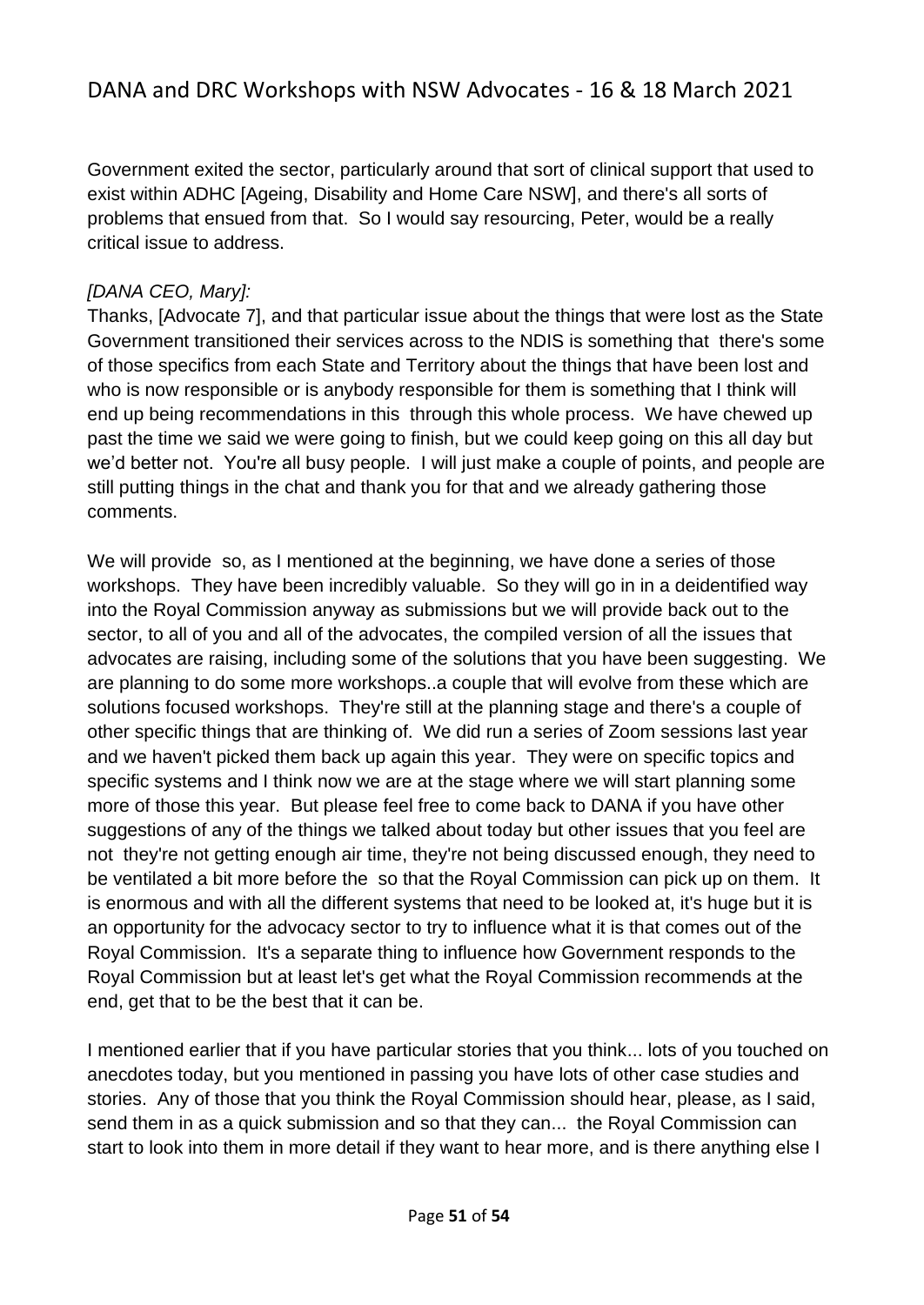was meant to mention at the last minute? [Advocate 15] made her closing comment, proper resourcing for independent advocacy, and it's an issue that has been mentioned by a few of you today but I haven't asked you more questions about it but it is something that the advocacy sector does need to work on in the next few months really and develop some new resourcing and funding models for advocacy. It's such an obvious thing and we know you're all aware of it, that if advocacy isn't well resourced enough, it does make a big difference in the lives of people who manage to get an advocate, but there are so many who don't. I think [Advocate 10] or [Advocate 15], one of you mentioned earlier the issue that there are some people who should be allocated an advocate. That's absolutely a position that DANA has come to believe. Where we need to move forward on that now is to develop what those models are. If people should be allocated an advocate, which people in which settings and to what point? How many hours of advocacy and delivered by whom? Obviously by the advocacy sector and who is going to fund? That is a particular piece of work we will be working on and coming back to the whole advocacy sector about it in a few months because we have to put that to the Royal Commission as one of the potential solutions for some of these issues.

So thank you very much from DANA's perspective, and I'll pass you over to [Person 3] just to give you closing comments from the Royal Commission.

[Final words and thanks from DRC]

#### *[DANA CEO, Mary]:*

Thank you, Maurice. Thanks, everyone. Feel free to email myself, ceo@dana.org.au or Siobhan at policy@dana.org.au, if you have things that you thought afterwards, "Oh, I wish I had mentioned that", feel free to let us know. Thanks, everybody, for your time today.

# <span id="page-51-0"></span>Comments typed in Zoom chat function

#### *[Advocate 15]:*

I would also mention another setting increasing the risk of restrictive practices, particularly seclusion through lack of access to supports and failures to act, would be in aged care facilities (for both younger and older people with disability). With low staffing levels and a lack of expertise in spinal or neuro care many nursing home residents are often left disempowered, with only recourse to a bell at the side of their bed to seek support. Many aged care service providers misinterpret peoples' needs and fail to appreciate their choice and control. Many people do not have the choice of chair that they use and many unscripted chairs cause pressure sores and present other health risks. It's particularly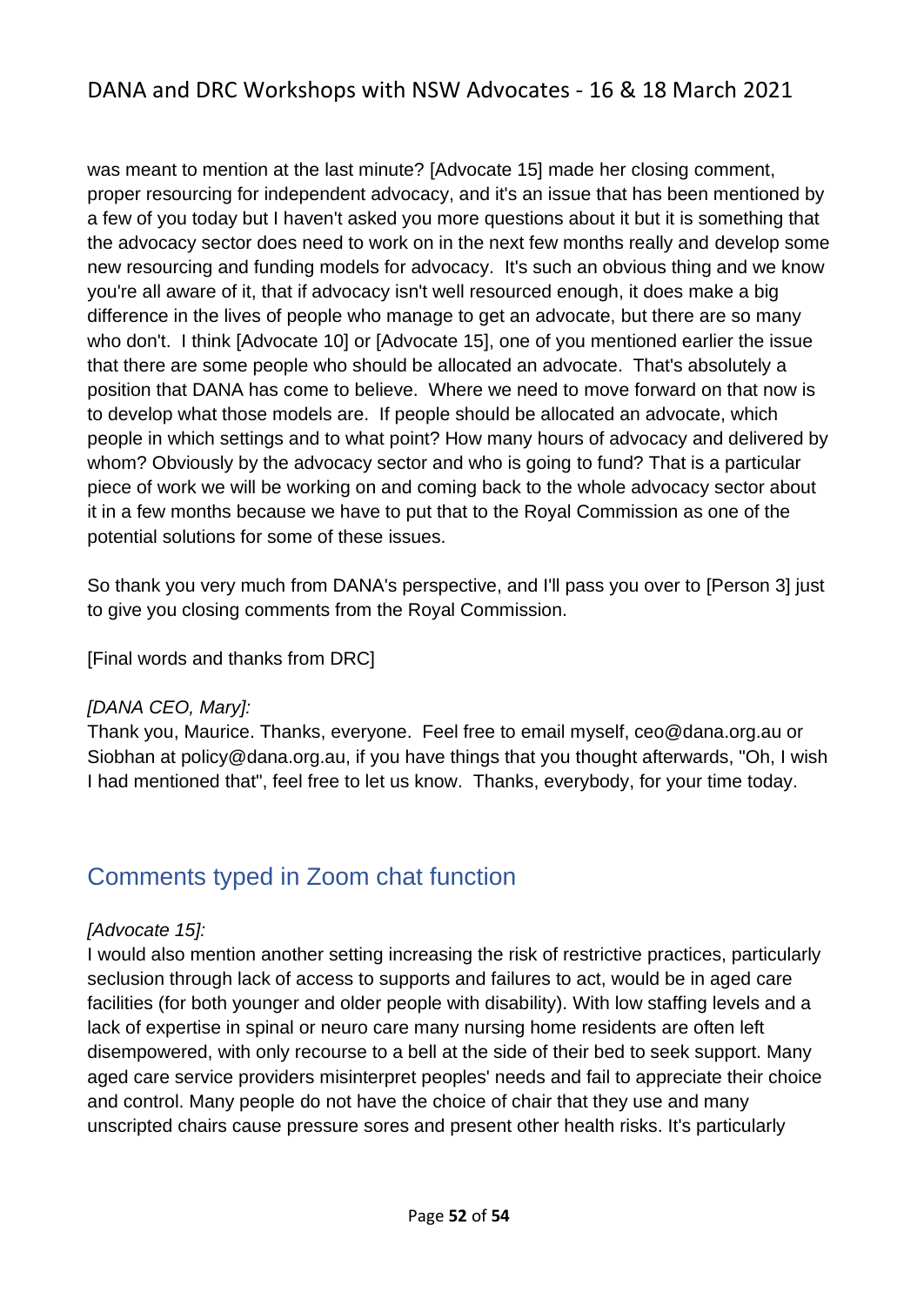concerning for older people with disability as they often do not have support persons to advocate on their behalf.

### *[Advocate 12]:*

[Advocate 10] that is exactly right. All people in group homes must have someone to advocate for them who is not employed by the service that provides the staff in their home. Along with this Support Coordinator should be accountable to their clients over and above the service that employs them.

#### *[Advocate 10]:*

Totally agree [Advocate 13], The Disability Discrimination Act needs to be reviewed.

*[Advocate 9]:*  How do we address restrictive practices in the family home?

*[Advocate 15]:*  Totally agree [Advocate 13]! Legislation/regulation with teeth.

*[Advocate 9]:*  l agree d

#### *[Advocate 7]:*

Totally agree, [Advocate 13]. This is not a problem that can be solved by more or better training. What we are talking about, in many instances, are acts of violence that should be treated as such.

#### *[Advocate 10]:*

The Issue is that both Education/NDIS and Aging are self regulated no outside bodies with any real power These organisations don't have to change because no one makes them.

I am not sure why we are not looking Overseas for best practice with policy and procedure - has that work been done?

#### *[Advocate 15]:*

[Advocate 13], I did not mean attitude or trauma informed training was the panacea by any means, I was commenting on [Advocate 10]'s reflection about philosophy of decision makers. It's a part of a complex suite of solutions. Absolutely, service providers do need to be forced to behave properly. And creating legislation with teeth will help.